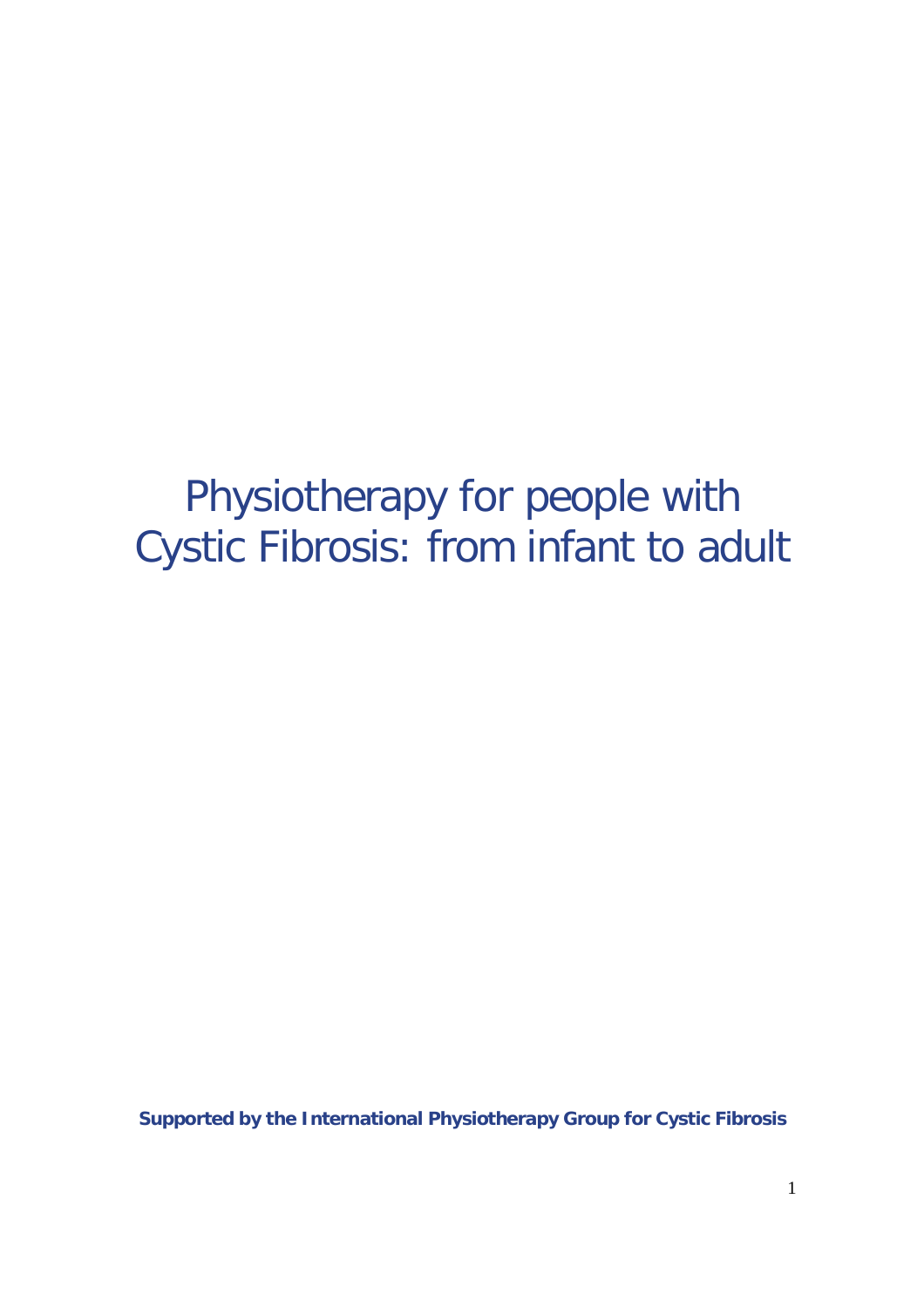*The IPG/CF wishes to thank those who have contributed to the contents and layout of this booklet.*

1st edition 1993 2nd edition 1995 3th edition 2002 4th edition 2009 © Copyright: IPG/CF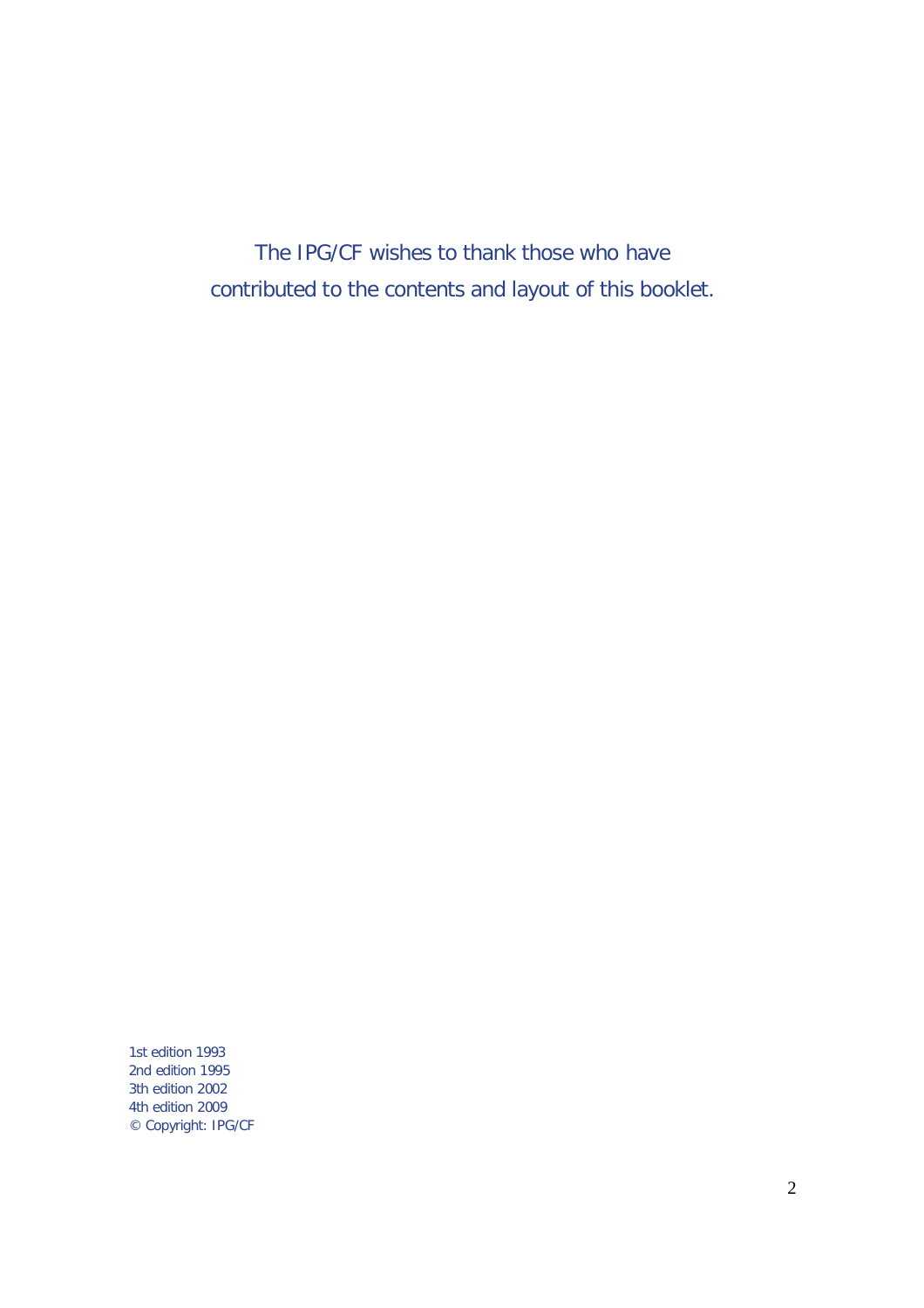### **Contents**

#### **1. Introduction**

- **2. Airway Clearance Techniques Active Cycle of Breathing Techniques (ACBT) Autogenic Drainage (AD) Positive Expiratory Pressure (PEP) High Pressure PEP Oscillating PEP (Flutter) Postural drainage and Percussion**
- **3. Physical Exercise**
- **4. Inhalation Therapy**
- **5. Non-invasive Ventilation**
- **6. Physiotherapy management during pneumothorax**
- **7. Physiotherapy management of haemoptysis**
- **8. Physiotherapy during pregnancy, labour and the post-natal period**
- **9. Physiotherapy for the prevention and treatment of urinary incontinence**
- **10. The International Physiotherapy Group for Cystic Fibrosis**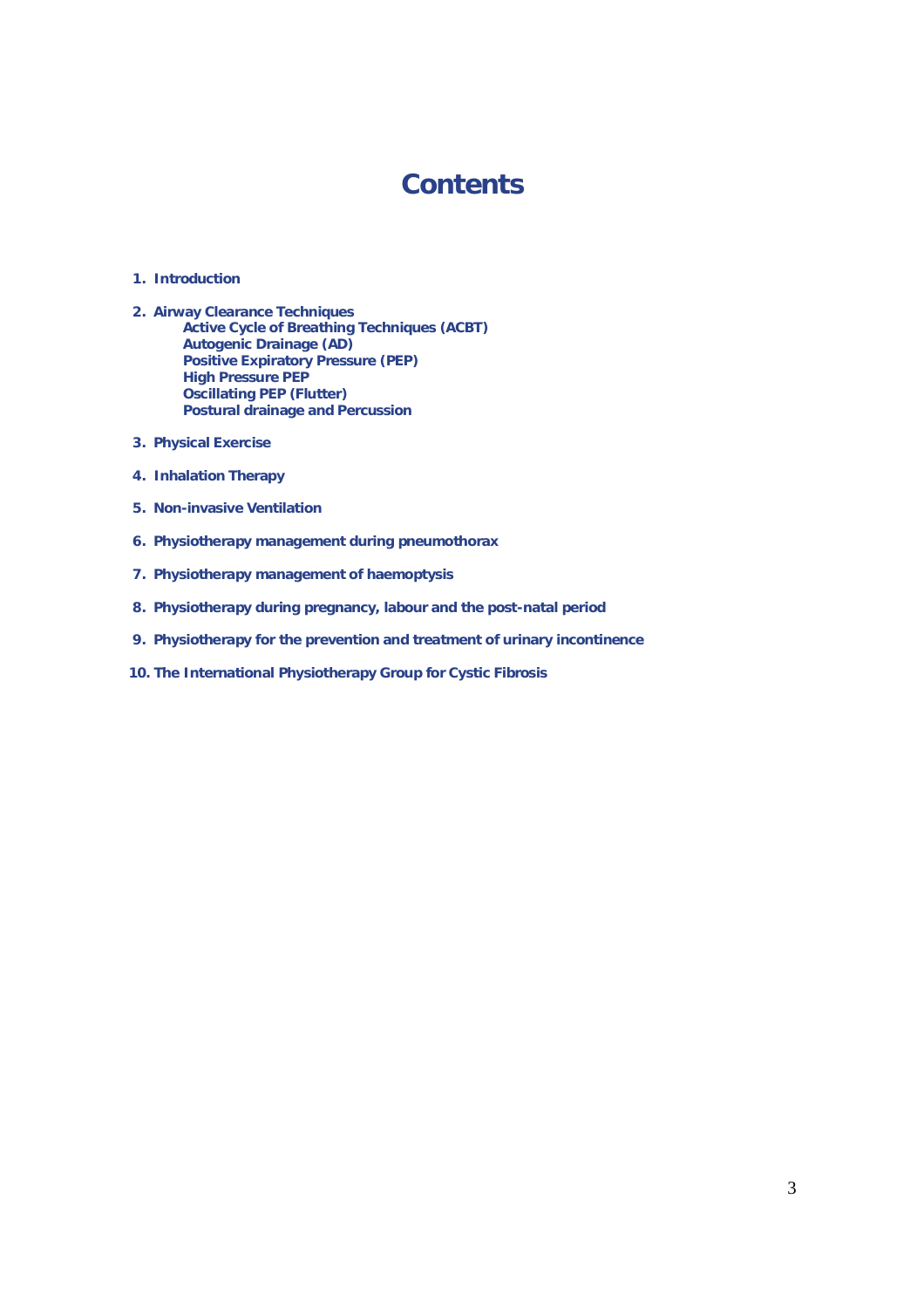## **1 Introduction**

Dear Reader,

Established cystic fibrosis (CF) lung disease is characterized by reduced mucociliary clearance, airway plugging, recurrent infections and chronic inflammation. Areas not ventilated soon become hypoxic, which allows growth of anaerobic micro-organisms. The progressing airways obstruction results in impaired ventilation distribution, gas exchange and breathing mechanics leading to musculoskeletal complications. Daily physiotherapy aimed at ventilating all parts of the lungs and compensating for impaired mucociliary clearance is essential to minimize lung disease and preserve lung function, to encourage good posture and avoid musculoskeletal complications, and to maintain endurance and allow a good quality of life.

In the past, the primary aim of physiotherapy for people with CF was to clear excessive secretions and thus reduce symptoms. The term "physiotherapy" is today used in a much wider sense. Modern physiotherapy in CF is a combination of inhalation therapy, airway clearance techniques (ACT 's), physical education/exercise and ongoing education about the disease and its treatment. The physiotherapist should be involved in recording the evaluation of patients, the instructions given to them, quality control and professional development. The role of the physiotherapist is, in co-operation with the patient and family, to tailor an individualized, reasonable, effective and efficient physiotherapy regimen. This should take into account all relevant physical and psychosocial factors. Modern physiotherapy is primarily preventative and has to be incorporated into each patient's daily routine in a lifetime perspective. This can be achieved only by tailoring a time-efficient treatment that places the least possible burden on the patient or his/her family and makes compliance with the treatment possible.

The proportion of people with CF who are middle-aged is increasing and this trend is likely to continue. Many are married and working ,and other "adult" issues occur. Problems of the older person should be recognised and addressed appropriately.

This booklet aims to be a useful tool and reference document for all physiotherapists involved in the delivery of care to people diagnosed with cystic fibrosis from birth and throughout life. It is based on scientific evidence but where this is not available, a best practice consensus has been outlined.

On behalf of the IPG/CF,

Canada **Belgium** 

Maggie Mcilwaine Filip Van Ginderdeuren Chairperson IPG/CF Past Chairperson IPG/CF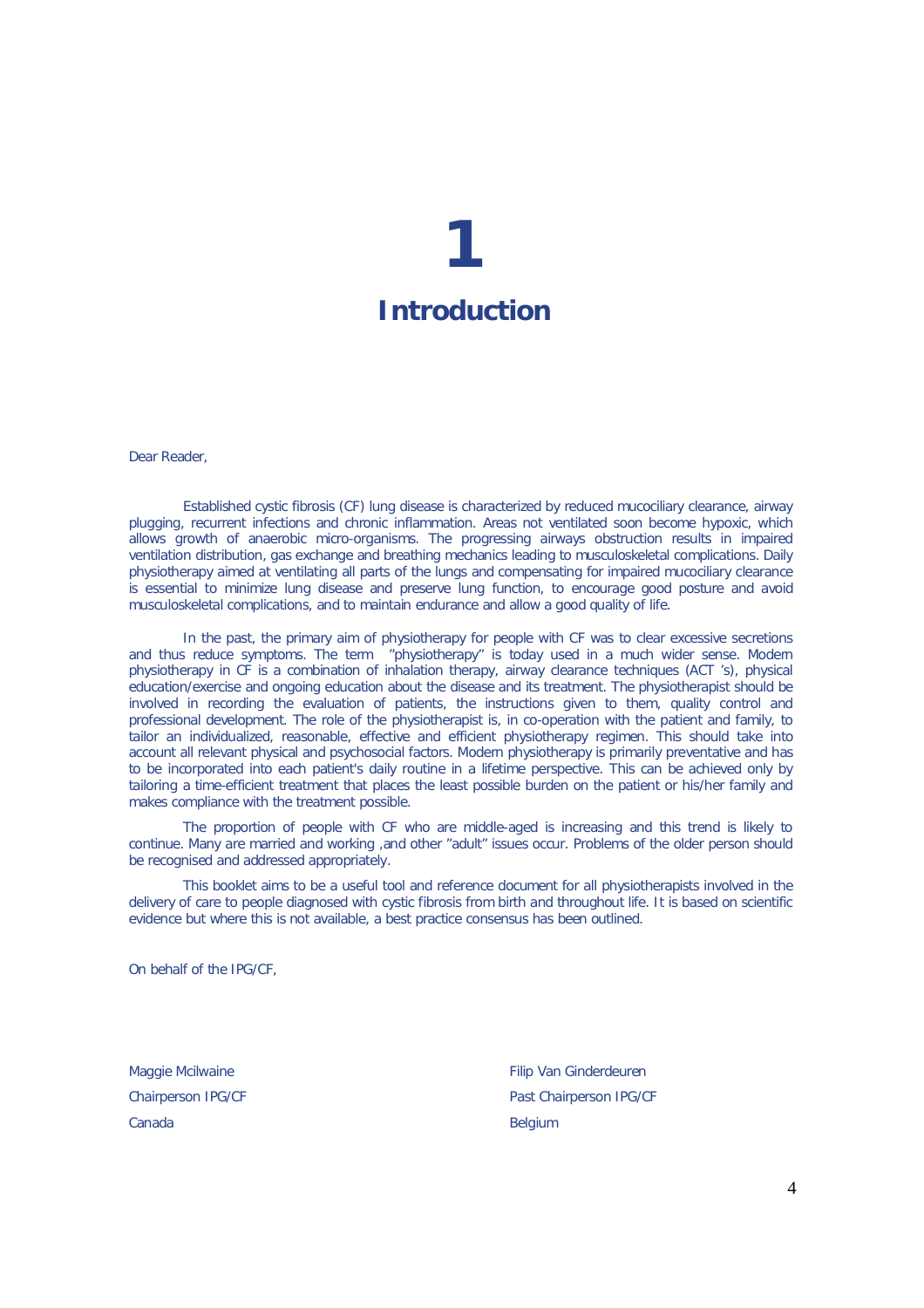### **Airway Clearance Techniques**

#### **Active Cycle of Breathing Techniques**

The active cycle of breathing techniques (ACBT) is used to mobilize and clear excess bronchial secretions (Pryor *et al* 1979). The components of the ACBT are breathing control, thoracic expansion exercises and the forced expiration technique.



#### **Active Cycle of Breathing Techniques**

Key: BC *- breathing control;* TEE *- thoracic expansion exercise:* FET *- forced expiration technique* 

The regimen is flexible, should be adapted to suit the individual and can be used by the young, the elderly, the fit and the sick. It was first documented by Thompson and Thompson in 1968. The ACBT can be used independent of an assistant or with an assistant and either sitting or in a gravity assisted position.

*Breathing Control (BC)* is the resting period between the more active parts of the cycle. It is breathing around tidal volume, at the individual's own rate and depth. The person is encouraged to relax the upper chest and shoulders and to use the lower chest, diaphragmatic pattern of breathing as they are able. This should minimise any bronchoconstriction and should be continued until the person feels ready to use either the thoracic expansion exercises or the huffing of the forced expiration technique.

*Thoracic Expansion Exercises* (TEE) are deep breaths emphasising inspiration. Inspiration is active and usually combined with a three-second, end-inspiratory hold before a passive, relaxed and unforced expiration. With an increase in lung volume the resistance to air flow via the collateral channels (Menkes & Traystman 1977) is reduced. Mobilization of secretions can be facilitated by air passing through these channels and behind secretions. The 'hold' should permit asynchronous ventilation as air flows more slowly into diseased and obstructed regions than into healthy, unobstructed areas – *Pendelluft* flow (Mead *et al* 1970). *'Airflow is essential for airway clearance'* (Lapin 2002). Up to three thoracic expansion exercises are followed by breathing control and may be combined with chest shaking or chest clapping. Chest clapping and shaking appear to be of benefit to some people, but are not required by others.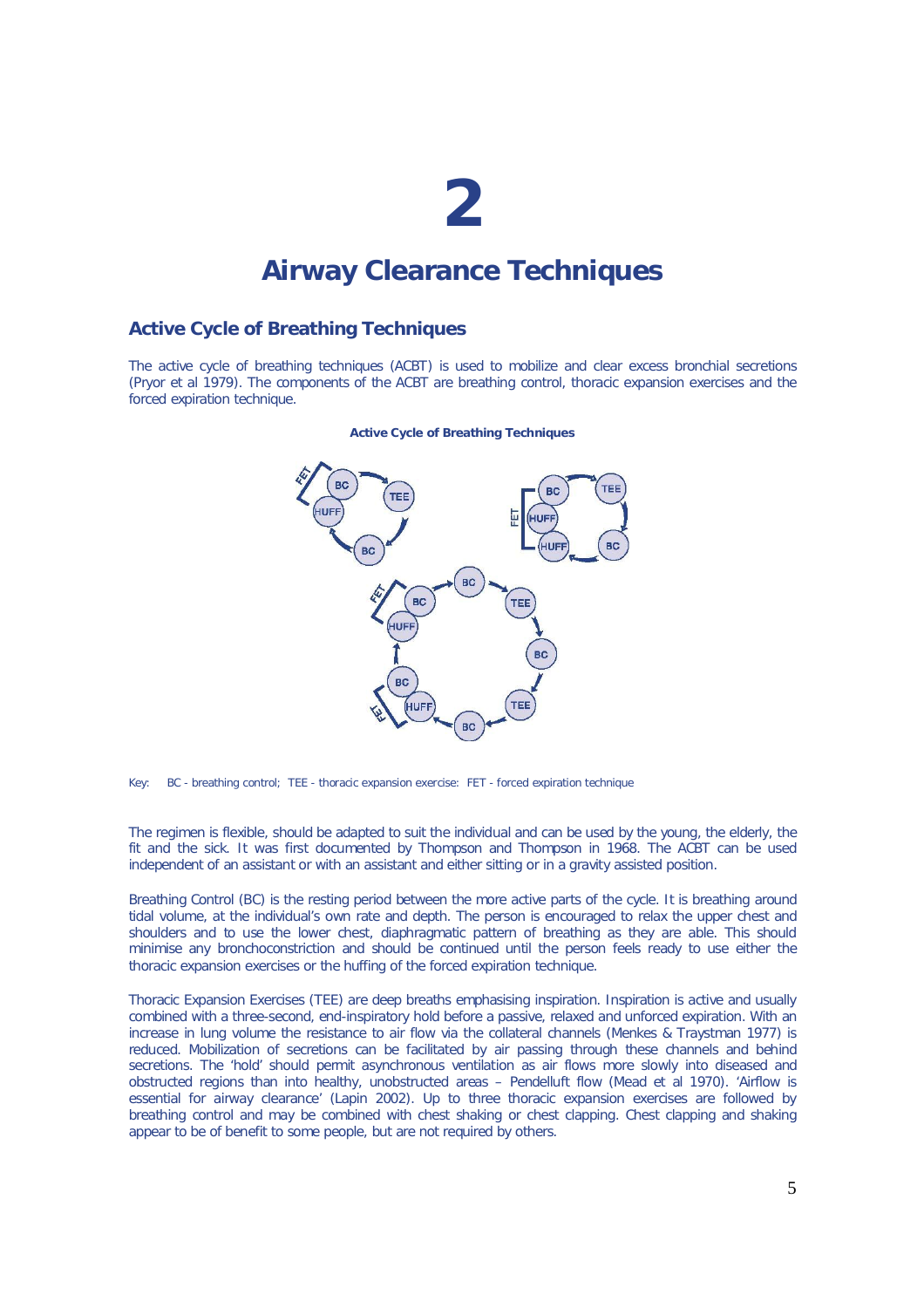Upper, middle or lower thoracic expansion may be encouraged (Tucker *et al* 1999).

*The Forced Expiration Technique* (FET) is a combination of one or two forced expirations (huffs) and periods of breathing control. Huffing to low lung volumes should assist in loosening and mobilising excess bronchial secretions from smaller peripheral airways to larger central airways. When secretions reach the upper airways, a huff or cough from a high lung volume can be used to clear them. *'Forced expiratory manoeuvres are probably the most effective part of chest physiotherapy'* (van der Schans 1997). The length of the huff and force of contraction of the muscles of expiration should be altered to optimise clearance of secretions (Pryor & Prasad 2008) by maximising air flow. During a forced expiratory manoeuvre (for example a huff) there is compression of the airway downstream (towards the mouth) of the equal pressure point (West 2004). This squeezing action (which moves peripherally with decreasing lung volume) together with the increase in air speed, as air flows through the narrowed segment, facilitate the movement of secretions along the airway. In addition the airway wall oscillates as the airway narrows (Freitag *et al* 1989).

The ACBT can be introduced as huffing games from the age of about two years, and from the age of eight or nine years the child can begin to take some responsibility for his/her own treatment, gradually becoming independent. The ACBT should never be uncomfortable or exhausting and the huff should never be violent. It can be used in any position according to the requirements of the individual. The sitting position is often effective and adherence to treatment is frequently better than with other positions. In some people, as identified on assessment, other gravity assisted positions may be indicated. It has been shown that the horizontal, side lying position is as effective as the head down tipped position and preferred by individuals (Cecins *et al* 1999).

The flexibility of the regimen (the number of deep breaths, the number of huffs and the length of the periods of breathing control) is demonstrated in the figure. The ACBT is repeated until the huff becomes dry sounding and non-productive or it is time for a rest. If more than one position is needed, two positions are probably enough for one treatment session. The total treatment time is usually between ten and thirty minutes. The physiotherapist and/or patient determine by assessment the most suitable regimen, the position(s) required for treatment, the length of time and the number of treatments in a day. This will change within a treatment, from treatment to treatment and during acute exacerbations of pulmonary infection compared with periods of clinical stability.

Studies using the ACBT have shown it to be an effective and efficient technique for the mobilization and clearance of secretions (Pryor *et al* 1979, Wilson *et al* 1995). It is not further improved by the adjuncts of positive expiratory pressure - PEP (Hofmeyr *et al* 1986), Flutter® (Pryor *et al* 1994, Pike *et al* 1999), mechanical percussion (Pryor *et al* 1981) or high frequency chest wall oscillation (Osman *et al* 2008). An improvement in lung function following the instigation of the ACBT (Webber *et al* 1986) has been demonstrated, and hypoxaemia is neither caused nor increased (Pryor *et al* 1990). In the long term (one year) the ACBT, PEP and oscillating PEP have been shown to be equivalent in airway clearance (Pryor *et al* 2006).

#### **References**

Cecins NM, Jenkins SC, Pengelley J, Ryan G. The active cycle of breathing tchniques – to tip or not to tip? Respiratory Medicine 93; 660-665, 1999.

Freitag L, Bremme J, Schroer M. High frequency oscillation for respiratory physiotherapy. British Journal Anaesthesia 63(7) suppl 1, pp 44S-46S, 1989.

Hofmeyr JL, Webber BA, Hodson ME. Evaluation of positive expiratory pressure as an adjunct to chest physiotherapy in the treatment of cystic fibrosis. Thorax 41; 951-954, 1986.

Lapin CD. Airway physiology, autogenic drainage, and active cycle of breathing. Respiratory Care 47(7): 778-785, 2002.

Mead J, Takishima T, Leith D. Stress distribution in lungs: a model of pulmonary elasticity. Journal of Applied Physiology 28: 596–608, 1970.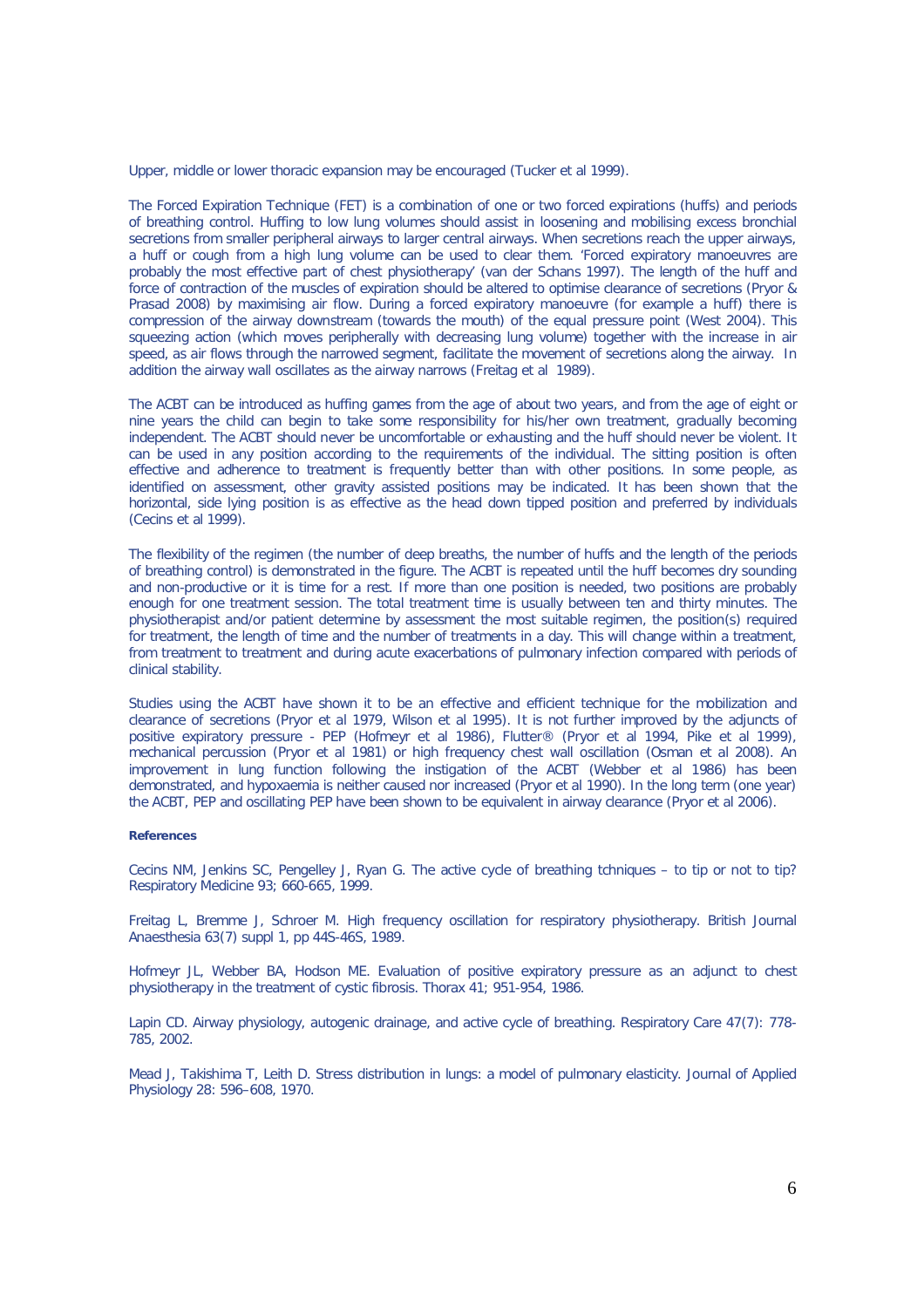Menkes HA, Traystman RJ. Collateral ventilation. American Review of Respiratory Disease 116; 287 – 309, 1977.

Osman LP, Roughton M, Hodson ME, Pryor JA. High frequency chest wall oscillation in cystic fibrosis. Journal of Cystic Fibrosis 7; Supplement 2:S73, 295, 2008.

Pike SE, Machin AC, Dix KJ, Pryor JA, Hodson ME. Comparison of Flutter VRP1 and forced expirations (FE) with active cycle of breathing techniques (ACBT) in subjects with cystic fibrosis. The Netherlands Journal of Medicine 54 (Suppl); S55, 1999.

Pryor JA, Webber BA, Hodson ME, Batten JC. Evaluation of the forced expiration technique as an adjunct to postural drainage in treatment of cystic fibrosis. British Medical Journal 2; 417-418, 1979.

Pryor JA, Parker RA, Webber BA. A comparison of mechanical and manual percussion as adjuncts to postural drainage in the treatment of cystic fibrosis in adolescents and adults. Physiotherapy 67; 140-141, 1981.

Pryor JA, Webber BA, Hodson ME. Effect of chest physiotherapy on oxygen saturation in patients with cystic fibrosis. Thorax 45; 77, 1990.

Pryor JA, Webber BA, Hodson ME, Warner JO. The Flutter VRP1 as an adjunct to chest physiotherapy in cystic fibrosis. Respiratory Medicine 88; 677-681, 1994.

Pryor JA, Tannenbaum E, Cramer D, Scott SF, Burgess J, Gyi K, Hodson ME. A comparison of five airway clearance techniques in the treatment of people with cystic fibrosis. Journal of Cystic Fibrosis 5; Supplement 1:S76, 347, 2006.

Pryor JA, Prasad SA. Physiotherapy Techniques in: Pryor JA, Prasad SA (Eds). Physiotherapy for respiratory and cardiac problems (4th edn). Churchill Livingstone, Edinburgh pp 134 - 217, 2008.

Thompson B, Thompson HT. Forced expiration exercises in asthma and their effect on FEV1. New Zealand Journal of Physiotherapy 3; 19-21, 1968.

Tucker B, Jenkins S, Cheong D, Robinson P. Effect of unilateral breathing exercises on regional lung ventilation. Nuclear Medicine Communications 20: 815–821, 1999.

van der Schans CP. Forced expiratory manoeuvres to increase transport of bronchial mucus: a mechanistic approach. Monaldi Archives of Chest Disease 52: 367–370, 1997.

Webber BA, Hofmeyr JL, Morgan MDL, Hodson ME. Effects of postural drainage, incorporating the forced expiration technique, on pulmonary function in cystic fibrosis. Brit. J. of Dis. of the Chest 80; 353 – 359, 1986.

West JB. Respiratory physiology – the essentials, 7th edn. Williams and Wilkins, Baltimore, 2004.

Wilson GE, Baldwin AL, Walshaw MJ. A comparison of traditional chest physiotherapy with the active cycle of breathing in patients with chronic suppurative lung disease. European Respiratory Journal 8 (Suppl 19); 171S, 1995.

#### **Author**

Dr Jennifer A. Pryor Senior Research Fellow in Physiotherapy Department of Cystic Fibrosis Royal Brompton Hospital London SW3 6NP United Kingdom Telephone: + 44 20 7352 8121 extension 4925  $Fax: + 442073518052$ Email: j.pryor@rbht.nhs.uk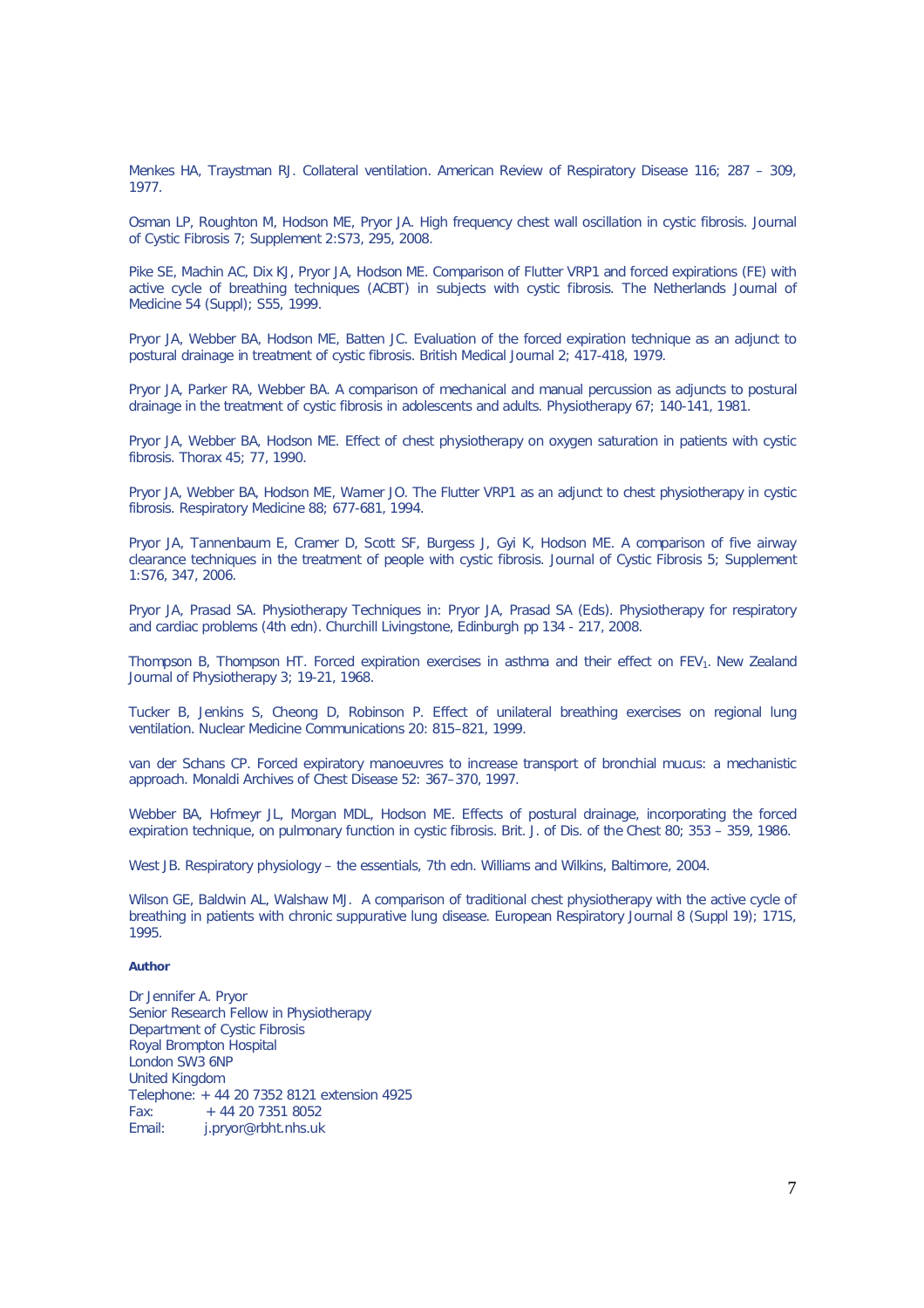#### **Autogenic Drainage (AD)**

#### **"The flow and breathing level modulation concept"**

Autogenic Drainage is an airway clearance technique based on basic physics, fluid dynamics, pulmonary anatomy, respiratory physiology and breathing mechanics.

The mechanism of mucus clearance rests on two different systems: the effect of the ciliary clearance and the effect of shearing forces induced by the airflow. This last phenomenon can be compared to the effect of erosion. The higher the velocity of the medium, the stronger the erosive effect.

To create the necessary shearing forces to clear the bronchi from secretions, it is essential to modulate the inspiratory and expiratory airflow.

During inspiration, the linear velocity of the airflow may not be too high to avoid an inhomogeneous filling of the lungs and a lead back of the secretions.

During exhalation the optimal shearing forces, induced by the linear airflow velocity, must be localized there where the secretions are. To localize the secretions the three feedback signals (auditive, tactile and proprioceptive) are used. By modulating the breathing level within the vital capacity and the expiratory muscle force, the optimal airflow will be obtained at the precise level of the bronchial "funnel", the targeted airway generations, where the secretions are. The realized intra-thoracic pressure generated by the expiratory muscles may not exceed the stability of the airways.

#### **Breathing in Autogenic Drainage**



The whole airway clearance process in AD is based upon an active or passive assisted autogenic drainage (AAD) modulation of the air flow and lung volume level breathing.

The positioning of the patient and the shape correction of the respiratory pump can induce an increased regional ventilation to optimize the clearance of particular lung parts.

Taking special care of spastic and/or swollen airways is a must in all ACT's. The bronchial resistance must be normalized if possible and the secretions must be made easier to remove by means of drugs, or special devices.

Before clearing the lower airways it is also evident to clear the upper airways, without causing appreciable increase of the airway resistance. Correct dosage of the expiratory force increases only slightly the bronchial resistance, keeps the alveolar gas compression low thus optimizing the elastic recoil force of the alveoli, and does not compress the airways in an early stage. It also lightens the expiratory efforts and decreases the appearance of paradoxical breathing movements. For some reason the stimulation to cough is less intense which allows one to inhibit and postpone the cough more easily.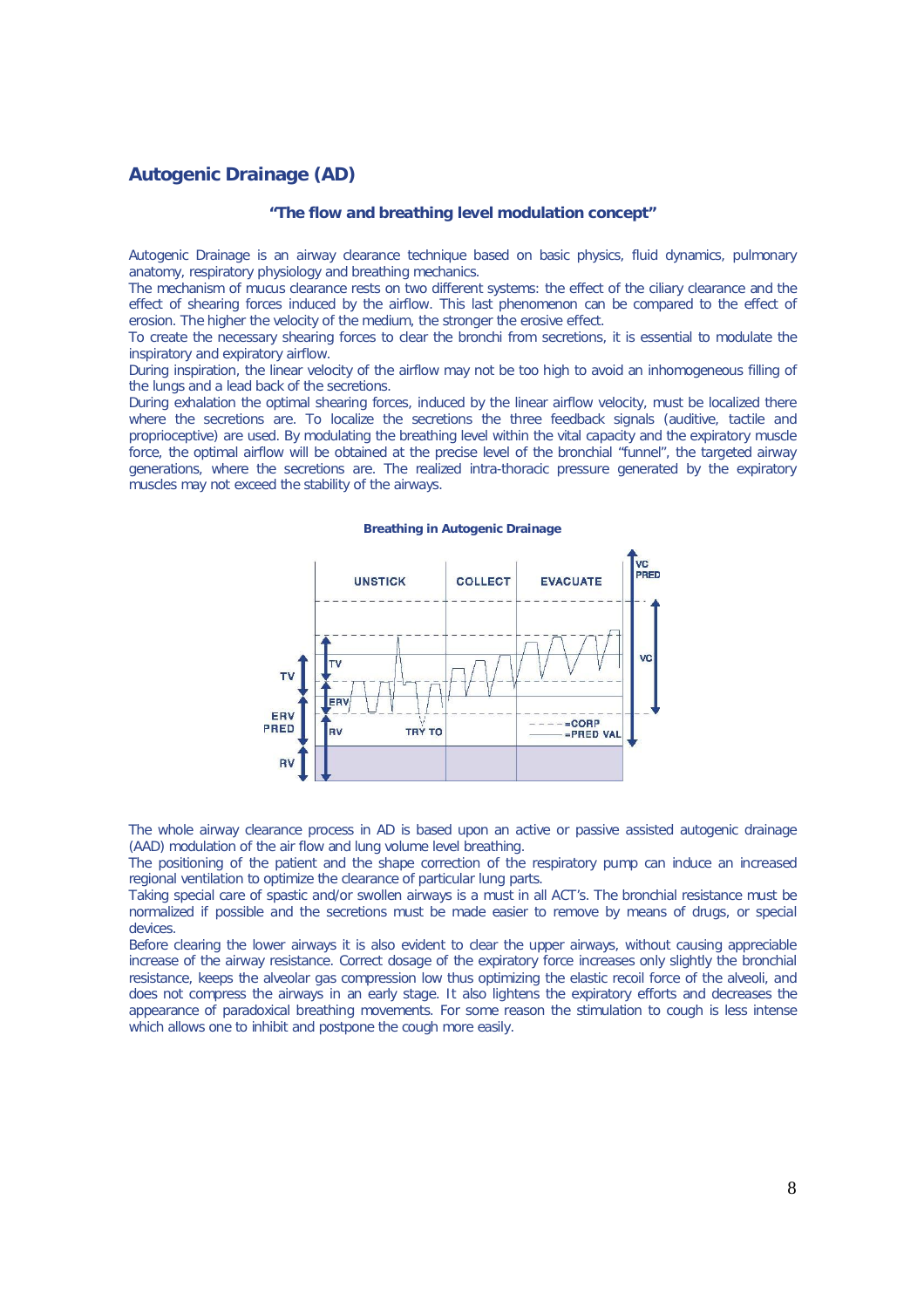#### **The AD Technique in Practice**

#### **Breathing IN**

- 1. Clear the upper airways (nose and throat)
- 2. Optimize the shape of the respiratory pump
- 3. Choose a breath-stimulating and airway clearance enhancing position
- 4. Breathe IN slowly through the nose keeping the upper airway open to optimize the even distribution of air, to avoid paradoxical movements and to get more air behind the mucous plugs
- 5. Hold the breathing movement for approximately 2 to 4 seconds during which the UAW are kept open, thus improving the even filling of all lung parts. The breathing movement has to be stopped in its 3 dimensions!
- 6. Depending on where the mucus is, in peripheral, middle-large or large airways, the functional tidal volume needed is ventilated at low-, mid- or high lung volume level.

#### **Breathing OUT**

- 1. Breathe the chosen functional tidal volume OUT preferably through the nose. If a drop in velocity does occur or, if one wants to hear the bronchial noises in a better way, breathe OUT through the mouth. In this case always keep the upper airways (glottis, throat, mouth) open.
- 2. The expiratory force must be modulated in such a way that the expiratory airflow reaches the highest possible velocity without causing an early airway compression.
- 3. Breathing Out correctly, the mucus can be heard distinctively. Putting a hand on the upper chest, one can also feel the mucus vibrating. The frequency of these vibrations indicate where the mucus is localized in the bronchial tree. This FEEDBACK makes it possible and easy to adjust the breathing pattern and the appropriate expiratory airflow modulation.

#### **Successive breathing cycles**

1. Repeat the cycle.

2.Continue to use the same breathing pattern until the mucus starts to collect by moving upwards. If this occurs, the level of the functional tidal volume is gradually raised. Thus, the breathing evolves from a lower to a higher lung volume level. Finally, the collected mucus plug arrives in the trachea from where it can be evacuated by a high lung volume huff or a similar cough. Cough must be postponed as long as possible to collect larger mucous pieces which are easier to remove.

#### **Frequency and indications**

The duration and number of the AD sessions depends on the total amount and the viscosity of the secretions. Experienced patients drain their lungs more quickly than others. Drainage should always be done thoroughly. The principles of AD can be used in obstructive and restrictive pulmonary diseases. Active participation is preferred but not essential. The modulation of the breathing pattern keeps the respiratory pump mobile and the respiratory muscles in a good length-tension ratio.

#### **Author**

Jean Chevaillier Senior physiotherapist IPG/CF Belgium Nieuwe Steenweg 311/0201 B-8420 De Haan Belgium Telephone: + 32 59235921 Email: jeanchevaillier@telenet.be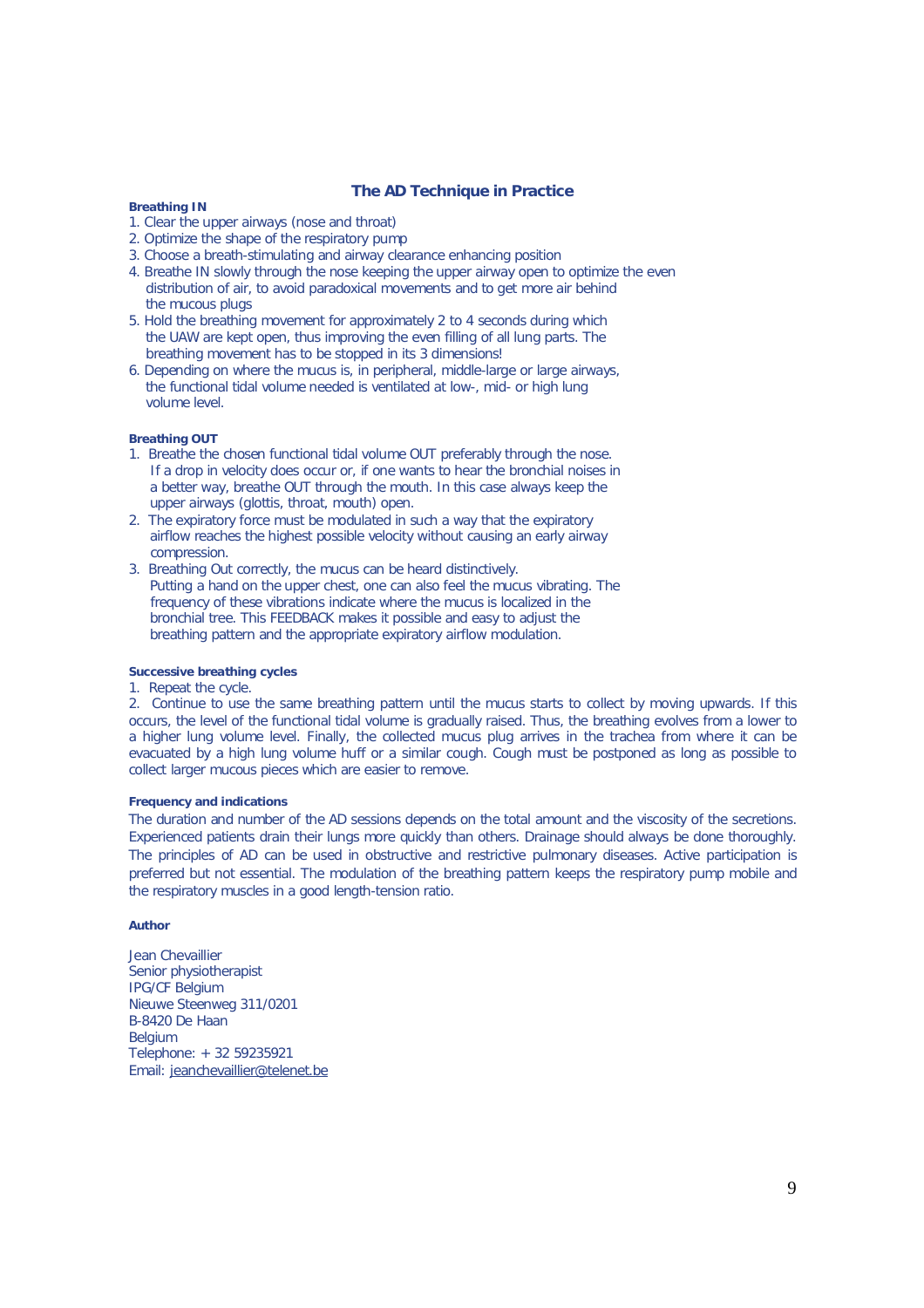#### **Assisted Autogenic Drainage (AAD)**

Assisted Autogenic Drainage is based upon the principles of Autogenic Drainage and used in infants and noncooperative patients.

By modulating, manually or/and by using elastic straps, the functional breathing level within the vital capacity, the optimal airflow velocity will be obtained at the targeted airway generations, where secretions have been identified. AAD is carried out in a gentle and progressive way, using the patient's breathing pattern and stabilizing the infant's abdominal wall to avoid paradoxical movements.

To guide the breathing of the patient towards the desired lung volume level, striving to find the normal physiological breathing level, a gentle increase of manual pressure on the chest during each **inspiration** is performed. In fact the hands gradually restrict the inspiratory level to stimulate the patient to exhale slightly more than the previous breathing cycle.

During expiration we follow gently the breathing movement of the patient. No thoracic compression or excessive force is performed, which could lead to a resisting response by the patient.

Feedback plays a key-roll, feeling or hearing the secretions move while avoiding any early or abnormal airway compression or closure.

Wait for the spontaneous cough. Patience is a must in this kind of technique!

To optimize the shape of the respiratory pump, allowing the respiratory muscles to function more properly and efficiently, semi-elastic belts will be used in addition of the physiotherapists hands. The positioning of the patient and the shape correction of the respiratory pump can induce an increased regional ventilation to optimize the clearance of particular lung parts.

Before starting any pulmonary treatment the upper airways must be cleared.

"Preparing" the lungs before the airway clearance is very important to lower or normalize the bronchial resistance and to liquefy the secretions.

Assisted Autogenic Drainage can be combined with bouncing, a gentle up-and-down movement on a physio ball, to relax the patient and to enhance the expiratory air velocity. The patient sitting upright is correctly supported, avoiding a slumped sitting position which may in turn predispose to gastro-oesophageal reflux (GOR) during treatment.

No provocation of GOR has been associated with AAD, bouncing or the combination of both.

#### **Author**

Filip Van Ginderdeuren Physiotherapist Department of Cystic Fibrosis UZ Brussel Laarbeeklaan 101 1090 Brussels  $+3224775765$ Filip.vanginderdeuren@uzbrussel.be

#### **Bibliography**

Boyd, S, Brooks D, Agnew-Coughlin J, Ashwell J. Evaluation of the literature on the effectiveness of physical therapy modalities in the management of children with cystic fibrosis. Paediatric Physical Therapy 1994; 6(2):70-74.

Chevaillier, J. Autogenic Drainage. In: Lawson D. (ed), Cystic Fibrosis Horizons. Published by John Wiley. 1984; 235.

Chevaillier, J. Autogenic drainage: An airway clearance technique. Unpublished abstracts 2000, 21st European Cystic Fibrosis Conference (EWGCF), Davos, Switzerland.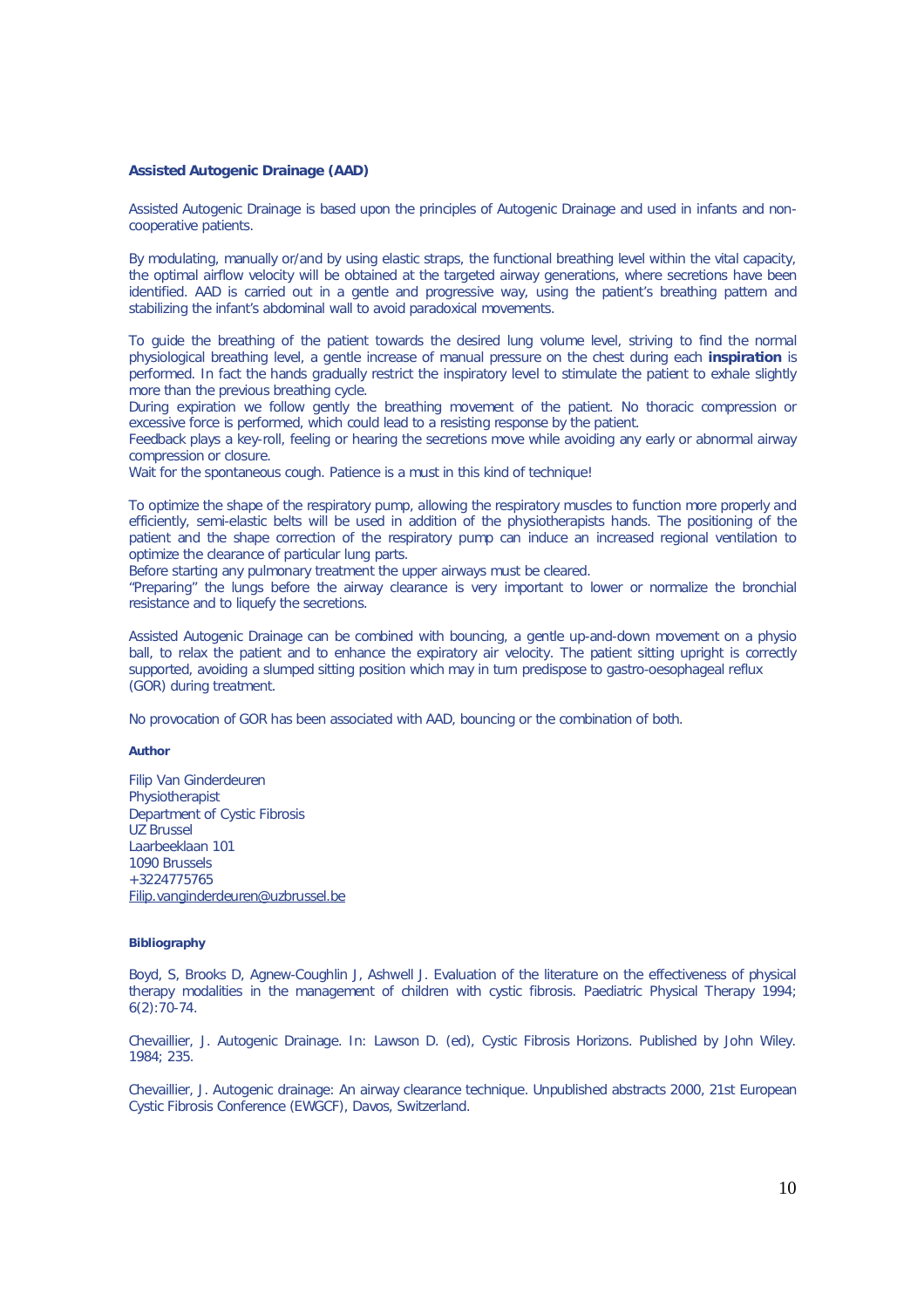Dab I, Alexander F, The mechanism of autogenic drainage studied with flow-volume curves. Monogr, Paediatr 1979; 10: 50-53.

Davidson AGF, McIlwaine PM, Wong LTK, Nakielna EM, Pirie GE. Physiotherapy in cystic fibrosis, a comparative trial of positive expiratory pressure, autogenic drainage and conventional percussion and drainage techniques. Pediatric Pulmonology 1988, suppl. 132.

Finck BJ. Forced expiration technique, directed cough and autogenic drainage. Respir Care 2007;52;9: 1210- 1223.

Giles, DR, Wagener, JS, Accurso FJ, Butler-Simon N. Short term effects of postural drainage versus autogenic drainage on oxygen saturation and sputum recovery in patients with cystic fibrosis. Chest 1995; 108:952-954.

Gumery L, Edenborough F, Stableforth D, Strachan A. Physiotherapy and nebuliser use in a Birmingham adult cystic fibrosis unit. Physiotherapy 1998; 84:127-132.

Kraemer, R. Rudeberg, A., Zumbuehl, C., Chevaillier, J. Autogenic drainage in CF patients (theory and practice). IACFA Newsletter 1990, 7-10.

Kraemer Z. Umbuhl CA, Rudeberg, A, Lentze, MJ, Chevaillier J. 'Autogene drainage' bei patienten mit zystischer fibrose, Padiat. Prax. 1987;34: 483-485.

Lannefors L, Button B, McIlwaine M. Physiotherapy in infants and young children with cystic fibrosis: current practice and future developments. Journal of the Royal Society of Medicine 2004;11:8-25

Lapin CD. Airway physiology, autogenic drainage and active cycle of breathing. Respir Care 2002;47(7):778-785.

McIlwaine PM, Davidson AGF, Wong LTK, Pirie G. The effect of chest physiotherapy by postural drainage and autogenic drainage on oxygen saturation in cystic fibrosis. Pediatr Pulmonol 1991; Suppl 6, 291.

McIlwaine PM, Wong LTK, Pirie GE, Davidson AGF. Long-term comparative trial of conventional percussion and drainage physiotherapy versus autogenic drainage in cystic fibrosis. XIth International Cystic Fibrosis Congress 1992; Abstract 32 (Dublin).

Miller S, Hall DO, Clayton CB. Chest Physiotherapy in cystic fibrosis: a comparative study of autogenic drainage and the active cycle of breathing techniques with postural drainage. Thorax 1995;50;165-169.

Schöni N. Autogenic drainage, a modern approach to physiotherapy in cystic fibrosis. J. Royal Society of Medicine 1989, suppl 16, vol 82.

Spence S. Anderson B, Hardy K. Use of biofeedback to teach autogenic drainage. Pediatr Pulmonol 1990; Suppl 5: 332A.

Theissl B, Pfleger A, Oberwaldner B, Zach M. Self-administered chest physiotherapy in cystic fibrosis, a comparative study of high pressure PEP and autogenic drainage. Lung 1992;170: 323-330.

Williams MT. Chest physiotherapy in cystic fibrosis – why is the most effective form of treatment still unclear? Chest 1994; 106:1871-1882.

Van Ginderdeuren F, Malfroot A,Dab I. Influence of "assisted autogenic drainage (AAD) ", "bouncing" and "AAD combined with bouncing" on gastro-oesophageal reflux (GOR) in infants. J Cystic Fibrosis 2001; Book of abstracts; p112.

Van Ginderdeuren F, Malfroot A, Verdonck J, et al. Influence of assisted autogenic drainage (AAD) and AAD combined with bouncing on gastro-oesophageal reflux (GOR) in infants under the age of 5 months. J Cystic Fibrosis 2003;2 (suppl1) : A251.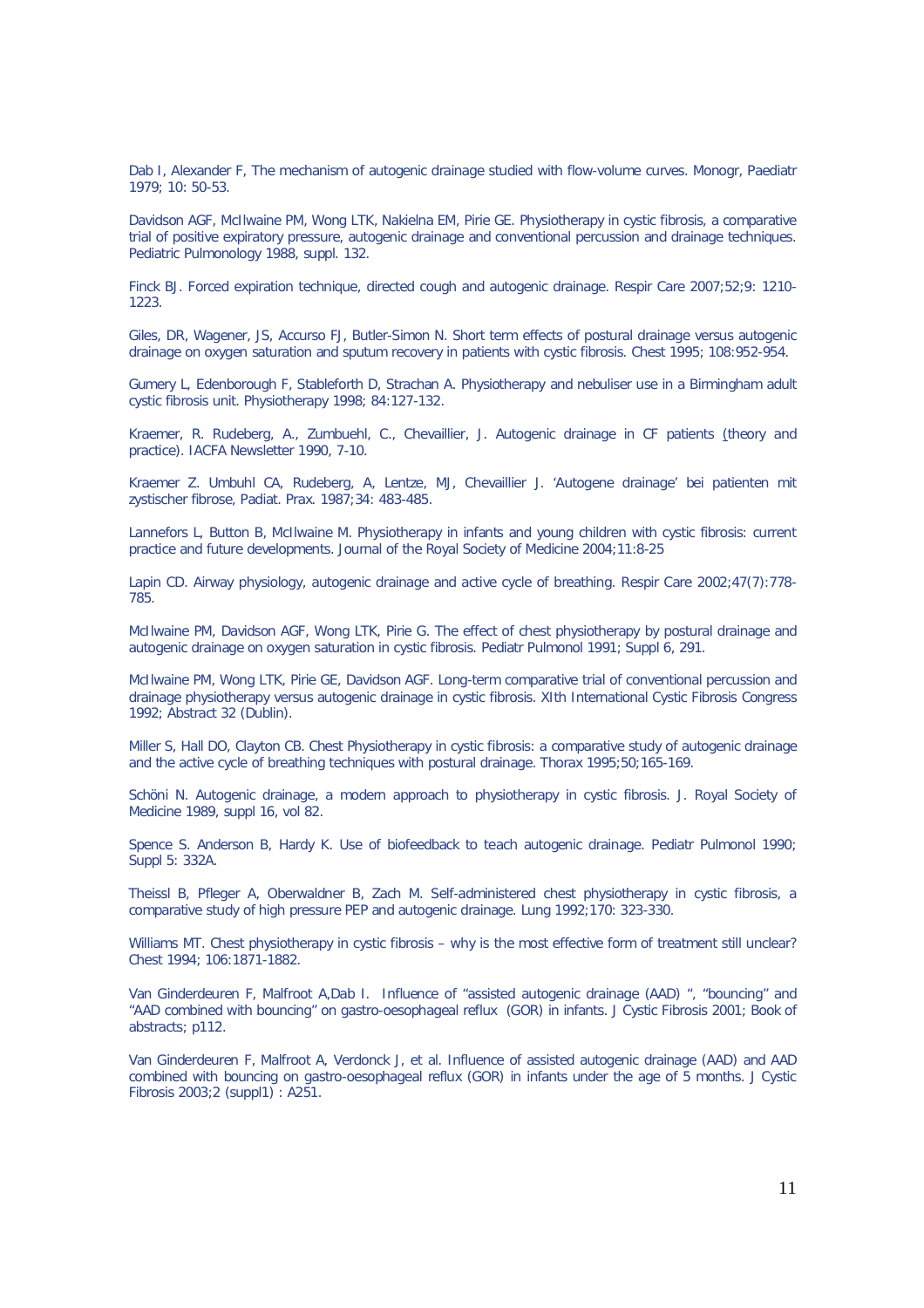#### **Positive Expiratory Pressure (PEP)**

Expiratory resistance breathing can be used for many different physiological purposes. When the target is to recruit closed or clogged peripheral lung volumes by mobilising, transporting and evacuating secretions in spontaneously breathing patients, it is by definition combined with the forced expiration technique (FET)( see: Active Cycle of Breathing Techniques). This airway clearance technique is called PEP.

#### **Aim**

To obtain a temporary increased functional residual capacity (FRC), that allows the tidal volume (TV) to reach above the opening volume for the otherwise closed or clogged airways, see the schematic drawing. Due to the interdependence between the airways, the lung parenchyma and the elastic recoil of the lung tissue at this temporarily increased FRC level, closed airways should open and collateral ventilation should increase. The air in the recruited lung volumes can then be used with the help of a technique such as FET to mobilise, transport and evacuate secretions.

#### **PEP**



#### **PEP-mask and instructions**

The airway clearance technique PEP was developed during the late 1970's – early 1980's using a mask with a one-way valve to which an expiratory orifice resistor can be attached (Astra Tech). A pressure manometer may be inserted between the valve and the resistor. Patients are instructed to sit comfortably forward leaning with elbows on a table holding the mask tightly over mouth and nose, and to breathe using slightly active TV breaths. Babies do the treatment in a backwards leaning "sitting" position on an arm of a parent, where the baby's head is supported by the upper arm while the other hand holds the mask firmly on the baby's face. The resistor that gives a stable pressure level of 10-20 cm H<sub>2</sub>O during the middle of expiration is the one which should be selected. By simultaneous listening and looking at the breathing pattern, the expected change towards an increased FRC level should be perceived. Adequate instructions to obtain the expected aims are essential.

#### **Treatment**

Each treatment cycle consists of 12-15 breaths with only slightly active TV expirations, followed by one or more cycles of FET, see the schematic drawing above. The number of treatment cycles within a treatment session and the treatment frequency is adapted to individual need. A treatment cycle should end with recruiting lung volumes by breathing towards the resistance to finish with the airways as open as possible.

#### **Considerations**

There are many expiratory resistance devices on the market, and more will come. In some of the devices resistance is flow regulated, in others it is pressure regulated. This influences the expiratory pressure achieved and the breathing pattern in different ways. A physiologic strategy is essential when using these devices. The ability to analyse the immediate response during treatment is of utmost importance.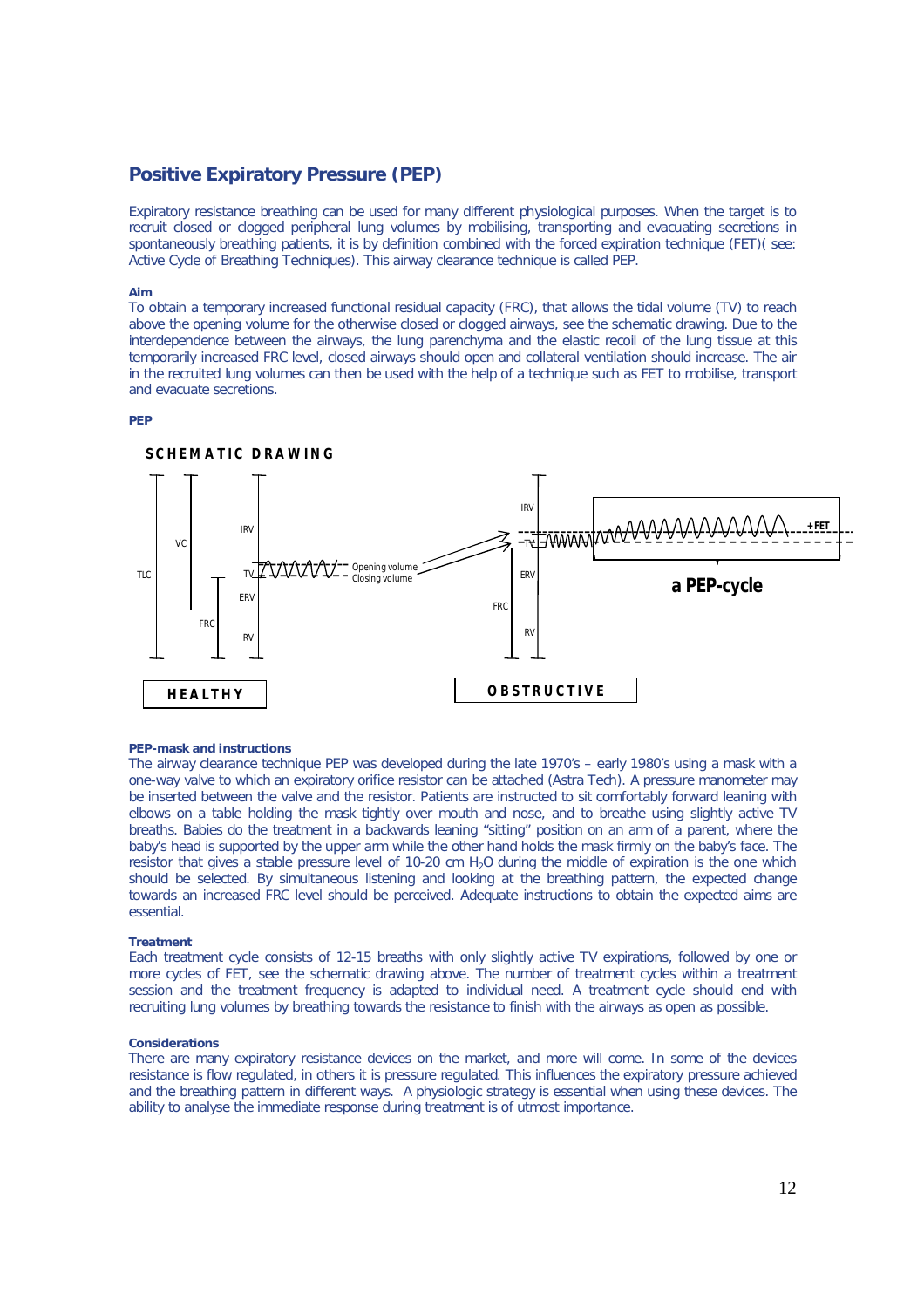If the expiratory pressure achieved is due to a flow regulated resistance as the PEP-mask, the instructions to the patients are of great importance as well as the individual feed-back during treatment. The TV breaths should be only slightly active while achieving a mid-expiratory pressure of 10-20 cm  $H_2O$ . Patients should be taught how to recognize a temporary increase in FRC. The increase in FRC is of utmost importance, due to the physiological elastic recoil theory that the technique is based on.

If the expired volumes are too big the increased FRC level may not appear, or FRC may even decrease. When using the PEP-mask, a manometer may be inserted between the expiratory valve and the resistor, to measure the mid-expiratory pressure and to identify when a stable mid-expiratory pressure is achieved. The use of the manometer is to find the optimal resistor, there is no reason to use the manometer during each treatment session and the patient does not need to see it at all, as that may affect the breathing pattern in an undesired way (expiration becoming too active).

The size of the resistor selected, to obtain beneficial effects, is dependent on lung volume, breathing frequency and to a certain extent capability to take instructions. The size of the resistor needs to be changed as conditions change.

PEP was originally developed and described to be used in sitting, but can also be used in horizontal positions. PEP can be applied to patients with severe lung disease, who may need assisted ventilation (Bi-level PAP) with high inspiratory pressures to attain the physiological aim to reach above closing volume.

#### **Bibliography**

Andersen JB, Falk M. Chest physiotherapy in the pediatric age group. Respiratory Care 1991; 36:546-552.

Bradley JM, Moran FM, Elborn JS. Evidence for physical therapies (airway clearance and physical training) in cystic fibrosis: an overview of five cochrane systematic reviews. Respir Med 2006;100:191-201.

Darbee JC, Ohtake PJ, Grant BJ, Cerny FJ. Physiological evidence for the efficay of positive expiratory pressure as an airway clearance technique in patients with cystic fibrosis. Phys Ther 2004;84(6):524-37.

Falk M, Kelstrup M, Andersen JB, Falk P, Stovring S, Gothgen I. Improving the ketchup bottle method with positive expiratory pressure (PEP), in cystic fibrosis. Eur J Resp Dis 1984;65:423-432.

Groth S, Stavanger G, Dirksen H, Andersen JB, Falk M, Kelstrup M. Positive expiratory pressure (PEP-mask) physiotherapy improves ventilation and reduces volume of trapped gas in cystic fibrosis. Clin Respir Physiol 1985;21:339-343.

Lannefors L, Wollmer P. Mucus clearance with three chest physiotherapy regimens in cystic fibrosis: a comparison between postural drainage, PEP and physical exercise. Eur Resp J 1992;5:748-753.

McIlwaine PM, Wong LT, Peacock D, Davidson AG. Long-term comparative trial of conventional postural drainage and percussion versus positive expiratory pressure physiotherapy in the treatment of cystic fibrosis. J Pediatr 1997;131:570-574.

McIlwaine PM, Wong LT, Peacock D, Davidson AG. Long-term comparative trial of positive expiratory pressure versus oscillating positive expiratory pressure (Flutter) physiotherapy in the treatment of cystic fibrosis. J Pediatr 2001;138:845-850.

Mortensen J, Falk M, Groth S, Jensen C. The effects of postural drainage and positive expiratory pessure physiotherapy on tracheobronchial clearance in cystic fibrosis. Chest 1991;100:1350-1357.

Steen IU, Redmond AOB, O´Neill D, Beattie F. Evaluation of the PEP mask in cystic fibrosis. Acta Paediatr Scand 1991;80:51-56.

Tonnesen P, Stovring S. Positive expiratory pressure (PEP) as lung physiotherapy in cystic fibrosis. Eur J Respir Dis 1984;65:419-422.

Van Asperen PP, Jackson I, Hennesey P, Brown J. Comparison of positive expiratory pressure (PEP) mask with postural drainage in patients with cystic fibrosis. Aust Paed J 1987;23:283-284.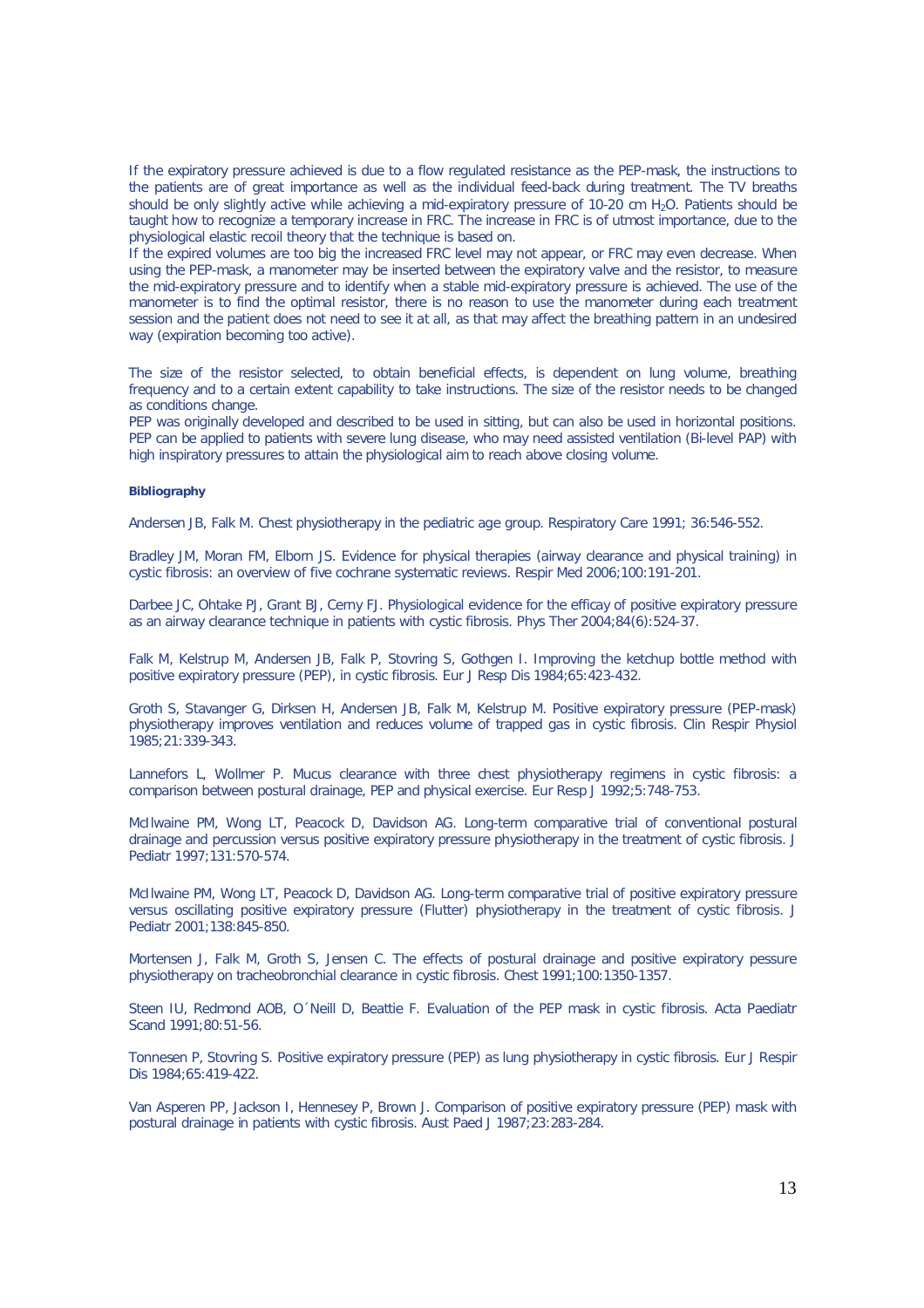#### **Authors**

Louise Lannefors & Leif Eriksson Lund CF Centre Dept of Pulmonary Medicine Lund University Hospital Lund, Sweden louise.lannefors@med.lu.se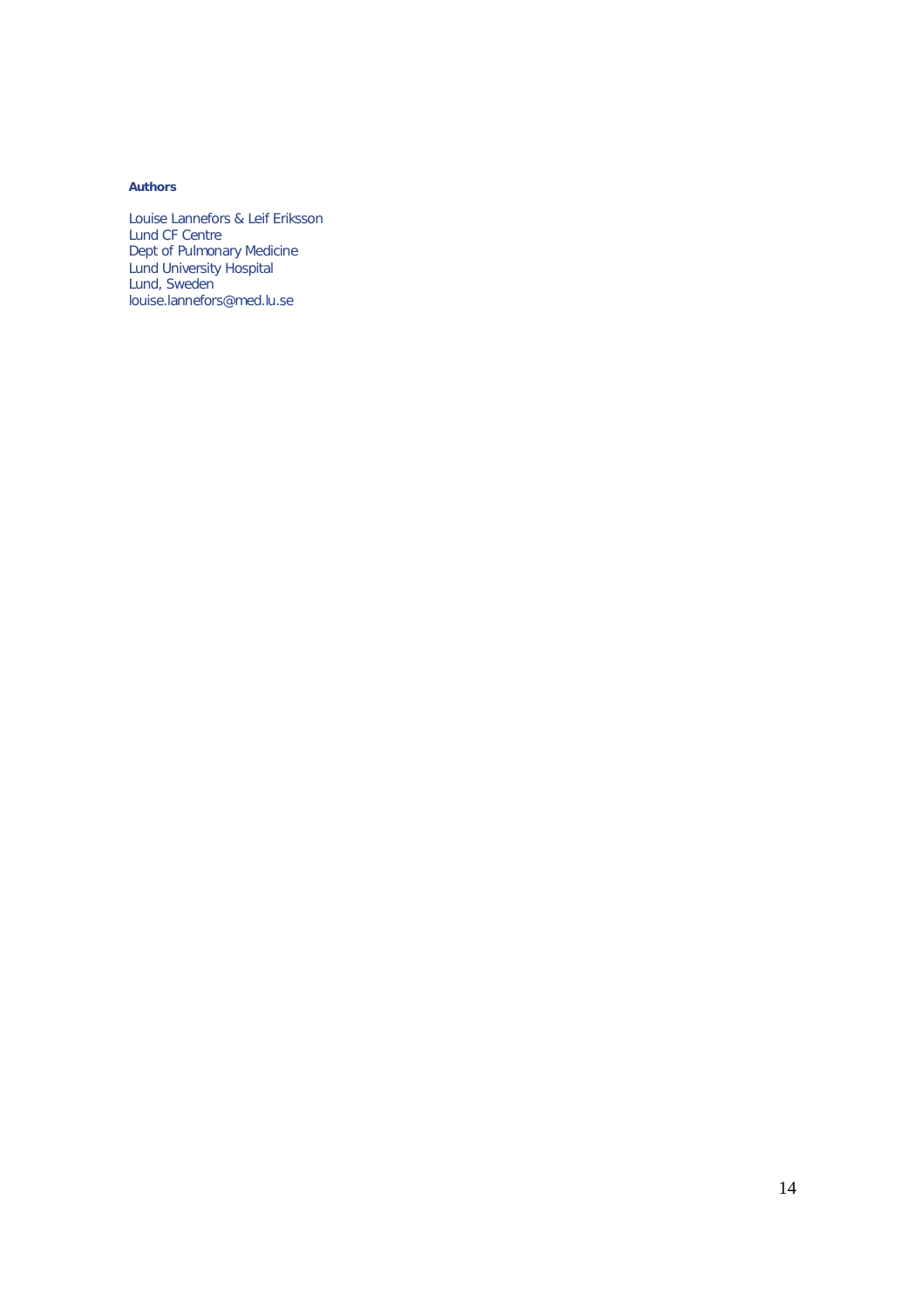#### **Hi-PEP**

#### **Technique**

The High-Pressure technique of PEP-mask physiotherapy employs forced expiratory manoeuvres against the PEP-mask's expiratory resistor for mobilizing and transporting intrabronchial secretions. The instrument used for this technique is the same as the one described in the previous chapter, albeit equipped with another manometer for monitoring higher pressures. Therapy is performed with the patient seated, elbows resting on a table, and shoulders moved close to the neck to cover and support the lung apices. PEP breathing for eight to ten cycles is done using moderately increased tidal breathing, then the patient inhales to total lung capacity and performs a forced expiratory manoeuvre against the stenosis. The consequent mobilization of secretions usually results in coughing from low lung volumes. After expectorating sputum, the same sequence of breathing manoeuvres is repeated until no more sputum is produced. Care must be taken not to terminate these forceful expirations before reaching residual volume; sustained expiratory pressures achieved usually range between 40 and 100 cms of H<sub>2</sub>O. The dimension of the expiratory resistor and the pressure developed against it is determined individually by a spirometer-assisted method. For this purpose the outlet of the PEPmask is connected to a spirometer, and the patient performs forced expiratory vital capacity manoeuvres through a series of resistors with different internal diameters. The resistance for daily therapy is chosen on the basis of maximal homogeneity in the expiratory behaviour of different lung units, as determined by the shape of the flow–volume curve.

#### **Physiology**

Expiratory resistive loading effects a progressive homogenization of the expiratory behaviour of different lung units. This is especially important for people with CF with widespread bronchiectasis. Their disseminated bronchial instability lesions will tend to occlude the bronchial airway as soon as it is subjected to any positive expiratory pressure (coughing, some chest physiotherapy techniques, hyperventilation during exercise). This effectively interrupts airflow from the dependent lung units; they will remain inflated by trapped gas while alveolar regions behind less damaged airways will properly contribute to expiratory volumes and flows. From a physiological perspective, the equal pressure point will get stuck for the major part of a forced expiration in the airway instability lesion, while properly moving upstream elsewhere. Consequently, the most diseased airways are hardly incorporated in the compressed downstream segment, thus missing the most effective mechanism for clearance of the more central intrathoracic airways.

This mechanical handicap, which is typical for advanced airway disease in cystic fibrosis, is compensated by exhaling against a correctly dimensioned expiratory resistor. In the first part of a forced expiration, the backpressure from the stenosis effects a completely homogenized slow expiratory evacuation of all lung units. When monitored by the recording of a flow-volume–curve, this effect is expressed by a plateau formation in the expiratory tracing. Lung units behind bronchiectatic lesions evacuate to the same extent as those behind less diseased airways. Finally the loss of lung volume effects a decrease of static-elastic recoil pressure to such an extent, that the plateau formation cannot be maintained any longer; the equal pressure point, previously arrested in the resistor, starts to move upstream via the trachea towards the bronchial periphery. This important terminal phase of the expiratory high-pressure PEP-mask clearance manoeuvre effects a dynamic compression of all bronchial airways. In contrast to an unloaded expiration, however, the compression wave moves over the diseased airway at a much lower local lung volume. This again means less distension by dilated parenchyma; the necessary subtle balance between compression wave and bronchial calibre is effectively re-established, and mucus clearance from the more diseased lung units is possible again.

#### **The manoeuvre consists of two important parts:**

#### **a) Mobilisation phase**

The effects of High-PEP-mask therapy can be explained by increased collateral airflow to underventilated regions; air expired from there should mobilize obstructing secretions. In addition, a forced expiration against a marked resistive load will squeeze Pendelluft from hyperinflated into unobstructed and atelectatic lung units. Mobilization of mucous plugs is supported by back pressure-effected dilation of airways.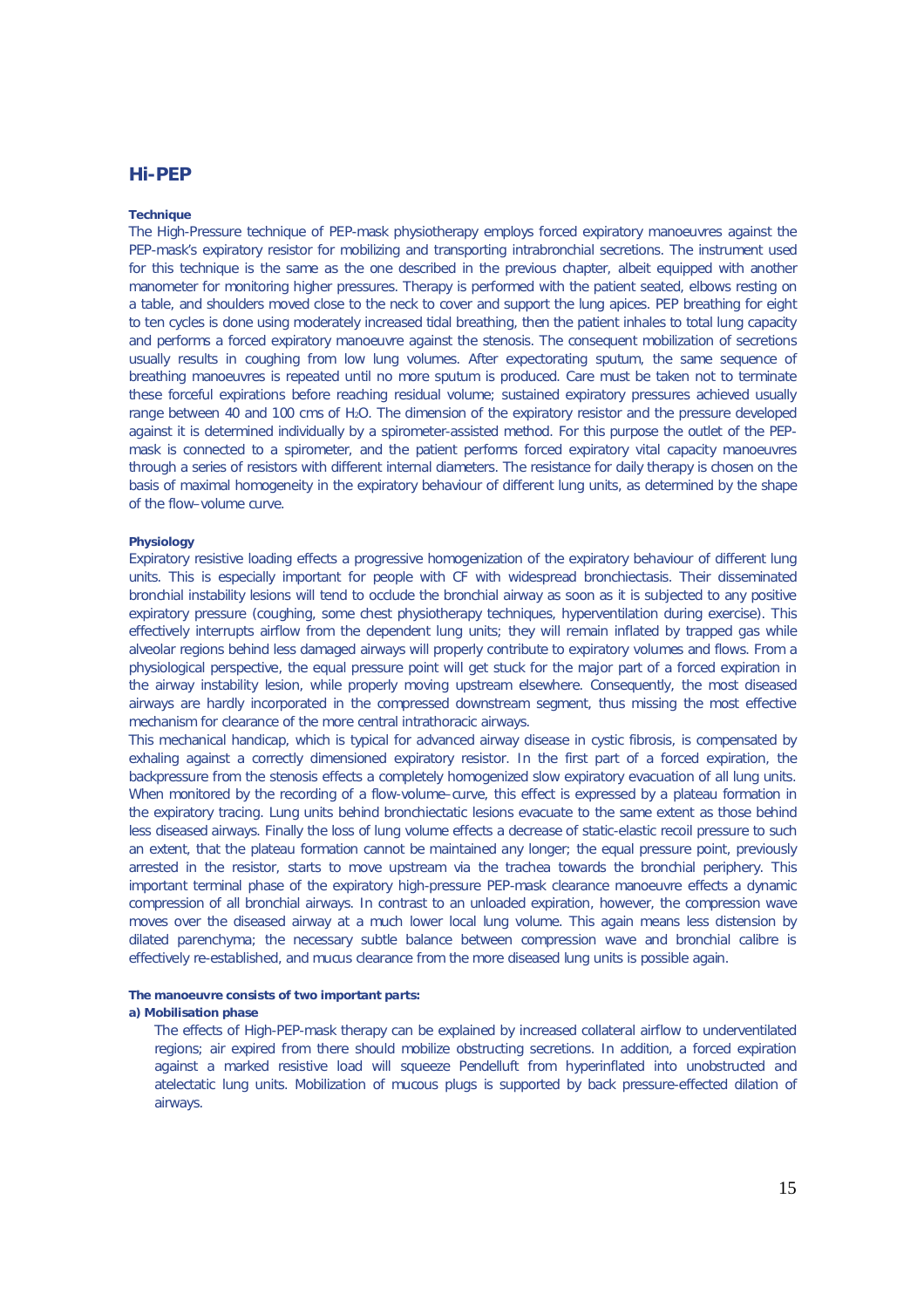#### **b) Transportation phase**

A progressive incorporation of the peripheral airways into the compressed downstream segment is a prerequisite for efficacy. Incomplete manoeuvres, either caused by the choice of an inappropriate resistor or by incorrectly performed technique should be avoided.



TLC= total lung capacity; RV=residual volume; ID=internal diameter; SEP=sustained expiratory pressure

Figure : Oberwaldner B, Evans JC, Zach MS. Forced expirations against a variable resistance: a new chest physiotherapy method in cystic fibrosis. Pediatr Pulmonol 1986;2:358-67.

#### **Figure:**

A series of MEFV-curves blown by a CF-patient through differently sized resistors. Uppermost curve is MEFVcurve without resistor; internal diameters of subsequently used resistors are given on the right side of the curve. Sustained expiratory pressure increases stepwise with raised resistive loads. Note the gradually decreasing curvilinearity of descending part of MEFV-curve; complete homogeneisation of expiration is achieved by resistors with an ID between 3.0 and 2.0 mm. Also note resistor-effected plateau formation at increasingly low expiratory flow rates. With a resistor of 1.5 mm ID expiratory loading is increased to an extent that patient terminates forced expiration before exhaling to RV (to be avoided!). A resistor with an ID of 2.5 mm is chosen for further Hi-PEP treatment.

The positive effects of the high-pressure PEP-mask therapy, however, do not come for free. One price to pay is reduced expiratory airflow velocity. Even in an unloaded 'free' forced expiration, expiratory airflow velocity decreases rapidly towards the bronchial periphery, as due to the rapid increase of the total bronchial crosssectional area.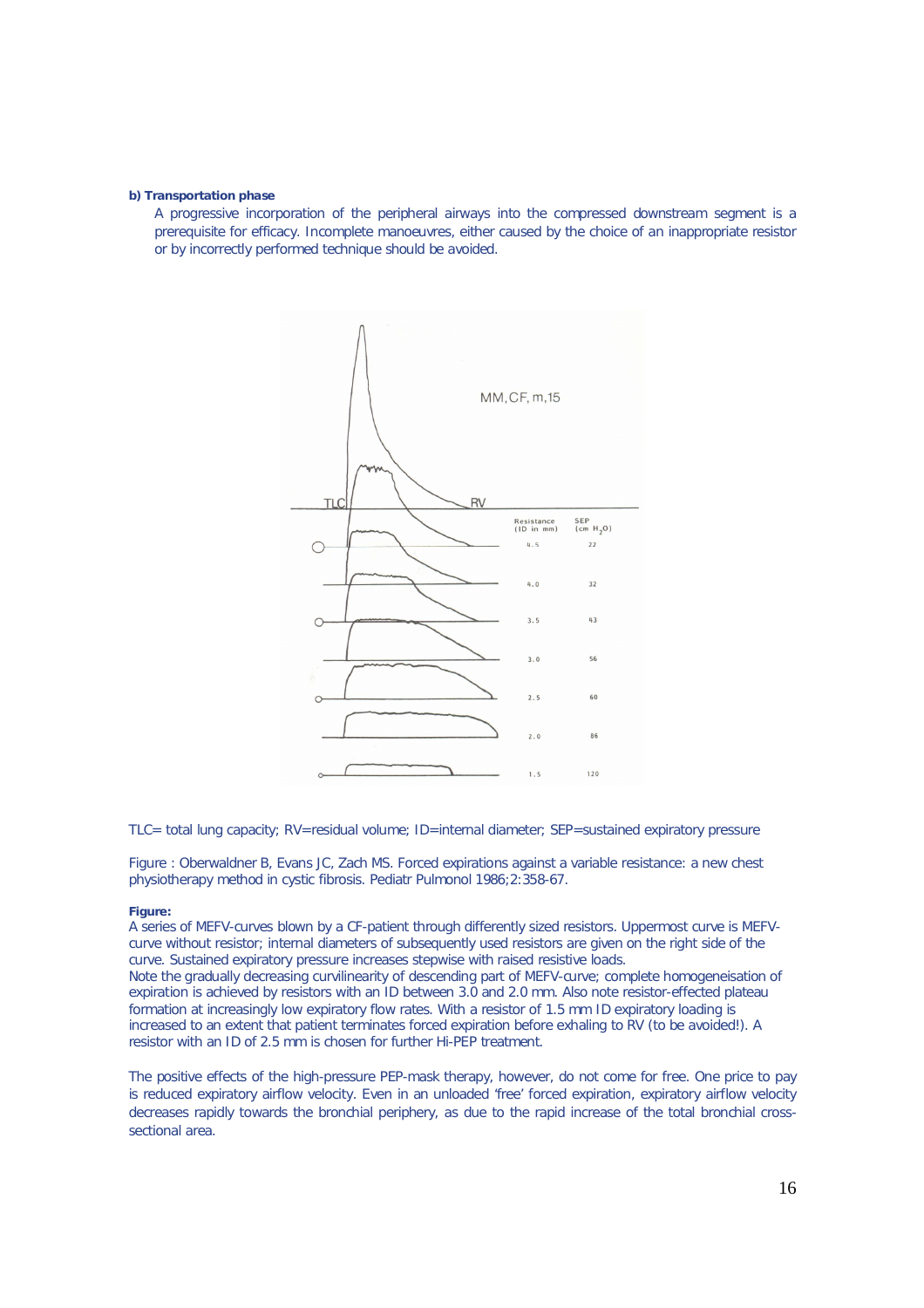It follows that the reduction of expiratory airspeed that is effected by the resistor, decreases in importance towards the periphery.

The net balance is that shearing forces of the expiratory air flow are traded against the re-established effects of dynamic expiratory bronchial compression. Most likely, the latter is more reliable for peripheral bronchial clearance than the former.

The other price to pay in Hi-PEP is the development of relatively high and sustained expiratory pressures. This calls for a dedicated and energy-consuming muscular effort from the patient.

It follows that this chest physiotherapy technique is not to be recommended for self-treatment in exhausted patients, who find it hard to develop such expiratory pressures. Rather, the technique offers itself for welltrained patients in a good nutritional condition, who aim to clearing their airways effectively in a minimum of time and are willing to invest in this with maximum effort. From a more general care giving perspective, Hi-PEP is thus an important component of a modern CF-management that is characterized by a psychological groundswell of activity and dedication. In- and expiratory muscle training as a side effect of this technique, comes free and contributes to a good body image.

#### **Hi-PEP as a passive physiotherapy technique**

The technique, as described above, is self-applied and thus requires a well trained and actively cooperating person. It follows that Hi-PEP can be taught to patients up from the age of about four years.

With modifications, however, Hi-PEP may also be applied to babies and exhausted patients who are unable to cooperate actively. A forceful expiratory effort of the patient can be replaced by a therapist´s skilfully performed chest compression and the resulting forced expiration may then be modified by a resistor as described above. In older patients, this may require the coordinated efforts of two therapists, but in babies, an experienced therapist can usually manage to compress the chest and hold a PEP-mask in place simultaneously. For treating babies, who will not reliably inspire to TLC and have only low tidal volumes, small PEP-masks with minimal dead space are mandatory.

#### **Bibliography**

Oberwaldner B, Evans JC, Zach MS. Forced expirations against a variable resistance: a new chest physiotherapy method in cystic fibrosis. Pediatr Pulmonol 1986;2:358-67.

Oberwaldner B, Theissl B, Rucker A, Zach MS. Chest physiotherapy in hospitalized patients with cystic fibrosis: a study of lung function effects and sputum production. Eur Respir J 1991; 4:152-58.

Pfleger A, Theissl B, Oberwaldner B, Zach MS. Self-administered chest physiotherapy in cystic fibrosis: a comparative study of high-pressure PEP and autogenic drainage. Lung 1992; 170:323-30.

Zach MS, Oberwaldner B. Effect of positive expiratory pressure breathing in patients with cystic fibrosis. Thorax 1992; 47:66.

Zach MS, Oberwaldner B. Chest physiotherapy. In:Taussig L, Landau L, eds. Textbook of Pediatric Respiratory Medicine. St.Louis, Mosby Inc, 1999, pp 299-311.

#### **Author**

Béatrice Oberwaldner, Dr., PT, gepr.APT Klin.Abt.f.Pulmonologie /Allergologie Univ.-Klinik f.Kinder-u.Jugendheilkunde Auenbruggerplatz 30 A-8036 Graz Austria Telephone: + 43 316 385 84597 Fax: + 43 316 385 3276 Email: beatrice.oberwaldner@medunigraz.at, beatrice.oberwaldnmert@klinikum-graz.at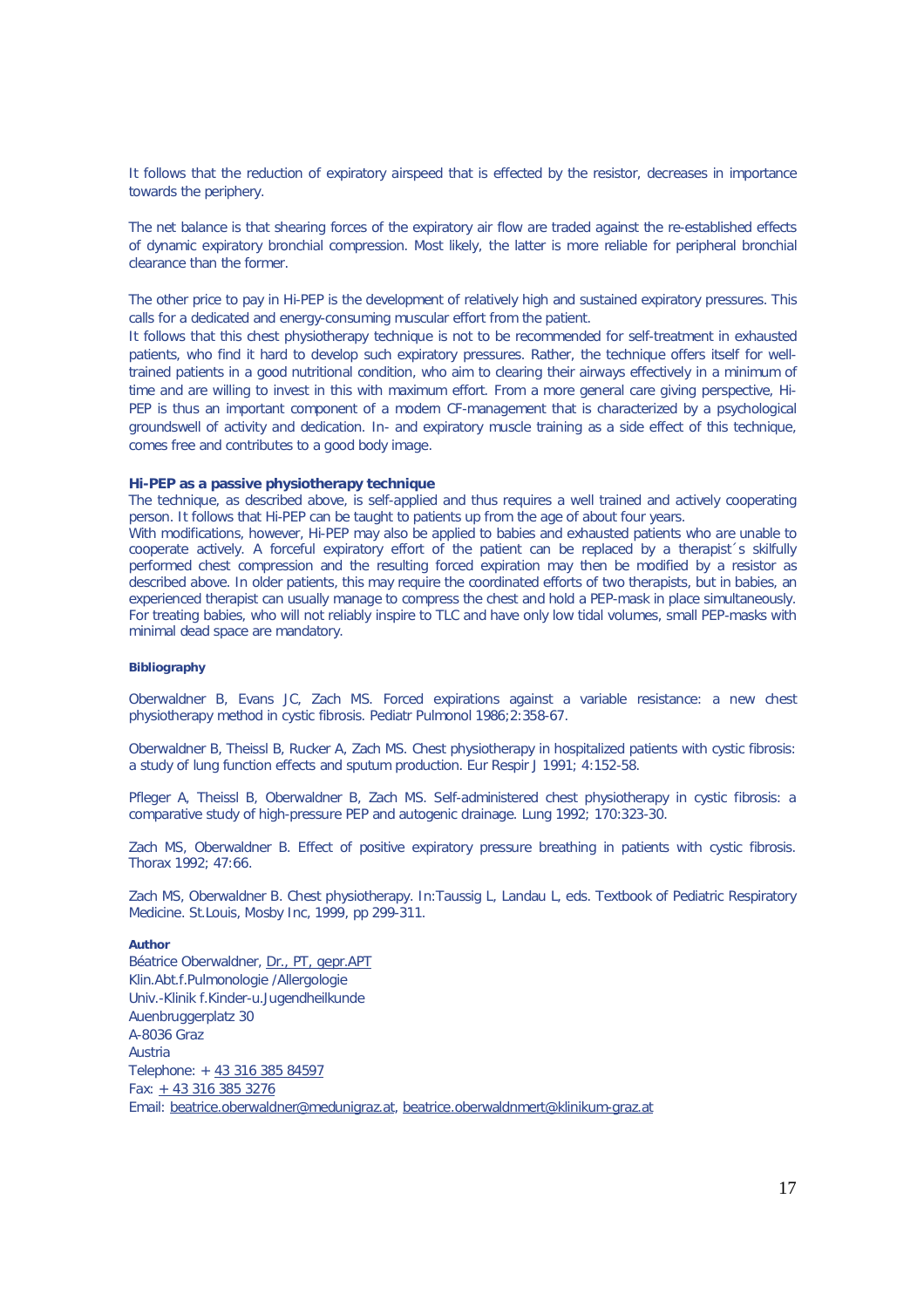#### **Oscillating PEP**

The Flutter VRP1 (VRP1 Desitin/Scandipharm Flutter VarioRaw SA) is a pocket device, approved by the US Food and Drug Administration for use in 1994. It is used to improve pulmonary ventilation and to facilitate expectoration (Althaus *et al* 1989).The oscillating positive expiratory pressure is reported to prevent premature closure of the bronchi, to loosen secretions and improves mobilisation of sputum (detaching mucus from the airway walls) which may be cleared using the forced expiration technique (Thompson *et al* 2002) .

The device comprises a mouthpiece (fig. 1a), a plastic cone (fig. 1b), a steel ball (fig. 1c) and a perforated cover (fig. 1d). During exhalation through the device, the tracheobronchial tree undergoes internal vibrations together with repeated variations of the exhaled airflow against the resistance (positive expiratory pressure PEP) and oscillations of the endobronchial pressure (oscillating pressure). Oscillating PEP is most commonly performed with the Flutter device or the Acapella device.

The Acapella device uses a counterweighted plug and magnet to create air flow oscillation. The performance of the Acapella is not gravity dependent (i.e. dependent on device orientation) and may be easier for some patients to use, particularly at low expiratory flows (Volsko *et al* 2003). With devices such as the Flutter, the individual exhales through the instrument and pressure builds up in the airways until the mechanism in the Flutter moves and gas escapes. The occlusion and opening of the gas pathway produces oscillations in pressure which are transmitted through the tracheobronchial tree.

#### The Flutter VRP1 has two main characteristics:

1. It generates an automatically controlled oscillating positive pressure. The patient is thus protected against a collapse of the airways, as well as against any prolonged hyper-pressure which could occur should the instructions for use not be followed and exhalations be forced repeatedly.

2. It enables a modulation of the pressure and airflow oscillation frequency. By tuning this frequency to his/her own ventilatory abilities, the patient induces maximal vibrations of the bronchial walls which promote clearance of the obstructed airways.

Modulation of the flow and pressure oscillations are obtained as follows, applying the same approach as for the Autogenic Drainage: The patient exhales into the Flutter device; during exhalation the steel ball inside the device bounces, causing vibratory obstruction to air flow, which oscillates both the pressure and air flow only during exhalation.

The Flutter generates PEP in the range 18 to 35 cm  $H_2O$  and the angle at which the device is held determines the oscillation frequency (usually between 6 and 26 Hz) (Gumery *et al* 2002) and the patient's expiratory effort determines the pressure. The combination of PEP and oscillation that forms the basis of the technique is thought to break up and reduce the viscosity of secretions.

As with other PEP techniques, the patient repeats the maneuver for 10 –15 breaths (fig. 4) followed by mucus expectoration, several huffs without the device or when not controlled, coughs. This cycle is repeated 3–4 times, resulting in a 15–20 minute airway clearance session.

The patient should sit comfortably (fig. 2), hold the Flutter VRP1 horizontally, then take a slight deep breath, put the mouthpiece of the device into his/her mouth, hold his/her breath for 2 to 3 seconds (permitting the inhaled air to be more evenly distributed in the lungs and behind the mucus in the very small airways), close his/her lips tightly around the mouthpiece and breathe out normally and deeply (fig. 4), keeping his/her cheeks flat and hard, using the method of unforced abdominal exhalation while relaxing the muscles of his/her upper chest.

Repeat breathing in through the nose and out again into the Flutter. On successive attempts, the patient may find it necessary to move the Flutter VRP1 (fig. 3) slightly upwards (higher pressure and frequency, a positive incline and a large airflow result in an increase in expiratory pressure (Brooks *et al* 2002)) or downwards (lower pressure and frequency) by a few degrees until he/she can feel the full effects of the vibrations at the abdominal level during the first stage of the exhalation process. It is not necessary to complete a full exhalation each time when breathing out through the Flutter VRP1 (fig. 4 & 5).

During each 10 to 15 breath cycle coughing should be suppressed until the last exhalation, which should be done at about twice the speed of a normal exhalation. This should automatically bring up a cough followed by mucus expectoration. The frequency and duration of each session should be adapted to the needs (airway clearance efficiency) of each patient.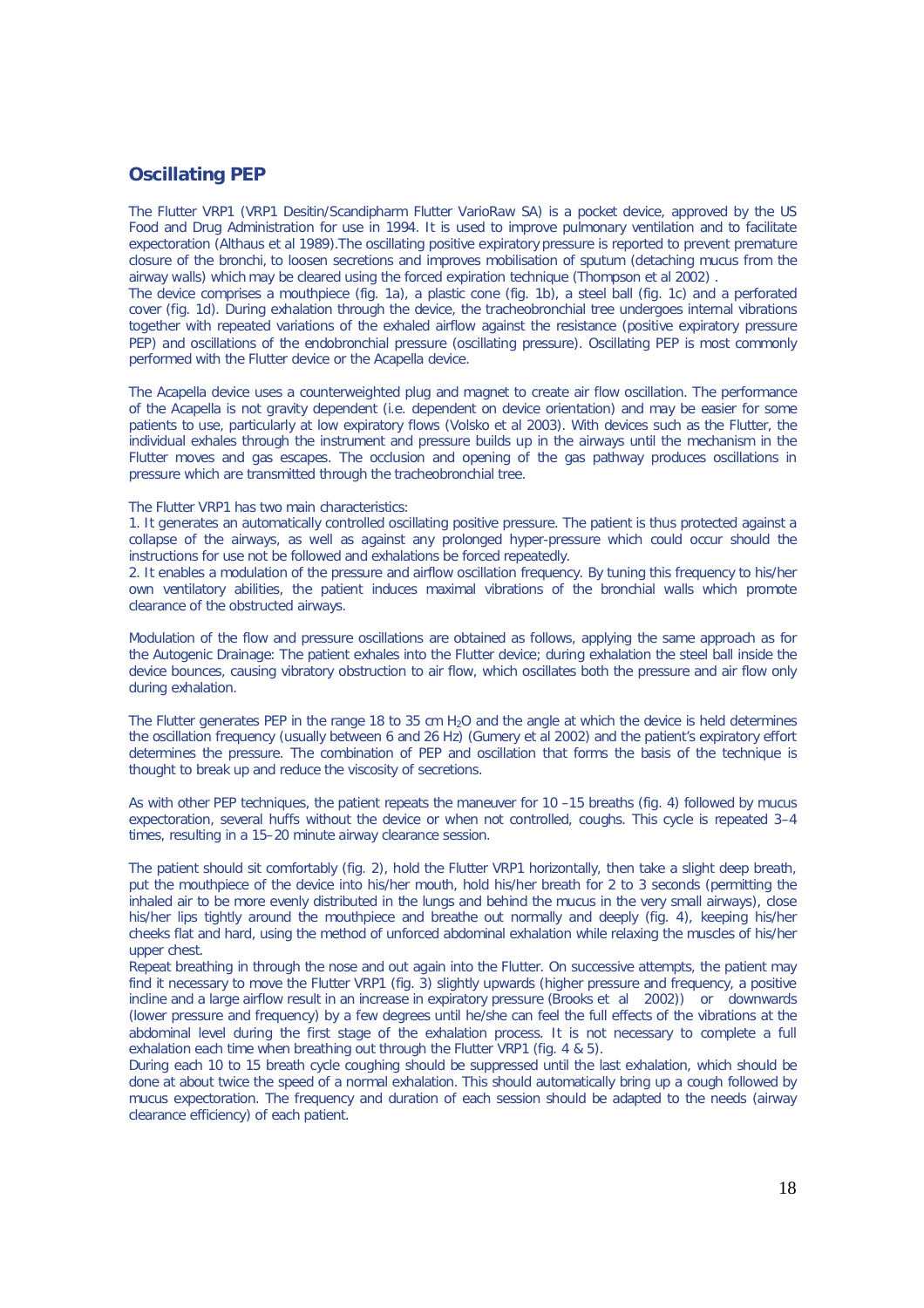Short-term studies with CF patients have shown the Flutter to be similar to postural drainage and percussion or PEP ( Konstan *et al* 1994; Gondor *et al* 1999; van Winden *et al* 1998; Homnick *et al* 1998).

A randomised crossover study of patients with stable CF compared 4 weeks of treatment with the Flutter with autogenic drainage. No differences were found in sputum weight or lung function after a single session with either method at the end of the treatment period, but sputum viscoelasticity was significantly reduced with the Flutter (Apps *et al* 1998).

Konstan *et al*. reported that up to three times more sputum was produced with the Flutter than with postural drainage in similar subjects. In contrast, again in patients with stable CF, Pryor *et al* found that significantly more sputum was produced with the active cycle of breathing techniques (ACBT) than with the Flutter in individual supervised sessions, but similar sputum weights were produced with both methods over 24 hours.

Two studies compared the Flutter with percussion, vibration, and postural drainage by a physiotherapist in children with CF admitted to hospital with an acute exacerbation and found no significant differences in lung function or exercise tolerance: The first study demonstrated that patients using the Flutter device had better pulmonary function after one week of therapy and similar improvement in pulmonary function and exercise tolerance compared to CPT after two weeks of therapy, suggesting that Flutter valve therapy is an acceptable alternative to standard CPT during in hospital care of patients with CF (Gondor *et al* 1999).The second study demonstrated that the Flutter device appears to be safe, efficacious, and cost effective for CF inpatients capable of undertaking this type of therapy (Homnick *et al* 1998).

One long-term study (more than a year) in children with CF compared the Flutter with the positive expiratory pressure mask and found a greater decline in forced vital capacity (FVC), increased hospital admissions, and increased antibiotic use with the Flutter (McIlwaine *et al* 2001).

Eaton *et al* in a randomized prospective study evaluated the acute efficacy, acceptability and tolerability of three airway clearance techniques in non-cystic fibrosis (non-CF) bronchiectasis: Flutter, active cycle of breathing techniques (ACBT) and ACBT with postural drainage (ACBT-PD) were evaluated in random order over a week in 36 patients (mean age 62 years, range 33-83), with stable non-CF bronchiectasis. All three techniques were well accepted and tolerated. Patient preference was 16 (44%) for Flutter, eight (22%) ACBT and 12 (33%) for ACBT-PD, but ACBT-PD proved superior in terms of acute efficacy.

A randomised crossover study was performed by Thompson *et al* in 17 stable patients with non-cystic fibrosis bronchiectasis at home, in which four weeks of daily ACBT were compared with four weeks of daily physiotherapy with the Flutter device. He concludes that the daily use of the Flutter device in the home is as effective as ACBT in patients with non-cystic fibrosis bronchiectasis and has a high level of patient acceptability. For the time being, it seems best to choose the method that matches the patient's abilities and preference in order to improve compliance (or satisfaction (Oermann *et al* 2000)) with the physiotherapy regimen. Randomized controlled multicenter investigations, with adequate patient numbers and descriptions of the treatments and measurement tools are needed before we change patient care. The physiotherapist must consider which physiotherapy regimens are more effective for individual patients rather than any one technique being the most effective for all patients with cystic fibrosis.

#### **Figures**

Fig. 1 : detail inside

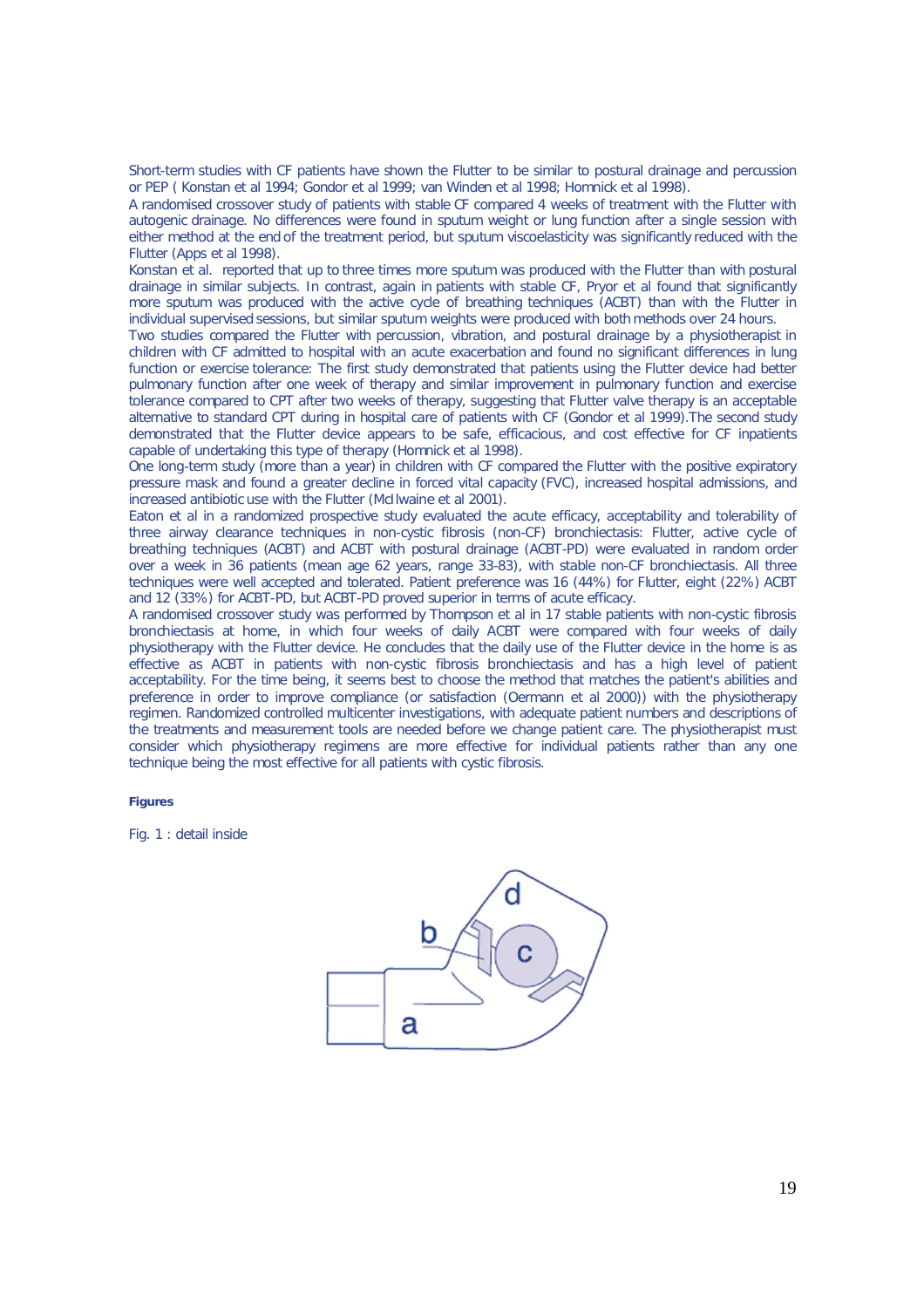Fig. 2 : position for use



Fig.3 : moving the Flutter up or down

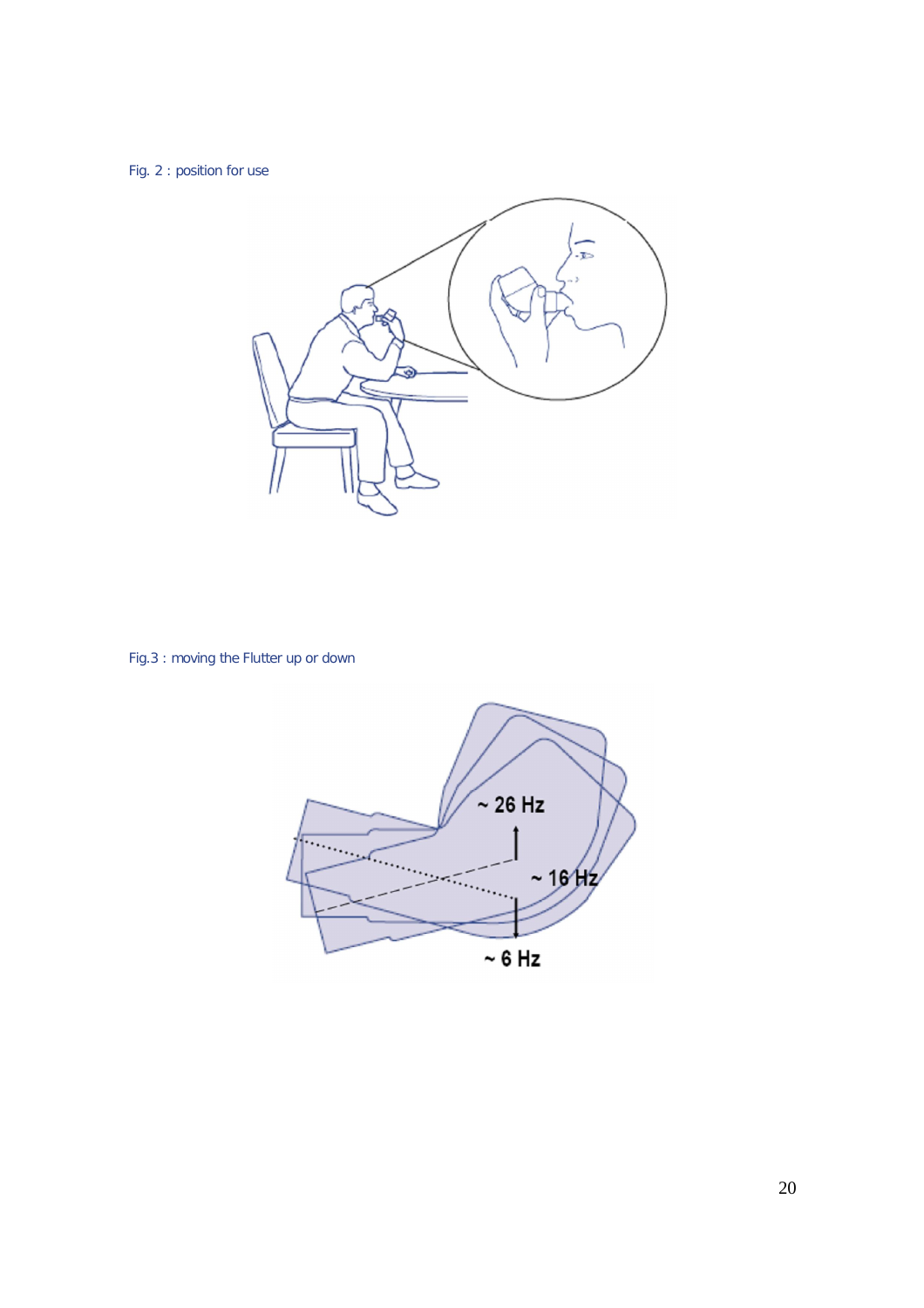

Fig.5 : schematic way of breathing with the Flutter (Flow – Volume)



#### **References**

Althaus P et al. The bronchial hygiene assisted by the flutter VRP1 (module regulator of a positive pressure oscillation on expiration). Eur Resp J 1989; vol. 2, suppl 8; 693.

Apps EM, Kieselmann R, Reinhardt D, *et al*. Sputum rheology changes in cystic fibrosis lung disease following two different types of physiotherapy. Flutter vs autogenic drainage. Chest 1998;114:171–7

Brooks D, Newbold E, Kozar LF, Rivera M. The flutter device and expiratory pressures. J Cardiopulm Rehabil. 2002 Jan-Feb; 22(1):53-7.

Eaton T, Young P, Zeng I, Kolbe J. A randomized evaluation of the acute efficacy, acceptability and tolerability of flutter and active cycle of breathing with and without postural drainage in noncystic fibrosis bronchiectasis. Chron Respir Dis. 2007;4(1):23-30.

Gondor M, Nixon PA, Mutich R, Rebovich P, Orenstein DM. Comparison of flutter device and chest physical therapy in the treatment of cystic fibrosis pulmonary exacerbation. Pediatr Pulmonol 1999; 28(4):255–260.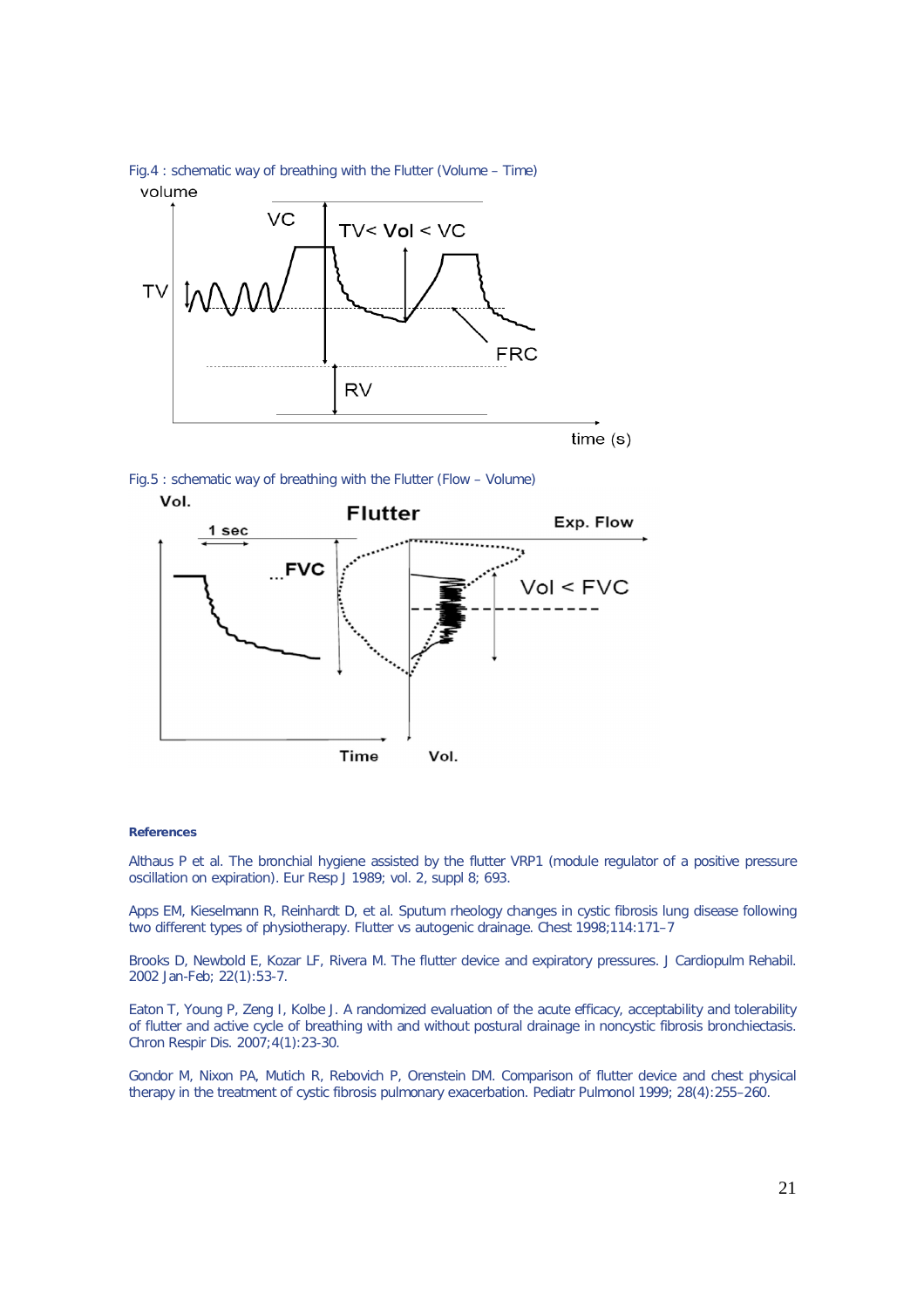Gumery L, Dodd M, Parker A, Prasad A, Pryor J. Clinical guidelines for the physiotherapy management of cystic fibrosis. Cystic Fibrosis Trust 2002.

Homnick DN, Anderson K, Marks JH. Comparison of the flutter device to standard chest physiotherapy in hospitalized patients with cystic fibrosis: a pilot study. Chest 1998;114(4):993–997.

Konstan MW, Stern RC, Doershuk CF. Efficacy of the flutter device for airway mucus clearance in patients with cystic fibrosis. J Pediatr 1994;124(5 Pt 1):689–693.

McIlwaine PM, Wong LTK, Peacock D, *et al*. Long-term comparative trial of positive expiratory pressure versus positive expiratory pressure (flutter) physiotherapy in the treatment of cystic fibrosis. J Pediatr 2001;138:845–  $50<sup>°</sup>$ 

Oermann Christopher M., Swank Paul R. and Sockrider Marianna M. Validation of an instrument measuring patient satisfaction with chest physiotherapy techniques in cystic fibrosis Chest 2000; 118;92-97.

Pryor JA, Webber BA, Hodson ME, *et al*. The flutter VRP1 valve as an adjunct to chest physiotherapy in cystic fibrosis. Respir Med 1994;88:677–81.

Thompson C S, Harrison S, Ashley J, Day K and Smith D L. Randomised crossover study of the flutter device and the active cycle of breathing technique in non-cystic fibrosis bronchiectasis.Thorax 2002;57;446-448

van Winden CM, Visser A, Hop W, Sterk PJ, Beckers S, de Jongste JC. Effects of flutter and PEP mask physiotherapy on symptoms and lung function in children with cystic fibrosis. Eur Respir J 1998; 12(1):143– 147.

Volsko TA, DiFiore J, Chatburn RL. Performance comparison of two oscillating positive expiratory pressure devices: acapella versus flutter. Respir Care. 2003 Feb; 48(2):124-30.

#### **Author**

Patrick Althaus En Rebaton 2 1041 Bottens **Switzerland** Telephone: + 41 21 882 14 19 Email: p.althaus@smartfree.ch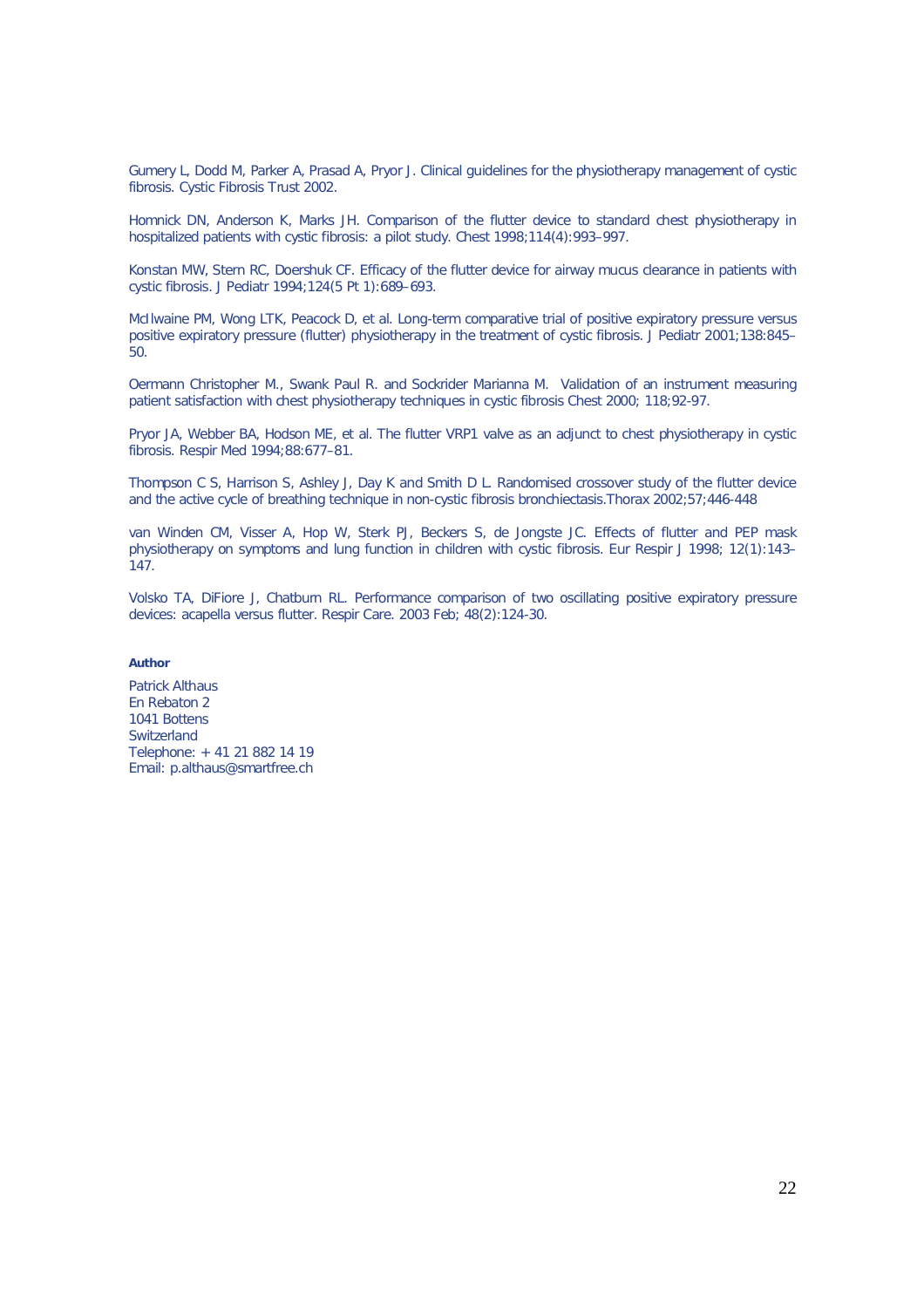#### **Postural drainage and Percussion**

Postural drainage and percussion was first introduced for the treatment of cystic fibrosis (CF) in the

1950's (Matthews *et al* 1964) and remained the cornerstone of therapy until the 1980's. Traditonally, postural drainage has consisted of placing the patient in a position which allows gravity to assist in draining mucus from the periphery of the lungs centrally. Usually, between six and twelve postural drainage positions are used, depending upon which lobes or segments of the lungs are to be drained (fig. 1). Babies were placed in postural drainage positions over the caregiver's lap. As the child got older, pillows or a postural drainage board were substituted. Percussion is used as an adjunct to postural drainage. While in each postural drainage position, the patient usually has his/her chest percussed for between three to ten minutes. This is followed with deep breathing exercises, vibration on expiration and huffing. Treatment is divided into two or three daily treatment sessions.

To-day, in many countries, modified postural drainage positions are the accepted method of treatment Modifications include, the elimination of head down positions with the lower lobes being drained in a horizontal plane or the use of a slight tip only (Fig 2.)



Standard postural drainage positions



Modified postural drainage positions

#### **Effectiveness**

Early studies have shown postural drainage and percussion to be an effective means of clearing excessivebronchial secretions in patients with CF (Desmond *et al* 1983; Reisman *et al* 1988). However, it is time consuming, often requiring the assistance of a second person and is uncomfortable for the patient. As a result adherence with this treatment regimen is very low (Passero *et al* 1981). The use of modified non-tipped positions was first introduced after Button found that in patients who have gastroesophageal reflux (GER), the reflux was often aggravated by placing them in a head down postural drainage position, and could potentially lead to aspiration (Button *et al* 1997) . Research, also by Button *et al* suggest that the use of modified postural drainage positions in the baby has no long-term detrimental effects on the patient and may even improve long-term outcomes (Button *et al* 2003). In addition, patients with moderate or severe lung disease often experience oxygen desaturation while receiving postural drainage with percussion (Mc Donnell *et al* 1986).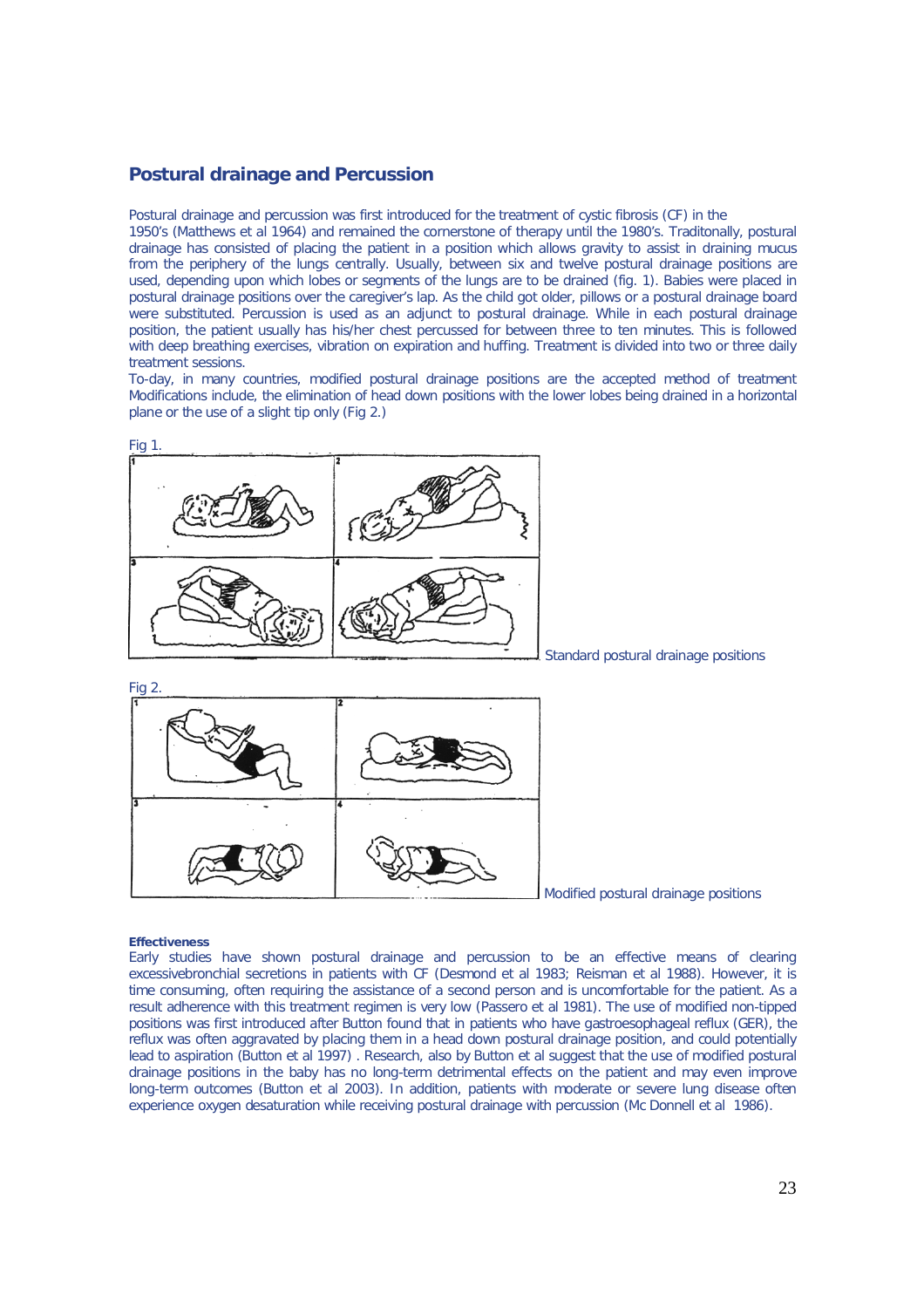#### **Modifications**

As the awareness of the GER in CF patients has increased, many CF centres are now advocating the use of modified postural drainage positions either for all their patients or for those with demonstrated GER.

Due to the adverse effects and poor adherence with postural drainage and percussion, it has largely been replaced in many countries by other modalities of physiotherapy outlined in this booklet.

Today, it is primarily used in the treatment of babies with CF who are unable to co-operate fully enough to perform other types of physiotherapy. Some countries prefer to use modified Autogenic Drainage or PEP Mask with babies. However, more often the child is changed over to one of these other modalities as she/he has learned how to huff effectively.

#### **References**

Button BM, Heine RG, Catto-Smith AG, Olinsky A, Phelan PD, Ditchfield MR, Story I. Chest physiotherapy in infants with cystic fibrosis: to tip or not? A five-year study**.** Pediatr Pulmonol. 2003;35(3):208-13.

Button BM,Heine RG, Catto-Smith AG, Phelan PD,Olinsky A. Postural drainage and gastrooesophageal reflux in infants with cystic fibrosis. Arch Dis Childhood 1997;76:148-50.

Desmond KJ, Schwenk WF, Thomas E, Beaudry PH, Coates AL. Immediate and long-term effects of chest physiotherapy in patients with cystic fibrosis. J Pediatr 1983;103:538-42.

Matthews LW, Doershuk CF, Wise M, Eddy G, Nudelman H, Spector S. A – therapeutic regimen for patients with cystic fibrosis. J Pediatr 1964;65:558-75.

McDonnell T, McNicholas WT, Fitzgerald MX. Hypoxemia during chest physiotherapy in patients with cystic fibrosis. Irish J Med Sci 1986;155:345-8.

Passero MA, Remor B, Salomon J. Patient reported compliance with cystic fibrosis therapy. Clin Pediatr 1981;20:264-6.

Reisman JJ, Rivington-Law B, Corey M,Marcotte J,Wannamaker E,Harcourt D, et al. Role of conventional physiotherapy in cystic fibrosis. J Pediatr 1988;113:632-636.

#### **Author**

Maggie McIlwaine Physiotherapy Department B.C,'s Childrens Hospital Vancouver Canada Telephone: + 1 604 875 2123 Fax: + 1 604 875 2349 Email: mmcilwaine@cw.bc.ca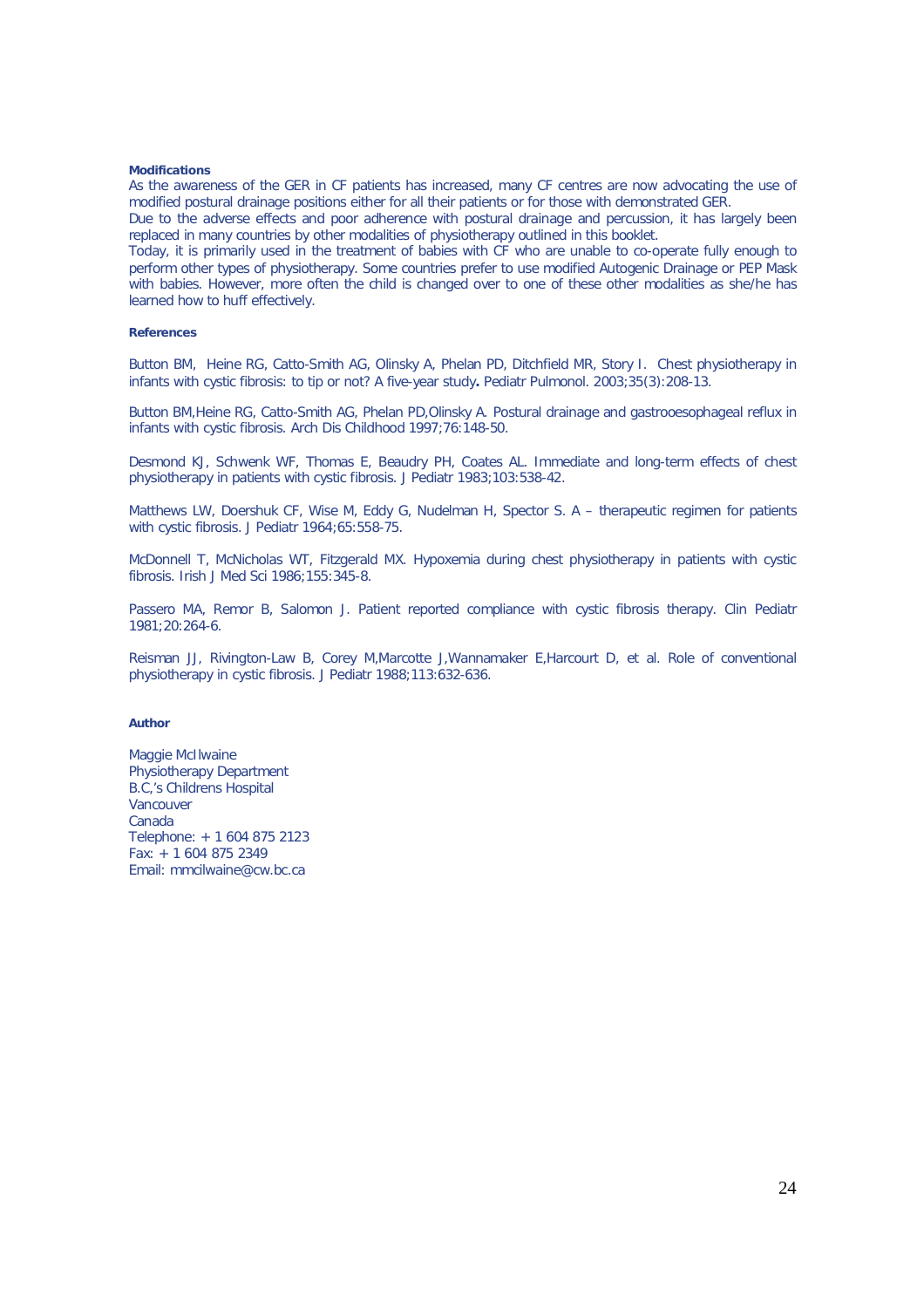## **Physical Exercise**

Physical exercise has, justifiably, become an important part of the physiotherapy treatment. Whether physical exercise is to be used in order to maintain function, prevent dysfunction or rehabilitate what has been lost must be an active decision in the treatment approach for all physiotherapists in each CF-center.

#### **Aims**

The aims of including physical exercise from the very beginning are to; develop age adequate fitness and to stay physically fit, to maintain working capacity, endurance, muscular strength and mobility. A well preserved chest wall mobility is a prerequisite for effective airway clearance therapy. A normally developed and retained bone mineral density (BMD) and a good posture are necessary as patients get older to avoid vertebral and fragility fractures and musculoskeletal pain. An immediate aim for the young patient is to maintain a similar level of exercise to that of his/her peers and friends. This is likely to influence self esteem and the type of every-day life activities. The aim of rehabilitating dysfunction is to strive for regaining what has been lost.

#### **In general**

Physical exercise does not necessarily improve a decreased lung function, but with the help of physical exercise fitness can be maintained even though lung function is poor. Preserving physical fitness can be great fun for small children and at least enjoyable/bearable for most adolescents and adults. Intense physical rehabilitation programs limited to a couple of weeks can give very good results, at least temporarily, but often lack follow-up. Such rehabilitation programs or camps can be scheduled at certain intervals or repeated when fitness has been lost, but a lot of time is tied up during these intense rehabilitation programs and they may be difficult for patients to carry out themselves. Such programs can be used to regain muscle strength, endurance and working capacity to a great extent, but lost mobility is more difficult to retrieve. Maintaining is easier than trying to regain what has been lost. However, whether to choose maintenance or rehabilitation programs depends on many factors, not least individual and cultural.

The way working capacity and endurance training is carried out is the same as for healthy people without CF. The first choice would be weight bearing exercises in order to influence BMD at the same time. Physical exercise in CF is not only working capacity and endurance training, although this is the focus in most studies. Muscle strengthening exercises are of great interest, especially the postural muscles such as back extensors and scapulae fixators. Mobility exercises ought to emphasize the spine, neck and shoulders, but also involve other parts of the body, as in people without CF. The very important mobility exercises for costosternal and costovertebral joints may be included every day, preferably as a part of the airway clearance therapy involving lung volumes between total lung capacity and residual volume.

The physical exercise programs and types of exercises used should be individually tailored, taking into account age, nutritional condition, personality, interests, surroundings, physical capability and current pulmonary condition. The programs should be up-dated when necessary, depending on change in physical capacity, surroundings, interests and adherence. The exercises used can vary from one session to another, or be the same depending on what suits the individual. In order to increase adherence, the program is designed and changes are made together with the patient, as an agreement rather than a prescription.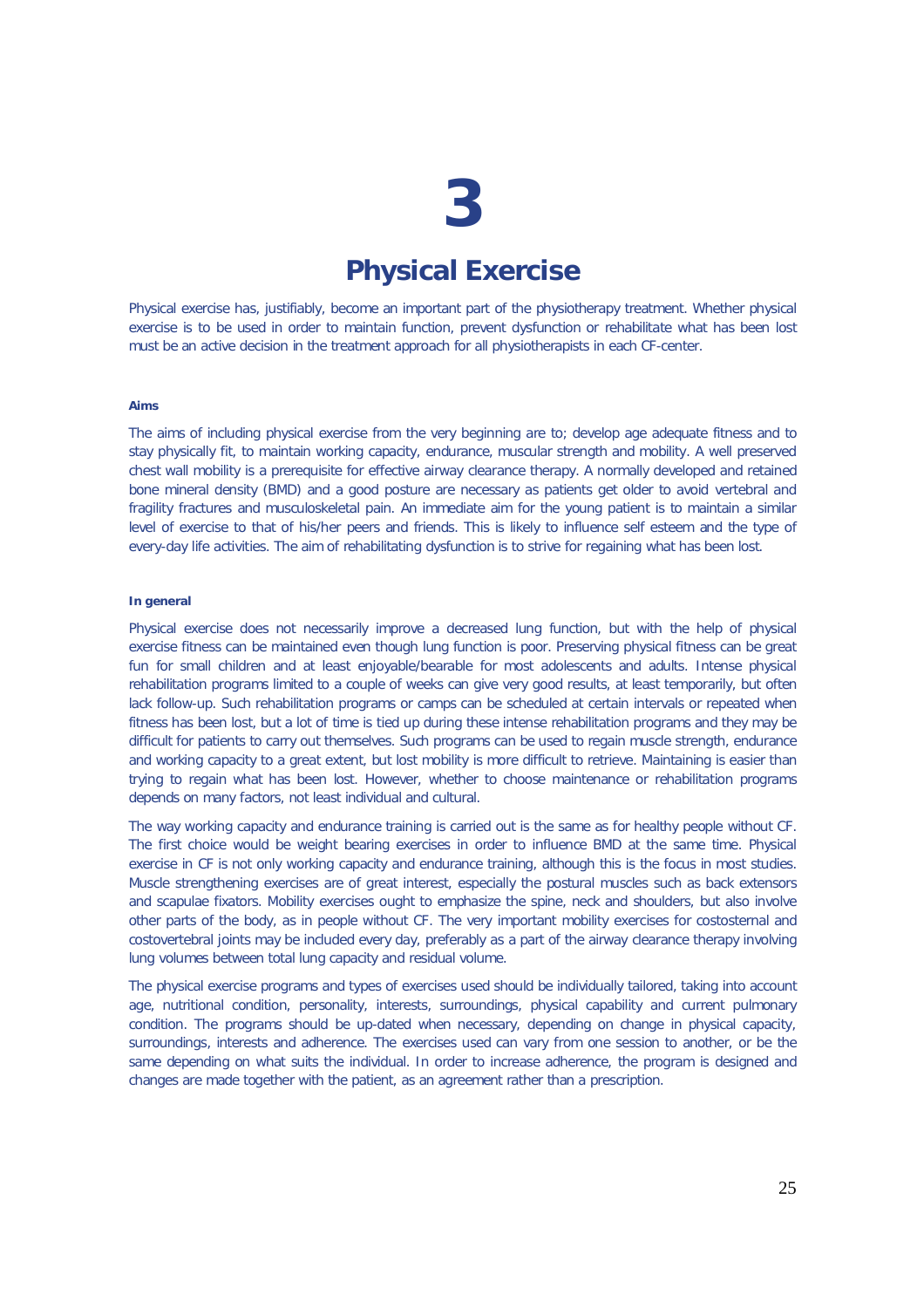#### **Preventative physical exercise can be carried out either**

1. As the basis of the daily airway clearance therapy

The physiological effects from physical exercise on lung volumes, flows and breathing pattern will recruite otherwise closed or clogged airways and an enhanced respiratory pump may be utilized. Cycles of moderately physical exercises can be utilized as the basis of airway clearance therapy, if interspersed with FET or AD, assisted AD for infants and toddlers (FET, AD, assisted AD, see previous paragraphs). When exercises are carried out in different positions (such as upright, side lying, supine or prone) the effects of gravity on regional functional residual capacity and regional ventilation can be utilized. Some patients prefer to carry out physical exercise before airway clearance therapy, due to their experience that secretions loosen more easily when doing it that way. A treatment session should always end with physical exercise or at least thoracic expansion exercises, to finish the session with the airways as open as possible.

Advantages: Carrying out physical exercise as the basis of the daily airway clearance therapy constitutes time efficient therapy. For infants, toddlers and for many youngsters it is a stimulating airway clearance alternative that allows siblings, parents and friends to take an active part. The different exercises are easily replaced with new, when needed or for variety. The exercises used during each treatment cycle, morning or afternoon treatment sessions, should be varied and this should help to maintain adherence to the treatment.

2. In addition to the airway clearance therapy

Physical exercise programs added to airway clearance therapy should contain working capacity and endurance training, muscle strengthening and mobility exercises, according to individual aims. Working capacity, endurance and muscle strengthening exercises are preferably carried out 2-3 times/week, in accordance with general recommendations. Mobility exercises are preferably carried out daily (designed as a physiologically structured part of the airway clearance therapy).

Most CF-centers recommend that severely ill patients need supplemental oxygen during physical exercise to maintain normal SpO<sub>2</sub>.

Advantages: Adding the physical exercise some days/week may be easier compared with performing it as a part of the daily airway clearance therapy, especially if there is lack of space at home or in close surroundings. In the more severely ill patients the airway clearance sessions may be less time efficient if based on physical exercise, due to the longer pauses needed to catch up with breath.

#### **Considerations**

Patients who are malnourished or have decreasing weight trends should not do working capacity, endurance or muscle strengthening exercises until the nutritional situation is under control. This also applies to patients with fever or an acute pulmonary exacerbation of infection. However, mobility exercises can always be undertaken.

Some patients need pre-medication with a bronchodilator before carrying out working capacity and endurance training. However, patients with instable airways may demonstrate an increase in airflow obstruction with a bronchodilator (reference). Spirometry before and after physical exercise with and without bronchodilator and/or physical exercise tests with and without pre-medication should be used to assess the response.

Most CF centres will have a policy for when supplemental oxygen should be offered to patients who desaturate during physical exercise. Based on clinical experience and/ or evidence, the use of oxygen is meant to minimise potential negative effects on the heart and/or to maximize the effects of muscle strengthening exercises.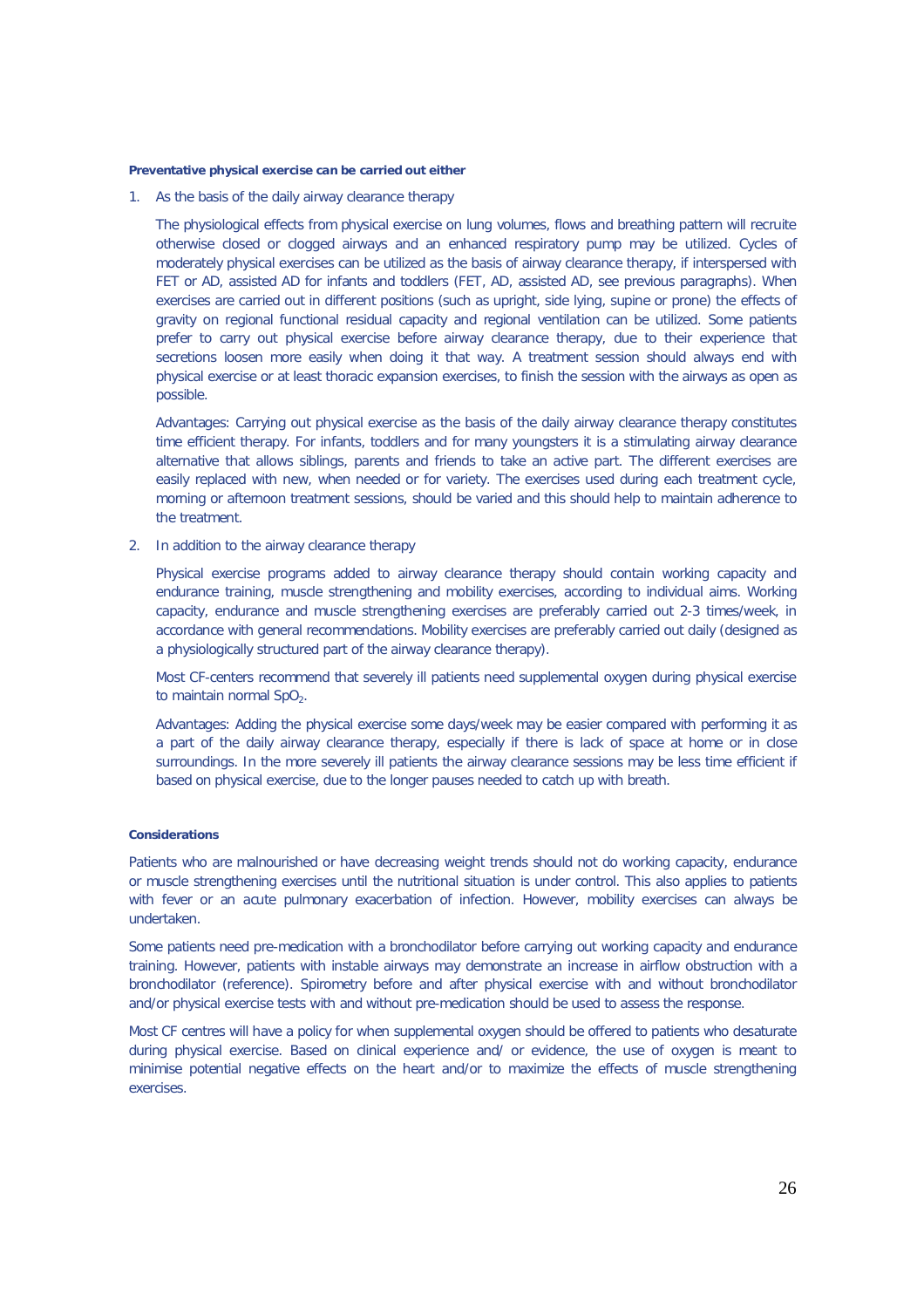#### **Bibliography**

Andreasson B, Jonsson B, Kornfalt R, Nordmark E, Sandstrom S. Long-term effects of physical exercise on working capacity and pulmonary function in cystic fibrosis. Acta Paediatr Scand,1987; 76: 70-75.

Baldwin DR, Hill AL, Peckham DG, Knox AJ. Effect of addition of exercise to chest physiotherapy on cystic fibrosis expectoration and lung function in adults with cystic fibrosis. Respir Med 1994;88(1):49-53.

Balfour-Lynn IM, Prasad SA, Laverty A, Whitehead BF, Dinwiddie R. A step in the right direction: assessing exercise tolerance in cystic fibrosis. Pediatr Pulmonol 1998;25(4):223-5.

Bar-Or O. Home-based exercise programs in cystic fibrosis; Are they worth it? J Pediatr 2000;136:279-80.

Blomquist M, Freyschuss U, Wiman LG, Strandvik B. Physical activity and self-treatment in patients with cystic fibrosis. Arch Dis Child 1986;61:362-7.

Decramer M, Gosselink R. Physical activity in patients with cystic fibrosis: a new variable in the health-status equation unravelled? Eur Respir J;2006:678-9.

Dennersten U, Lannefors L, Höglund P, Hellberg K, Johansson H, Lagerkvist A-L, Ortfelt M, Sahlberg M, Eriksson L. Lung function in the aging Swedish cystic fibrosis population. Respir Med 2009;Feb 21 (article in press).

de Jong W, Grevink RG, Roorda RJ, Kaptein AA, van der Schans CP. Effect of a home exercise training program in patients with cystic fibrosis. Chest 1994;105:463-8.

de Jong W, Kaptein AA, van der Schans CP, Mannes GPM, van Aalderen WMC, Grevink RG, Koëter GH. Quality of life in patients with cystic fibrosis. Pediatr Pulmonol 1997;23:95-100.

Gruber W, Orenstein DM, Braumann KM, Hüls G. Health-related fitness and trainability in children with cystic fibrosis. Pediatr Pulmonol 2008;43(10):953-64.

Hebestreit A, Kersting U, Basler B, Jeschke R, Hebestreit H. Exercise inhibits epithelial sodium channels in patients with cystic fibrosis. Am J Respir Crit Care Med 2001; 164: 443-6.

Heijerman HG, Bakker W, Sterk PJ, Dijkman JH. Oxygen-assisted exercise training in adult cystic fibrosis patients with pulmonary limitations to exercise. Int J Rehab Res 1991;14(2):101-5.

Hind K, Truscott JG, Conway SP. Exercise during childhood and adolescence: a prophylaxix against cystic fibrosis-related low bone mineral density? Exercise for bone health in children with cystic fibrosis. J Cyst Fibros 2008;7(4):270-6.

Keochkerian D, Mehdi C, Delanaud S, Gauthier R, Maingourd Y, Ahmaidi S. Breathing pattern adopted by children with cystic fibrosis with mild to moderate pulmonary impairment during exercise. Respiration 2008;75:170-7.

Kruhlak RT, Jones R, Brown NE. Regional airtrapping before and after exercise in young adults with cystic fibrosis. West J Med 145; 196-199, 1986.

Lannefors L, Button BM, McIlwaine M. Physiotherapy in infants and young children with cystic fibrosis: current practice and future developments. J Royal Soc Med 2004; 97(Suppl 44):8-25.

Massery M. Musculoskeletal and neuromuscular interventions: a physical approach to cystic fibrosis. J R Soc Med 2005;98(Suppl. 45):55-66.

McIlwaine M. Chest physical therapy, breathing techniques and exercise in children with CF. Paediatr Respir Rev 2007;8:8-16.

Moorcroft AJ, Dodd ME, Morris J, Webb AK. Individualised unsupervised exercise training in adults with cystic fibrosis: a 1 year randomised controlled trial. Thorax 2004;59:1074-80.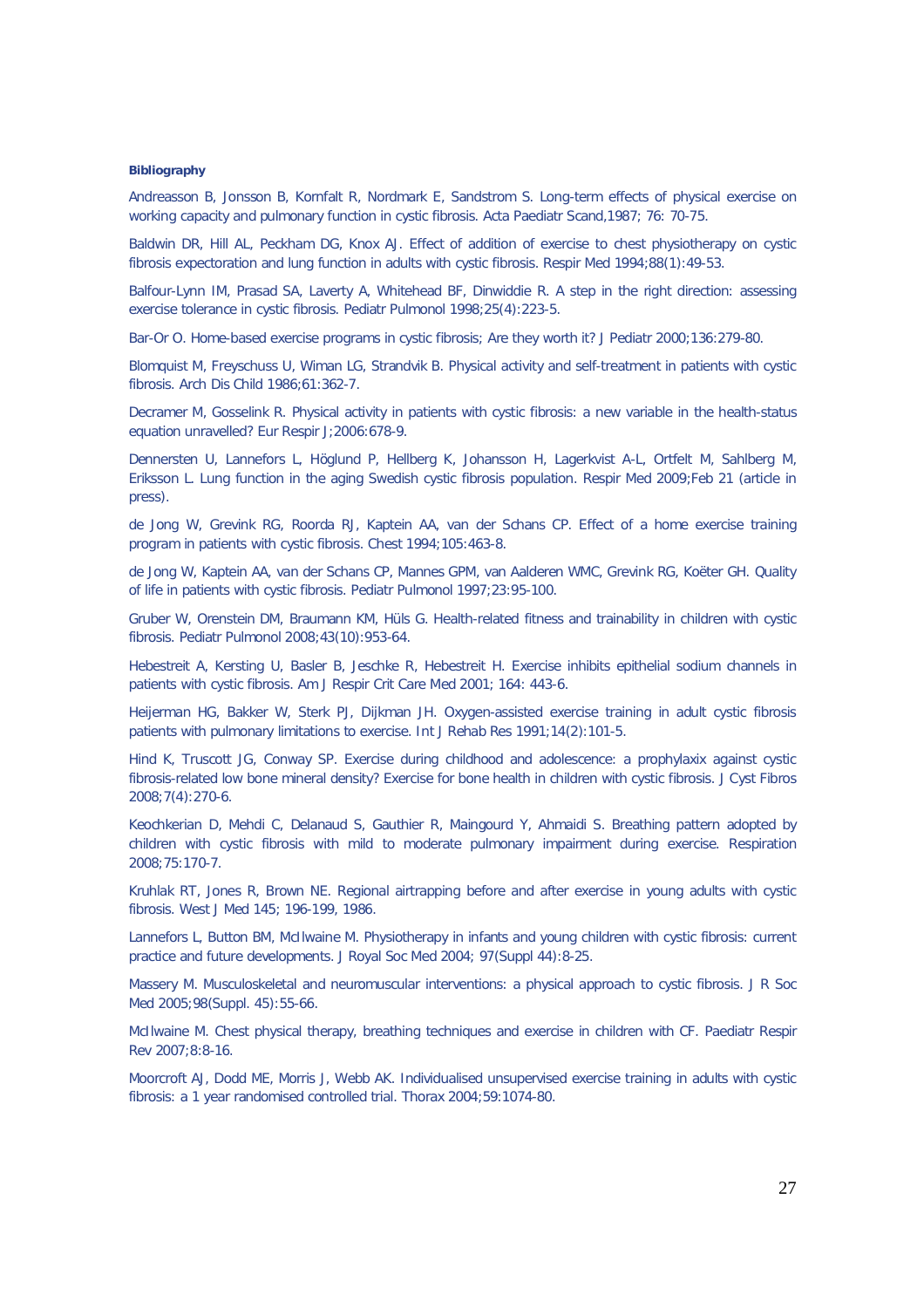Moorcroft AJ, Dodd ME, Webb AK. Exercise limitations and training for patients with cystic fibrosis. Disabil Rehabil 1998;20(6-7):247-53.

Oberwaldner B, Evans JC, Zach MS. Forced expirations against a variable resistance: a new chest physiotherapy method in cystic fibrosis. Pediatr Pulmonol 1986;2:358-67.

OrensteinDM, Higgins LW. Update on the role of exercise in cystic fibrosis. Curr Opin Pulm Med 2005;11:519- 23.

Prasad SA, Cerny FJ. Factors that influence adherence to exercise and their effectiveness: application to cystic fibrosis. Pediatr Pulmonol 2002;34:66-72.

Sahl W, Bilton D, Dodd M, Webb AK. Effect of exercise and physiotherapy in aiding sputum expectoration in adults with cystic fibrosis. Thorax 1989;44:1006-8.

Sahlberg ME, Svantesson U, Magnusson Thomas EML, Strandvik B. Muscular strength and function in patients with cystic fibrosis. Chest 2005;127:1587-92.

Schneiderman-Walker J, Pollock SL, Corey M, Wilkes DD, Canny GJ, Pedder L, Reisman JJ. A randomized controlled trial of a 3-year home exercise program in cystic fibrosis. J Pediatr 2000;136:304-10.

Stanghelle JK. Physical exercise for patients with cystic fibrosis: a review. Int J Sports Med 1988 Feb;9 Suppl 1:6-18.

Thin AG, Dodd JD, Gallagher CG, Fitzgerald MX, Mcloughlin P. Effect of respiratory rate on airway deadspace ventilation during exercise in cystic fibrosis. Respir Med 2004;98(11):1063-70.

Zach MS, Oberwaldner B. Chest physiotherapy – the mechanical approach to antiinfective therapy in cystic fibrosis. Infection 1987;15(5):381-4.

#### **Author**

Louise Lannefors Lund CF centre Dept of Resp Med University Hospital of Lund 221 85 Lund, Sweden louise.lannefors@med.lu.se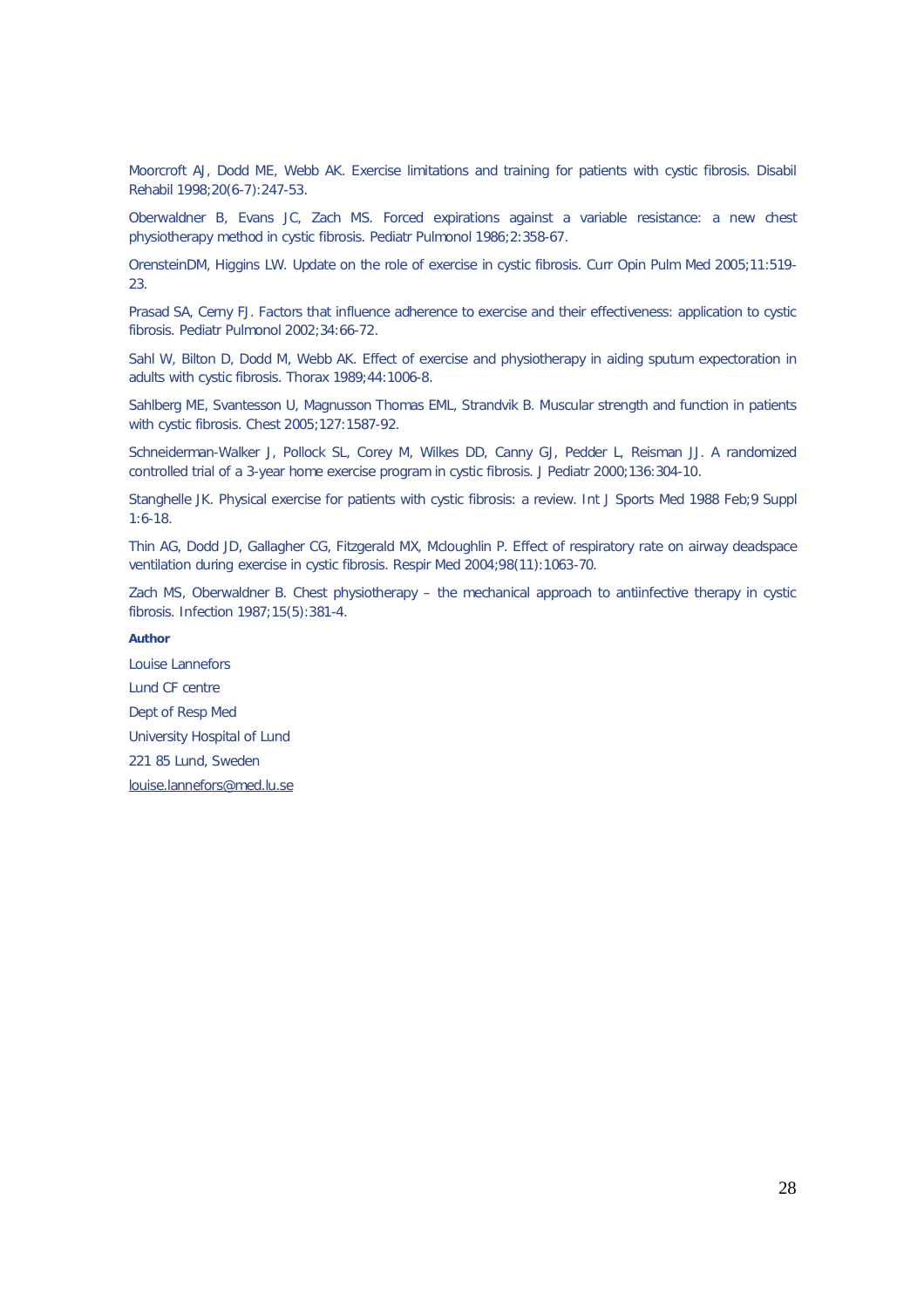## **Inhalation Therapy**

Inhalation therapy is often an important component of the treatment in CF. Under optimal conditions it is the physiotherapist who administers the inhalations in conjunction with airway clearance therapy. A sufficient intrapulmonary deposited dose and an even deposition pattern should be the aim. Although we know more about influencing factors nowadays, we still know too little about how to achieve optimal results for the single individual, especially in the very young ones and the severely ill.All the dependent factors can differ to such a great extent. Many results in publised studies are based upon experimental studies including results from a "robot- lung" doing 12 breaths/minute with a tidal volume of 500-800 ml and a inspiratory-expiratory ratio of 1:1. Care must be taken in extrapolating these results to the person with CF.

When about to start inhalation therapy there are important things to consider:

- Different drugs and inhalation strategy
- Optimal mode of aerosol delivery device for a specific drug and each inidividual, dose of drug, aerosol quality and deposition pattern
- Inhalation technique, positioning?

#### **1. Different drugs for use, inhalation strategy**

**a. Bronchodilator**: A number of people with CF have an asthmatic component which may be an indication to use a bronchodilator, especially at certain times of the year. Otherwise bronchodilators may be needed as premedication to physiotherapy, to other kinds of inhaled drugs or to physical exercise that may cause a bronchoconstriction. The purpose is to avoid broncho-constriction. The target tissue, the bronchial muscles, has a blood supply and bronchodilators are easily absorbed. This means that the drug, when absorbed into the blood vessels in the bigger airways, can be transported to the smaller ones by the vessels supplying the airway tree. Appropriate reversibility tests should be carried out regularly, as response is likely to change with a multifactorial progressive disease and new drugs become available. Various bronchodilators can be used, most often a beta-2 agonists, but if patients have a tendency to suffer from lower limb muscle spasm (often in gastrocnemius and soleus during physical activity), an anti-cholinergic bronchodilator should be tried.

**b. Inhaled steroids:** The indication is to decrease or control mucosal inflammation. The target tissue, the mucosa, has a blood supply, but steroids are not easily absorbed. An even deposition in all airway generations is the aim, to maximise the effect of treatment. The effect is not immediate and daily treatment, over a period of time, is necessary to achieve maximal benefit. Whether steroids should be inhaled before or after airway clearance therapy is not clear The aim of treatment and amount of secretions may give an indication. If treatment is to prevent mucosal inflammation in a patient with small amounts of secretions, the steroid may be inhaled before airway clearance therapy. If bronchial secretions are copious, clearance of secretions first may lead to a more even distribution of the aerosol and improve peripheral deposition. The possibility to inhale the dose over more than one breath should facilitate deposition, especially with severel ventilationabnormalities.

The mouth should be rinsed thoroughly, with water, after the inhalation to minimise oral side effects.

**c. Antimicrobials:** The indication is to eradicate bacteria in the airway lumen and/or to control chronic infection in all parts and generations of the airway tree. The target is the mucus within the airway lumen and on the airway walls and it does not have a blood supply. Therefore an even deposition pattern is strived for to achieve maximal effect of the treatment. Whether antibiotics should be inhaled before or after airway clearance therapy is not clear. The amount of secretions and the type of airway clearance technique may govern the strategy. An improved condition for a more peripheral and even aerosol distribution may be achieved when large amounts of secretions are cleared first. Antibiotics are and will be available pulverulent, to be administered with the help of a powder inhaler.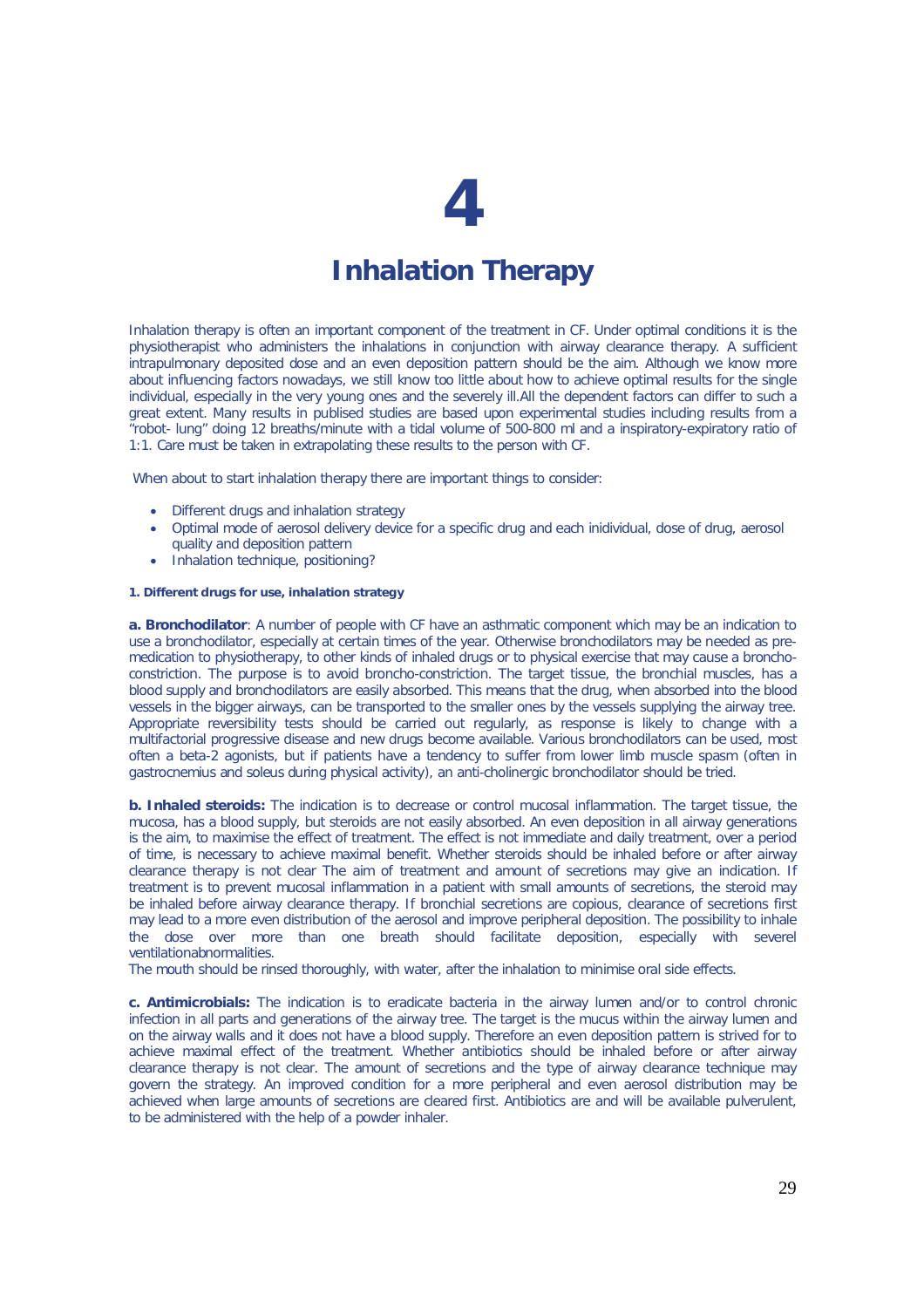The possibility to inhale the dosage in more than one breath may facilitate intrapulmonary, peripheral and a more even deposition, especially in small children and the severely ill. Some antibiotics that are easily absorbed may give undesired side effects. The systemic concentration should be monitored by blood analysis and the individual dose adjusted as necessary.

Gargle the throat, with water, after the inhalation to minimise local side effects.

**d. Agents to decrease mucus viscosity or "unstick" mucus from the mucosa:** These range from isotonic saline to CF specific mucolytics. Some act immediately while others have a delayed effect (30-60 minutes). Slow acting agents make the timing of inhalation and airway clearance more difficult, especially when used every day at home. Fast acting mucolytics or unstickers can be used in conjunction or interspersed with the airway clearance cycles.

#### **2. Optimal mode of aerosol delivery device for a specific drug and each individua,l definition of dosage, aerosol quality and deposition pattern**

The 'dose' delivered is often thought to be that of the dose prescribed, but the amount of the medication that actually reaches the lungs and peripheral airways is very different. If the expected effects do not result, the tendency is to increase the prescribed dose which may lead only to increased side-effects. Instead, the mode of aerosol delivery should be questioned and the inhalation technique evaluated and optimised. There are several important factors which affect the intrapulmonary deposited proportion of the nominal dose and the deposition pattern within the respiratory tract. Some of the more important factors are 1) proportion of the nominal dose that leaves the inhalation device as aerosol, 2) aerosol quality expressed as mass median aerodynamic diameter (MMAD), 3) proportion of aerosolised volume that is accessible during the inspiratory phase of the breathing cycle, 4) delivery flow velocity, 5) patient´s inspiratory volumes, 6) ventilation distribution, and 7) inspiratory flow velocity. When recommending or prescribing a devic,e it is important to consider these factors and the needs of the individual patient. To achieve the best results from the therapy, each patient needs to learn how to handle the device and an optimal inhalation technique. The physiotherapist needs to spend time educating the patients not only at the start of the therapy, but also at the time of followups. During follow-ups the physiotherapist should evaluate whether the prescribed mode of aerosol delivery is still optimal for the individual, or if a better result may be achieved with another type of device. When patients are seen in open care clinic or when admitted to hospital the patient should bring their device, or use the same kind of device, and should assemble and inhale as at home. This is to allow the physiotherapist to evaluate the patient's handling skills and inhalation technique, in addition to assessing and advising the cleaning routine for the device.

#### **a. pressurised Metered Dose Inhaler (pMDI)**:

There are several different kinds of pMDI´s on the market. Most pMDI´s are activated manually at the start of the inspiration. This coordination is difficult for many patients. Flow-triggered pMDI´s have been introduced, but the trigger may results in a delay of the delivery of the aerosol, of importance for patients with small inspiratory vital capacities. The pMDI´s have a high aerosol delivery flow velocity, with the majority of aerosol being deposited in the pharynx. A spacer can be added to the manually activated pMDI´s, which improves the intrapulmonary deposition significantly since it reduces the coordination problem and the reservoir decreases the problem with the high delivery flow velocity. Some of the spacers are very bulky and difficult to transport, many have an electro-static inside which absorbs a lot of the delivered dose, some have valves placed unfavourably resulting in big dead volumes, some are difficult to clean while others are not supposed to be cleaned. New more user-friendly models appear on the market continuously.

#### **b. Dry Powder Inhaler (DPI):**

There are several different kinds of DPI´s on the market. Some need to be loaded with e.g. a capsule which is punctured before each dose is administered, while others are preloaded with up to 200 doses or more. With DPI´s an optimal inspiratory flow (inspiratory muscle capacity and sufficient inspiratory vital capacity) is required to set the powder free for inhalation. Loading or preparing the DPI for inhalation may be complicated and even impossible for some patients. The most difficult part of the inhalation process is to distinguish between inspiration and expiration. Breathing out through the device is not recommended as it would cause condensation in the thin passages. Patients need to learn to breathe out beside the DPI, hold the breath while it is placed into the mouth, then to breathe in with an optimal flow velocity, hold the breath while taking the device out of the mouth and then to breathe out beside the DPI. Some patients, although having practised a lot, have difficulty distinguishing between inspiration and expiration.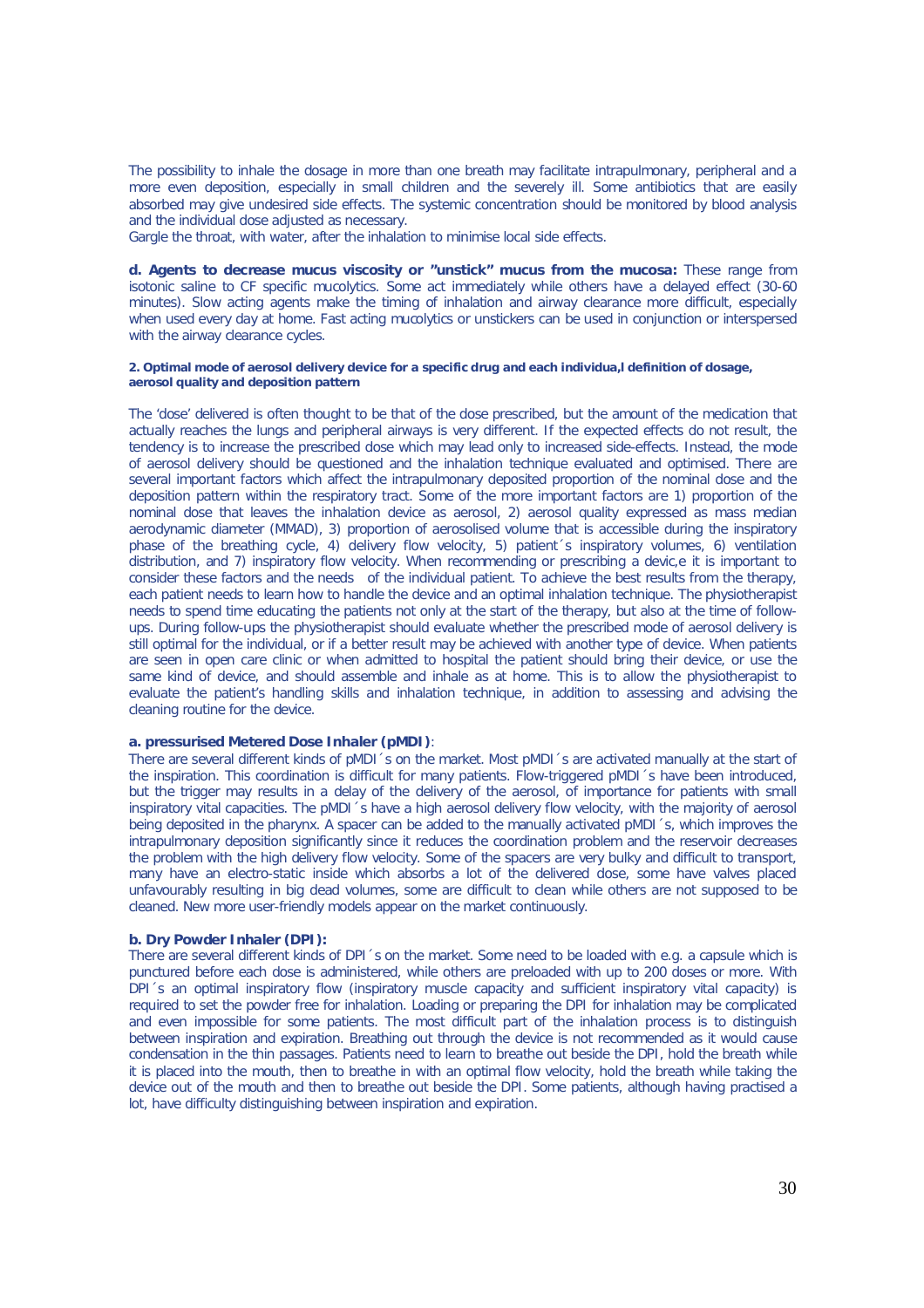#### **c. Nebuliser system:**

There are three groups of nebuliser systems based on different technologies: the jet, the ultrasonic and the mesh. A nebuliser system should be considered as a nebuliser with a driving source. This is especially important with jet nebulisers as the nebuliser performance is dependent on the working pressure delivered from the compressor while aerosolising. The manufacturer should be able to answer questions on the optimal working pressure needed for their nebuliser system (and for in hospital use, the gas flow required to drive the nebuliser) to achieve the specified MMAD for a specific drug. If one component of the nebuliser system is changed, the performance and overall quality of drug delivery also changes. The jet technique is the oldest. The jet nebuliser systems are still the most frequently used and often the cheapest on the market.. Disposable jet nebulisers are not recommended for long-term home use. In ultrasonic nebulisers the aerosol quality is dependent on the frequency of crystal oscillation. Unfortunately the oscillating crystal also generates warmth and this may influence the stability of some drugs,if the crystal is not isolated. The mesh technique is not new, but is the most recent. The aerosolising part is more fragile than expected, at least in some of the mesh devices, and probably dependent on the type and quality of metal, the drugs inhaled, cleaning routines and on the calcium content of the water in which the mesh is cleaned. When new the mesh nebuliser is very fast. The mesh plate requires careful cleaning to maintain this good performance. The mesh plate can be replaced, but a cost is incurred.

Many nebuliser systems are available on the market. All have advantages and disadvantages and many are complicated to handle. Trends point towards the development of new drugs prescribed with a specific nebuliser system, in order to guarantee optimal delivery of the intrapulmonary dose. However, for patients prescribed several drugs for nebulisation this can be very complicated in every day use.

When using a nebuliser system for inhalation therapy, a lot of time each day needs to be spent on handling and cleaning the nebuliser. A dirty nebuliser will decrease the performance of the nebuliser and is a source of infection. Studies have indicated that micro-organisms can lodge in nebulisers, providing a potential source of contamination of the airways. Adequate written cleaning and disinfection guidelines for home nebulisation need to be discussed with and given to each patient, but they must be realistic.

#### **3. Inhalation technique, positioning?**

The achievement of an optimally even intrapulmonary deposition pattern is of great importance especially when inhaling drugs that are not easily absorbed and aimed at targets within the airway lumen without a blood supply. An effective inhalation technique is essential to achieve an optimal deposition pattern. One of the more important factors is a low inspiratory flow velocity in order to avoid impaction in the pharynx and central airways. During inhalation therapy, the patient should be sitting upright and use relaxed abdominal breathing. Using pMDI's, preferably with a spacer, requires a slow deep inspiration with a breath hold, repeated a couple of times especially if the inspiratory vital capacity is small. Using DPI's requires a deep inspiration with a high inspiratory flow velocity to free the dosage. Using a nebuliser system offers a chance to vary the breathing pattern during inhalation, inspire from different lung volume levels and to utilise the effects of gravity on regional ventilation by inhaling in side-lying or supine, which some nebulisers allow.

Inspiring from different lung volume levels and utilising the effects of gravity is not possible when each dose is released and administered by only one inspiration. But when using DPI´s and pMDI´s a dosage may be administered by more than one release. However, positioning makes the inhalation sessions more complicated and the patient must be motivated to do it, otherwise recommending it is not defensible since it may have a negative influence on adherence.

#### **Bibliography**

Brand P, Meyer T, Häussermann S, Schulte M, Scheuch G, Bernhard T, Sommerauer B, Weber N, Griese M. Optimum peripheral drug deposition in patients with cystic fibrosis. J Aerosol Med 2005;18(1):45-54.

Chopra N, Oprescu N, Fask A, Oppenheimer J. Does introduction of new "easy to use" inhalation devices improve medical personnel´s knowledge of their proper use? Ann Allergy Asthma Immunol 2002;88(4):395- 400.

Clavel A, Deschildre A, Ravilly S, Simeoni MC, Dubus JC, French Cystic Fibrosis Society. Educational practice for inhaled treatments in French cystic fibrosis care centers. J Aerosol Med 2007;20(2):105-11.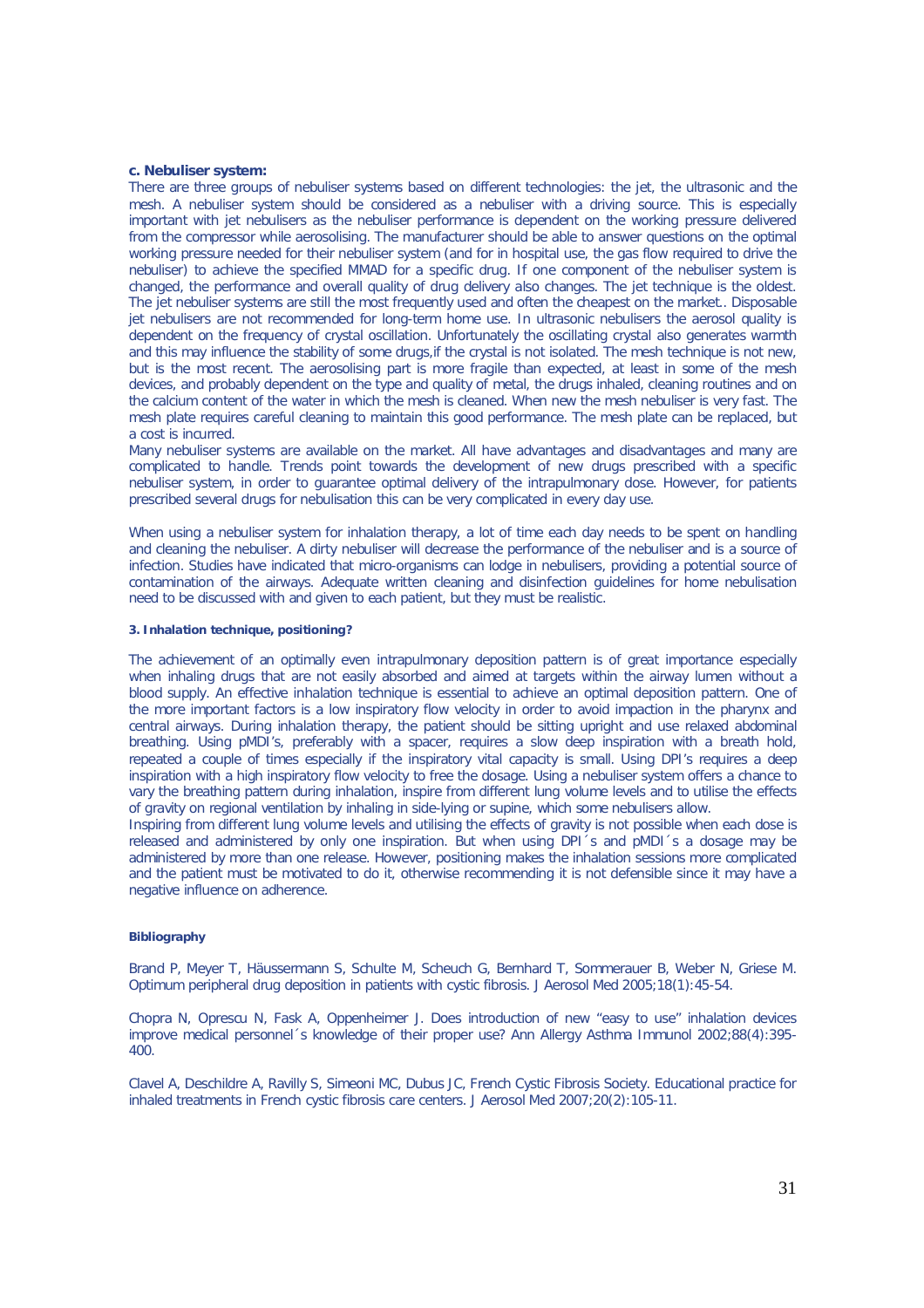Dolovich MA. Influence of inspiratory flow rate, particle size, and airway caliber on aerosolized drug delivery to the lung. Respir Care 2000 Jun; 45(6): 597-608.

Dolovich MB, Fink JB. Aerosols and devices. Respir Care Clin N Am 2001 Jun; 7(2): 131-173.

Everard ML. Aerosol therapy: regimen and device compliance in daily practice. Paediatr Respir Rev 2006; 7 Suppl 1: S80-82.

Everard ML.Inhalation therapy in infants. Adv Drug Deliv Rev 2003 Jul 18; 55(7): 869-878.

Hagerman JK, Hancock KE, Klepser ME. Aerosolised antibiotics: a critical appraisal of their use. Expert Opin Drug Deliv 2006;3(1):71-86.

Lange CF, Finlay WH. Liquid atomizing: nebulizing and other methods of producing aerosols. J Aerosol Med 2006; 19(1): 28-35.

Laube BL, Jashnani R, Dalby RN, Zeitlin PL. Targeting aerosol deposition in patients with cystic fibrosis: effects of alterations in particle size and inspiratory flow rate. Chest 22000;118(4):1069-76.

Lavorini F, Fontana GA. Targeting drugs to the airways: The role of spacer devices. Expert Opin Drug Deliv 2009;6(1):91-102.

Melani AS. Inhalatory therapy training: a priority challenge for the physician. Acta Biomed 2007;78(3):233-45.

Pritchard JN. The influence of lung deposition on clinical response. J Aerosol Med 2001;14:S19-26.

Roche N, Huchon GJ. Rationale for the choice of an aerosol delivery system. J Aerosol Med 2000;13(4):393-404.

Schüepp KG, Straub D, Möller A, Wildhaber JH. Deposition of aerosols in infants and children. J Aerosol Med 2004 Summer; 17(2): 153-156.

#### **Author**

Louise Lannefors Lund CF centre Dept of Pulmonary Medicine Lund University Hospital Lund, Sweden E-mail louise.lannefors@med.lu.se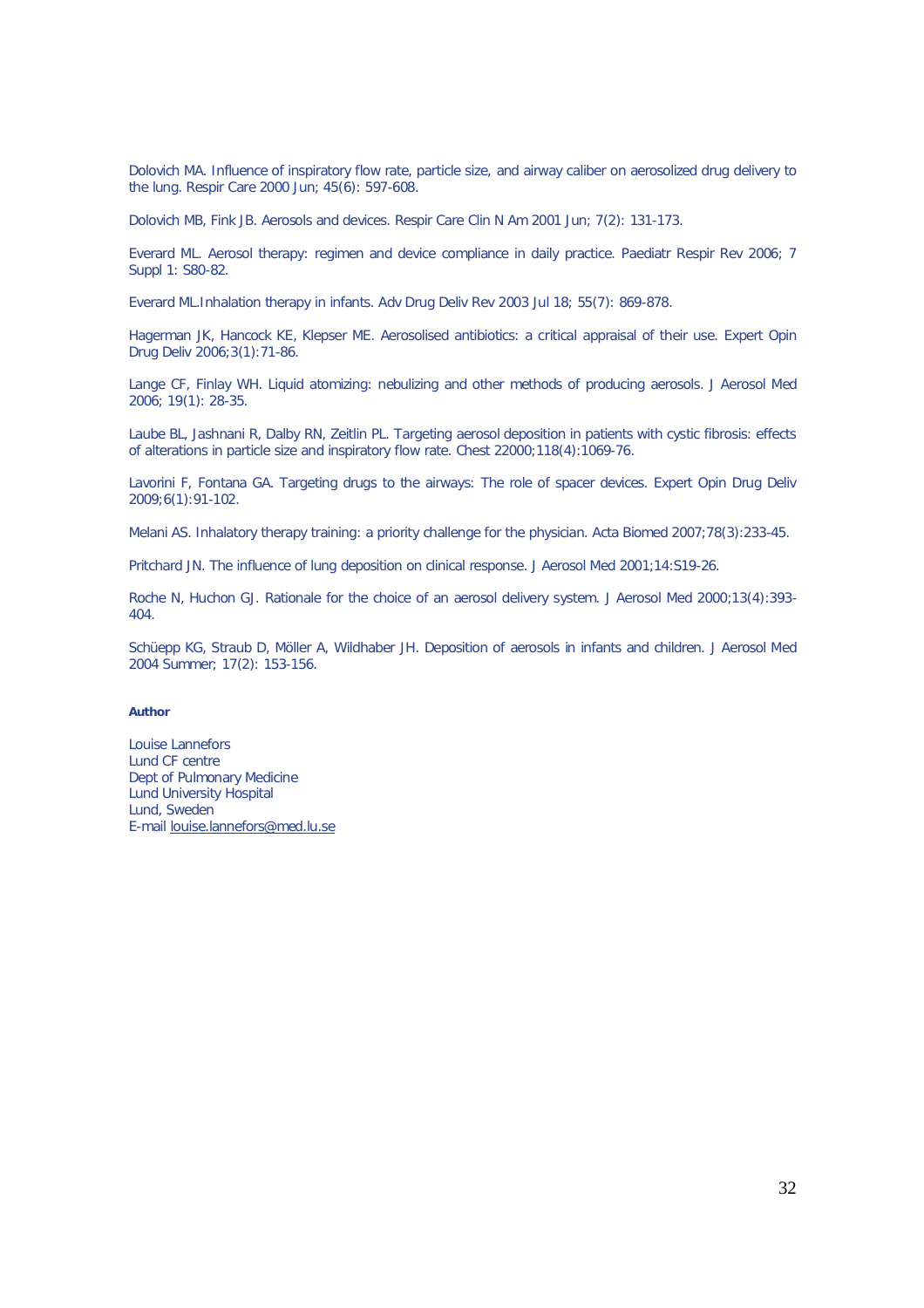### **Non-invasive Ventilation**

#### **Non-Invasive Ventilation in Cystic Fibrosis**

The management of severe lung disease is an important component of care for patients with CF. With life expectancy now extending well into adulthood and many patients choosing to be listed for lung transplantation, maintaining optimal function in patients with end-stage lung disease is crucial. Non-invasive ventilation (NIV) may be used to enhance airway clearance and exercise in patients with severe disease and has an expanding place in the management of acute and chronic respiratory failure.

#### **Non-invasive ventilation as an adjunct to airway clearance**

Effective performance of airway clearance techniques may be challenging for some patients with advanced disease due to increased ventilatory demand, alterations in gas exchange and dyspnoea (Holland *et al* 2003; Cecins *et al* 1999). Non-invasive ventilation unloads the respiratory muscles during airway clearance in both adults and children with CF, resulting in decreased dyspnea and improved oxygen saturation during treatment. However, the amount of sputum expectorated is not different to a session performed without NIV( Holland *et al* 2003; Fauroux *et al* 1999; Placidi *et al* 2006). The use of NIV to assist airway clearance has been described in both acutely unwell and stable patients with CF (Holland *et al* 2003: Fauroux *et al* 1999) .

#### *Clinical considerations for NIV during airway clearance*

**Patient selection:** The benefits of NIV during airway clearance are greatest in those with poor respiratory muscle strength or severe airflow obstruction (Holland *et al* 2003: Fauroux *et al* 1999). The therapist's assessment of such patients should include careful observation of respiratory work at rest, the level of resting dyspnoea and effectiveness of forced expirations. Where it is evident that dyspnoea and fatigue are limiting the effectiveness of a patient's usual airway clearance technique, NIV-assisted airway clearance can be considered. The clinical characteristics of patients who may benefit from this technique are in Table 1.

**Mode of ventilation**: Pressure-cycled modes of ventilation (inspiratory pressure support and bilevel ventilation) are effective modes of NIV for use during airway clearance. A back-up rate should not be used during airway clearance sessions as it may interfere with expectoration. Volume-cycled modes, where a preset tidal volume is used, are less leak-tolerant and therefore unlikely to prove suitable for use during airway clearance, where leaks will inevitably occur during expectoration.

**Maximise pressure support**: The aim of NIV during airway clearance is to provide respiratory muscle unloading. The goal should be to provide as much pressure support as possible by increasing IPAP as tolerated. Delivered inspiratory positive airway pressure (IPAP) has been reported as ranging from 10 to 20 cm H2O, with more severely hyperinflated patients requiring higher levels of pressure support (Holland *et al* 2003). **Maximise expiratory flow**: High levels of expiratory pressure may interfere with forced expirations and coughing. Therefore if expiratory positive airway pressure (EPAP) is used, it should be kept at relatively low levels during these manoeuvres, with reported values of 4 to 5 cm  $H_2O$ .

**Expectoration and NIV**: Expectoration should ideally occur without removing the mask in order to maintain positive pressure in the airway. For this reason a nasal mask is usually preferred. However, some patients report that forced expirations and coughing are easier with an oronasal mask, presumably due to splinting of collapsible airways by positive pressure during expiration. Patients using an oronasal mask may require more assistance with expectoration.

**Use of oxygen**: In hypoxic patients, NIV increases oxygenation due to improvements in alveolar ventilation. However, some patients may still require entrainment of oxygen to achieve acceptable oxyhaemoglobin saturation. During airway clearance the preferred site of entrainment is close to the ventilator, as attachments at mask level are frequently dislodged during expectoration. Supplemental oxygen flow rates should be titrated according to oximeter readings.

**Airway clearance techniques under NIV**: The well-established principles of the active cycle of breathing techniques or forced expiration technique can be used whilst NIV is in place. Coaching will be required so that the patient is able to perform forced expirations, cough and expectorate independently, even in patients who are accomplished at performing standard airway clearance.

#### **Exercise and non-invasive ventilation**

Maintaining and improving exercise capacity poses significant challenges in patients with advanced lung disease, where high work of breathing may limit exercise duration or patients may be NIV-dependent.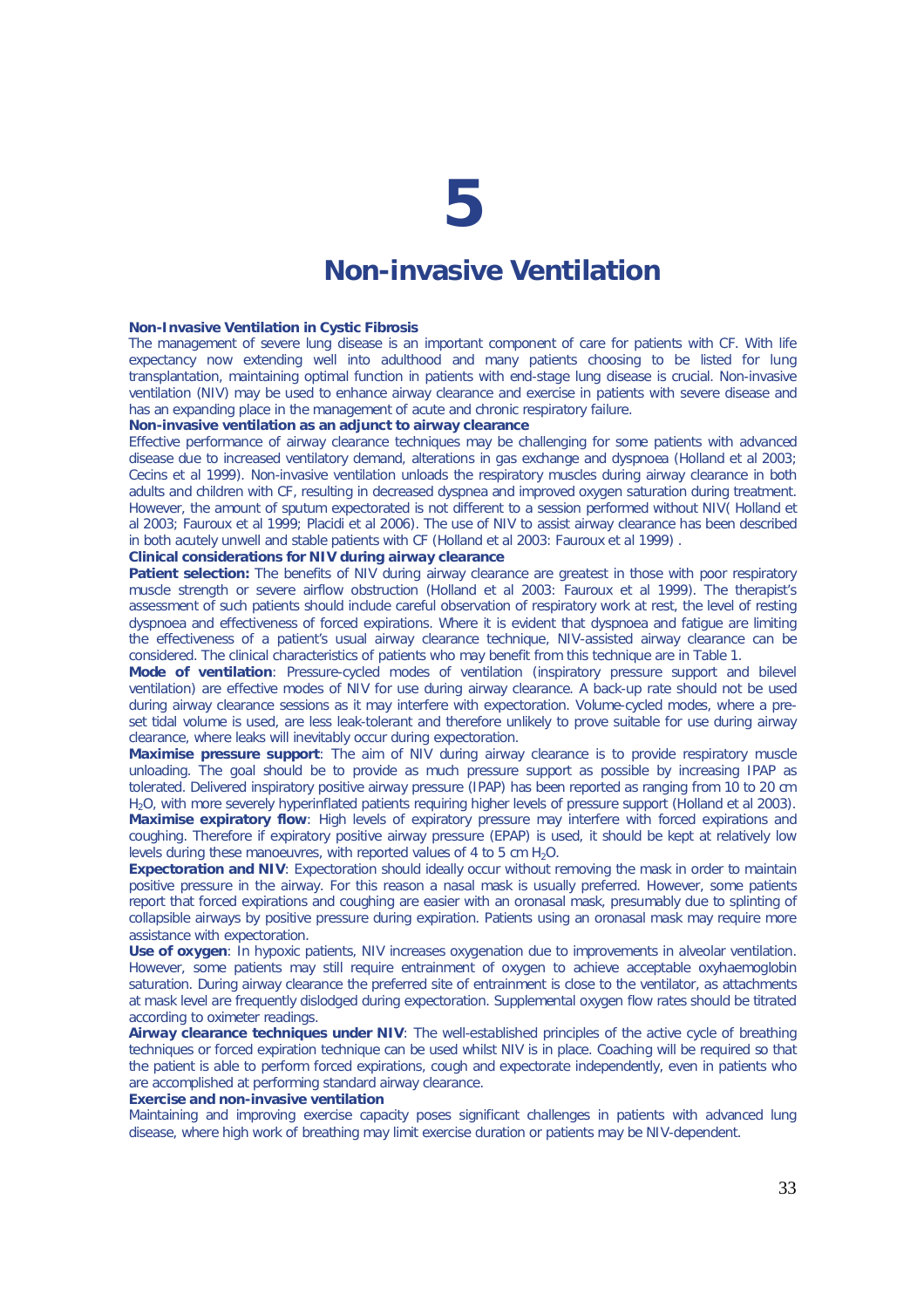Continuous positive airway pressure (CPAP) has been shown to improve exercise endurance, reduce dyspnoea and improve oxygenation during exercise in patients with severe lung disease and hyperinflation ( Henke *et al*  1993). These data indicate that NIV may have a place in reducing the work of breathing during exercise in patients with advanced lung disease.

In clinical practice, NIV is used to assist exercise training in patients with CF where severe dyspnoea limits training duration, or in patients who are severely unwell and bridging to transplantation. In NIV-dependent patients training should not be started until arterial blood gases have stabilised. It is important to allow time for the patient to acclimatise to NIV at rest before beginning exercise training, particularly if NIV has not previously been used. The aim of NIV during exercise is to reduce work of breathing and therefore the patient should be given as much pressure support as possible by increasing IPAP as tolerated. This will often require titration during exercise. A full face mask may be required during exercise to prevent mouth leak.

**Non-invasive ventilation for respiratory failure – physiotherapy considerations**

Non-invasive ventilation may be used to stabilise patients with CF who have acute or chronic respiratory failure. In acutely unwell patients with severe lung disease, NIV results in reduced PaCO<sub>2</sub>, respiratory rate and dyspnoea. Longer-term outcomes of NIV for chronic respiratory failure may include improvements in daytime PaCO<sub>2</sub>, reduction in the number of days spent in hospital and improvement in symptoms. Although NIV does not reverse the respiratory deterioration inherent in end-stage disease, it may allow the patient to be stabilised for long enough for donor lungs to become available for transplantation. Physiotherapy treatment regimens may require modification during this time, especially in the NIV-dependent patient.

*Airway clearance:* effective airway clearance remains an important priority in the NIV-dependent patient. Close liaison with the care team is required to determine whether patients are stable enough to take breaks from NIV to perform airway clearance, or whether airway clearance should be performed under NIV as previously described in this chapter.

*Humidification:* Non-invasive ventilation delivers air at high flow rates and with low relative humidity, which may overwhelm the capacity of the upper airway mucosa to warm and humidify inspired air ( Holland *et al*  2007). Due to the risks associated with drying of secretions and sputum retention, heated humidification is recommended when NIV is used in CF.

**Inhaled therapies:** Consideration must therefore be given to the route of administration of these therapies in the patient using NIV. For some patients, breaks from NIV may be appropriate, at which time inhaled therapies can be given via their usual route. For NIV-dependent patients however, administration of inhaled therapies during NIV will be required. Connectors for metered dose inhalers (MDIs) are available; alternatively, a T-piece connector for nebulisation can be used.

> Table 1. Clinical characteristics of patients likely to benefit from NIVassisted airway clearance

Reduced inspiratory muscle strength (PImax  $<$  80 cm H<sub>2</sub>0)

Severe bronchial obstruction (FEV<sub>1</sub>  $<$  40% predicted)

Reduced body mass index (BMI < 20 kg.m<sup>-2</sup>)

Dyspnoeic at rest

Severe pulmonary hyperinflation

Low resting oxyhaemoglobin saturation

Based on Holland et al (2003) and Fauroux et al (1999).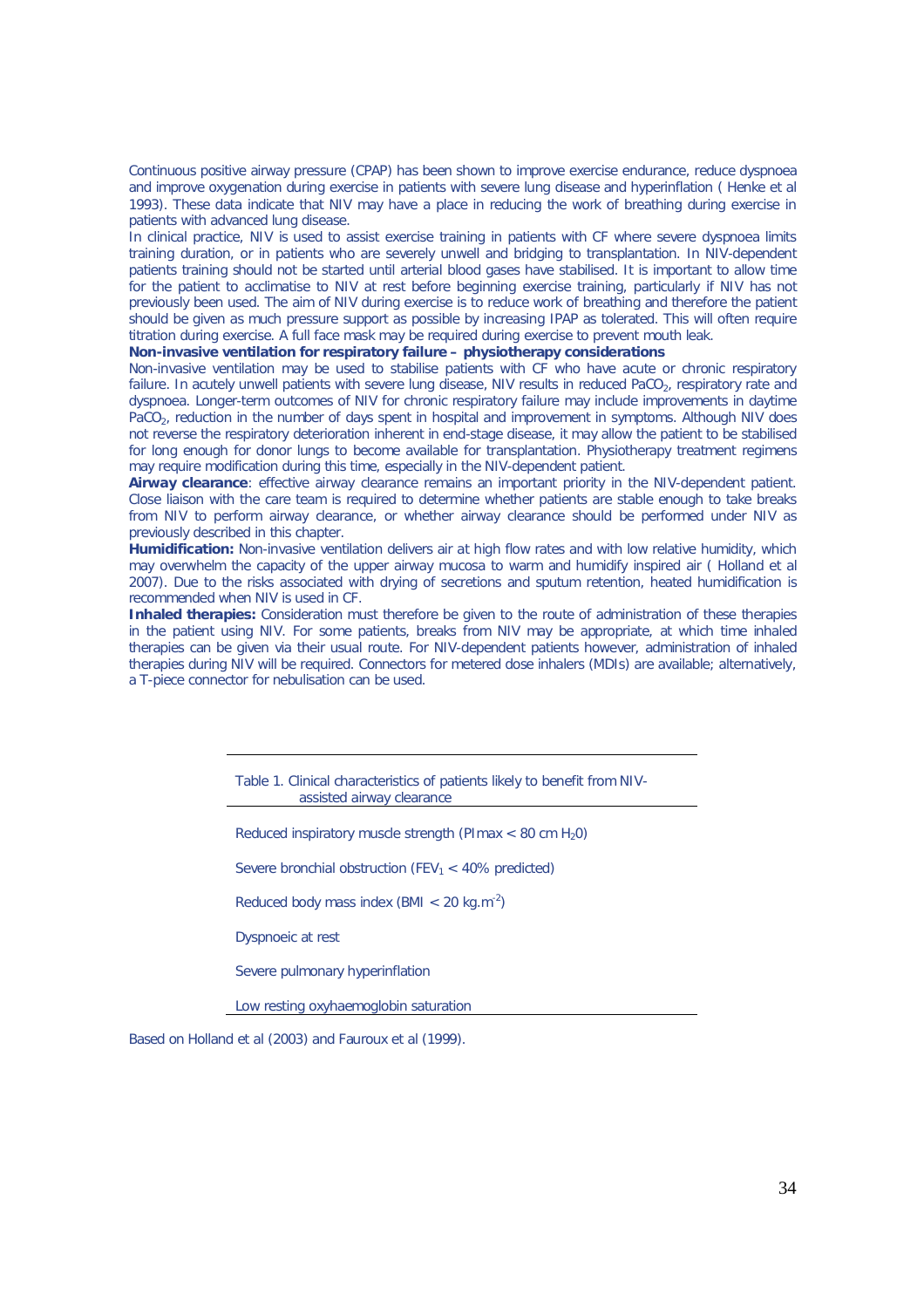#### **References**

Cecins, N., et al., The active cycle of breathing techniques - to tip or not to tip? Respir Med, 1999; 93: 660- 665.

Fauroux, B., et al., Chest physiotherapy in cystic fibrosis: improved tolerance with nasal pressure support ventilation. Pediatrics, 1999; 103(3): 1-9.

Henke, K.G., J.A. Regnis, and P.T. Bye, Benefits of continuous positive airway pressure during exercise in cystic fibrosis and relationship to disease severity. Am Rev Respir Dis 1993; 148(5):1272-1276.

Holland, A.E., et al., Efficacy of a heated passover humidifier during noninvasive ventilation: a bench study. Respir Care 2007; 52(1): 38-44.

Holland, A.E., et al., Non-invasive ventilation assists chest physiotherapy in adults with acute exacerbations of cystic fibrosis. Thorax, 2003; 58(10): 880-4.

Placidi, G., et al., Chest physiotherapy with positive airway pressure: a pilot study of short-term effects on sputum clearance in patients with cystic fibrosis and severe airway obstruction. Respir Care 2006; 51(10): 1145-53.

#### **Author**

Anne Holland Physiotherapy Department La TrobeUniversity and Bayside Health Melbourne, Australia Telephone +61 3 9076 3450 Fax +61 3 9076 2702 Email: a.holland@alfred.org.au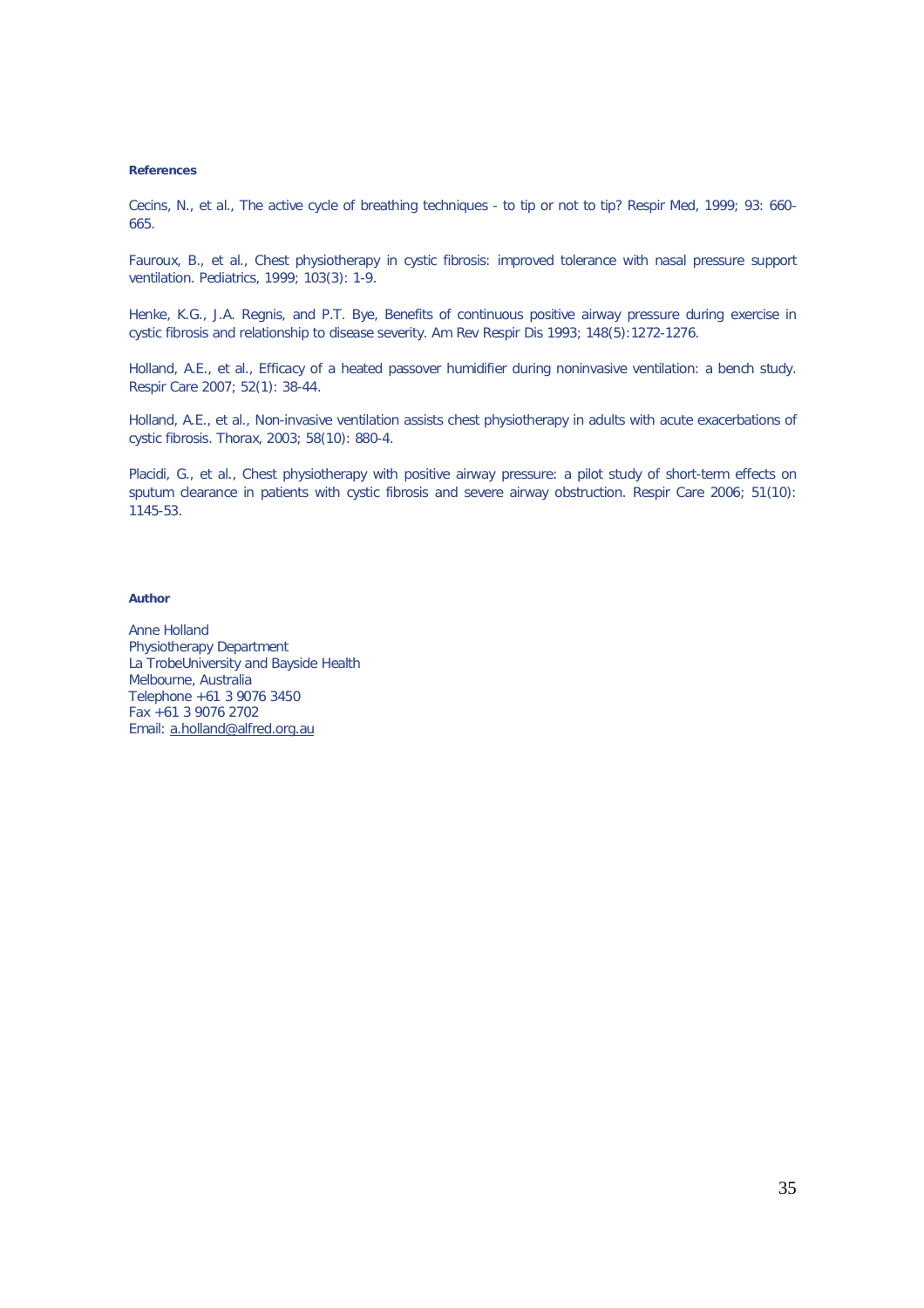### **Physiotherapy management during pneumothorax**

A pneumothorax is defined as the presence of air within the pleural space. In CF, it is generally termed a secondary pneumothorax as it occurs as a result of underlying lung disease. A pneumothorax may occur in CF as a result of rupture of sub-pleural blebs on the visceral pleura (ACPCF 2002, Rich 1978) or, less commonly, as a result of misplacement of a central line (ACPCF 2002). A pneumothorax can present a major problem in the person with CF as the collapsed lung can be stiff and take longer to re-expand (Henry *et al* 2003). The overall incidence of pneumothorax in patients with CF is 3.4% to 6.4% (Flume *et al* 2005, Rich *et al* 1978, Luck *et al* 1977). There is an equal risk for men and women (Flume *et al* 2005). Pneumothoraces occur more frequently in patients with more advanced disease (Flume 2003), and hence the incidence increases to 18- 20% in adults (Penketh *et al* 1982, Penketh *et al* 1987, Schidlow *et al* 1993). The vast majority of people with CF, with a spontaneous pneumothorax, have an FEV<sub>1</sub> less than 50% predicted normal (Penketh *et al* 1982, Flume *et al* 2005).

For a small pneumothorax in an asymptomatic patient, medical management usually involves observation and/ or aspiration (Henry *et al* 2003). A large pneumothorax requires intercostal drainage (Henry et al 2003). Intravenous antibiotics should be started at the same time to prevent infection and consequent sputum retention, which may delay re-expansion of the collapsed lung (Henry *et al* 2003). A recurrent pneumothorax requires more aggressive management, and hence a partial pleurectomy may be performed if the patient is fit to undergo surgery (Henry *et al* 2003). If the patient is too unwell to undergo surgery, a talc pleurodesis is recommended (Henry *et al* 2003). Pleurodesis is controversial in patients waiting for a lung transplant (Noyes and Orenstein 1992, De Abreu e Silva 1996, Henry *et al* 2003) but is not an absolute contraindication to lung transplantation (Schidlow *et al* 1993).

#### **The physiotherapy management of pneumothorax**

There are no scientific studies to provide evidence on which to base physiotherapy in this condition. The following recommendations are based on consensus of expert opinion among physiotherapists experienced in treating patients with CF.

Pneumothoraces are a complication which impact greatly upon the airway clearance treatment of patients with CF. In general, physiotherapists need to ensure adequate airway clearance continues whilst minimising the amount of positive pressure generated inside the patient's lungs. Gentle exercise should continue.

#### **Small Pneumothorax**

Monitor respiratory status and cease PEP and other forms of positive pressure therapy. Ensure adequate humidification for ease of sputum expectoration. Encourage effective huffing and gentle coughing. Reduce exercise intensity and avoid upper limb resistance exercises.

#### **Large Pneumothorax**

If undrained, cease physiotherapy treatment and liaise with medical team. If drained

cease all forms of positive pressure therapy and only resume once the pneumothrax has resolved in consultation with the medical team. Ensure adequate analgesia and humidification and encourage gentle huffing and coughing with chest support during airway clearance therapy. Gentle graduated exercise with walking or cycling should be encouraged while maintaining shoulder range of movement and avoiding upper limb resistance exercises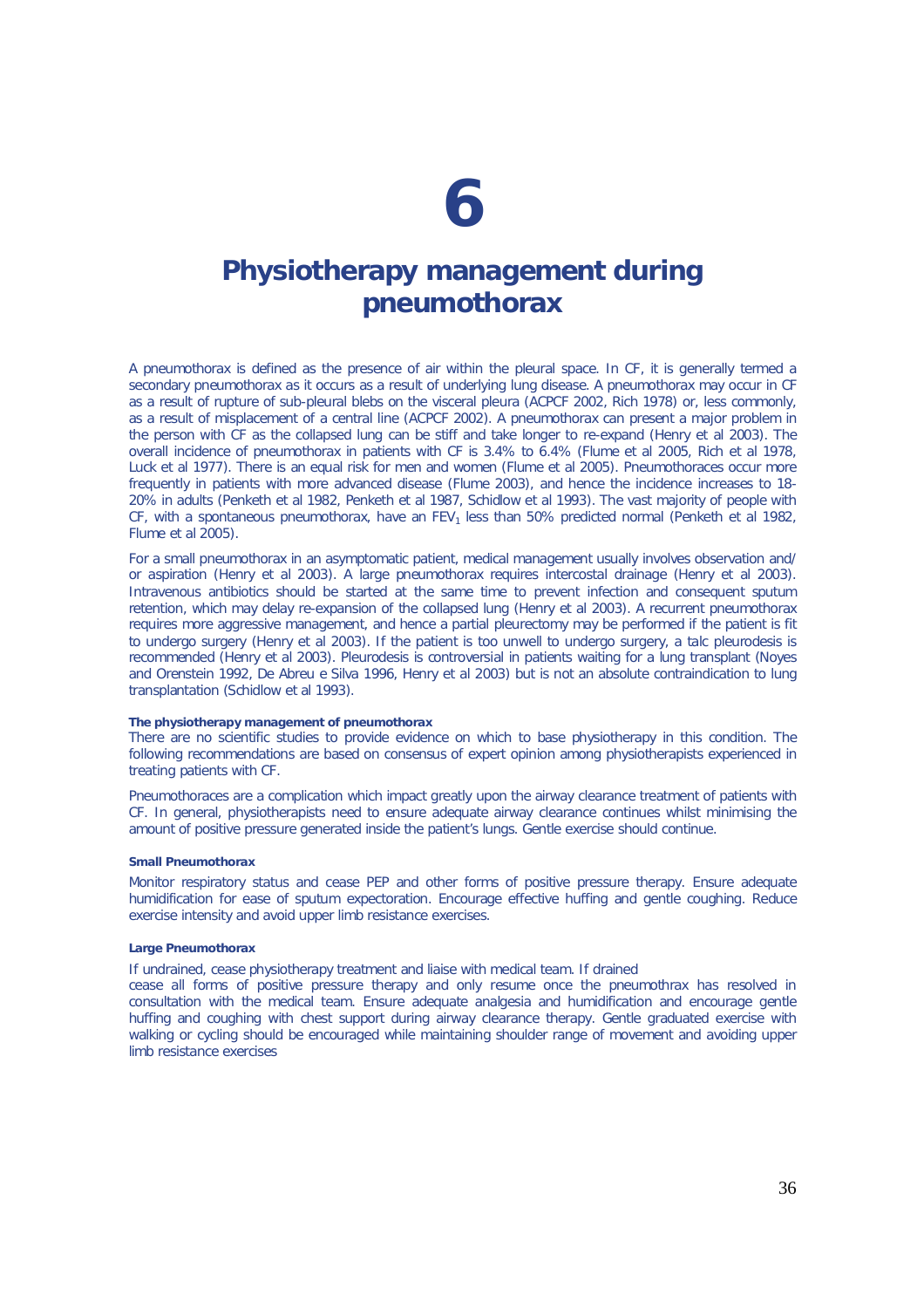#### **Pleurodesis**

Ensure adequate analgesia. Regular nebulised humidification and / or mucolytic therapy to decrease the viscosity of secretions and improve the ease of sputum clearance. The active cycle of breathing and autogenic drainage, with gentle huffing and coughing, are appropriate forms of airway clearance therapy. Early mobilisation should be encouraged.

#### **References**

Association of Chartered Physiotherapists in Cystic Fibrosis. 2002. Clinical guidelines for the physiotherapy management of cystic fibrosis. Recommendations of a Working Party.

Button B, Holland A. Physiotherapy for Cystic Fibrosis in Australia: a Consensus Statement. http://www.thoracic.org.au/physiotherapyforcf.pdf. Accessed 16 April,2008.

De Abreu e Silva FA, Dodge JA. 1996. Guidelines for the diagnosis and management of cystic fibrosis. WHO Human Genetics Programme and the International Cystic Fibrosis Association.

Flume PA. Pneumothorax in cystic fibrosis. Chest 2003; 123:217-221.

Flume PA, Strange C, Ye X, et al. Pneumothorax in cystic fibrosis. Chest 2005; 128:720-8.

Henry M, Arnold T, Harvey J, et al. BTS guidelines for the management of spontaneous pneumothorax. Thorax 2003; 58(Suppl II):ii39-ii52.

Luck SR, et al. Management of pneumothorax in children with chronic pulmonary disease. J Thorac Cardiovasc Surg 1977 ;74:834-9.

Noyes BE, Orenstein DM. Treatment of pneumothorax in cystic fibrosis in the era of lung transplantation. Chest 1992; 101:1187-8.

Penketh AR, Knight RK, Hodson ME, et al. Management of pneumothorax in adults with cystic fibrosis. Thorax 1982; 37:850-3.

Penketh AR, Wise A, Mearns MB, et al. Cystic fibrosis in adolescents and adults. Thorax 1987; 42:526-532.

Rich RH, Warwick WJ, Leonard AS. Open thoracotomy and pleural abrasion in the treatment of spontaneous pneumothorax in cystic fibrosis. J Pediatr Surg 1978; 13:237-242.

Schidlow DV, Taussig LM, Knowles MR. Cystic fibrosis foundation consensus conference report on pulmonary complications of cystic fibrosis. Pediatr Pulmonol 1993; 15:187-198.

#### **Author**

Dr Brenda Button Department of Physiotherapy The Alfred Hospital Commercial Road Melbourne, Victoria, Australia 3004 Telephone +61 3 9076 3450 Fax +61 3 9076 2702 Email: b.button@alfred.org.au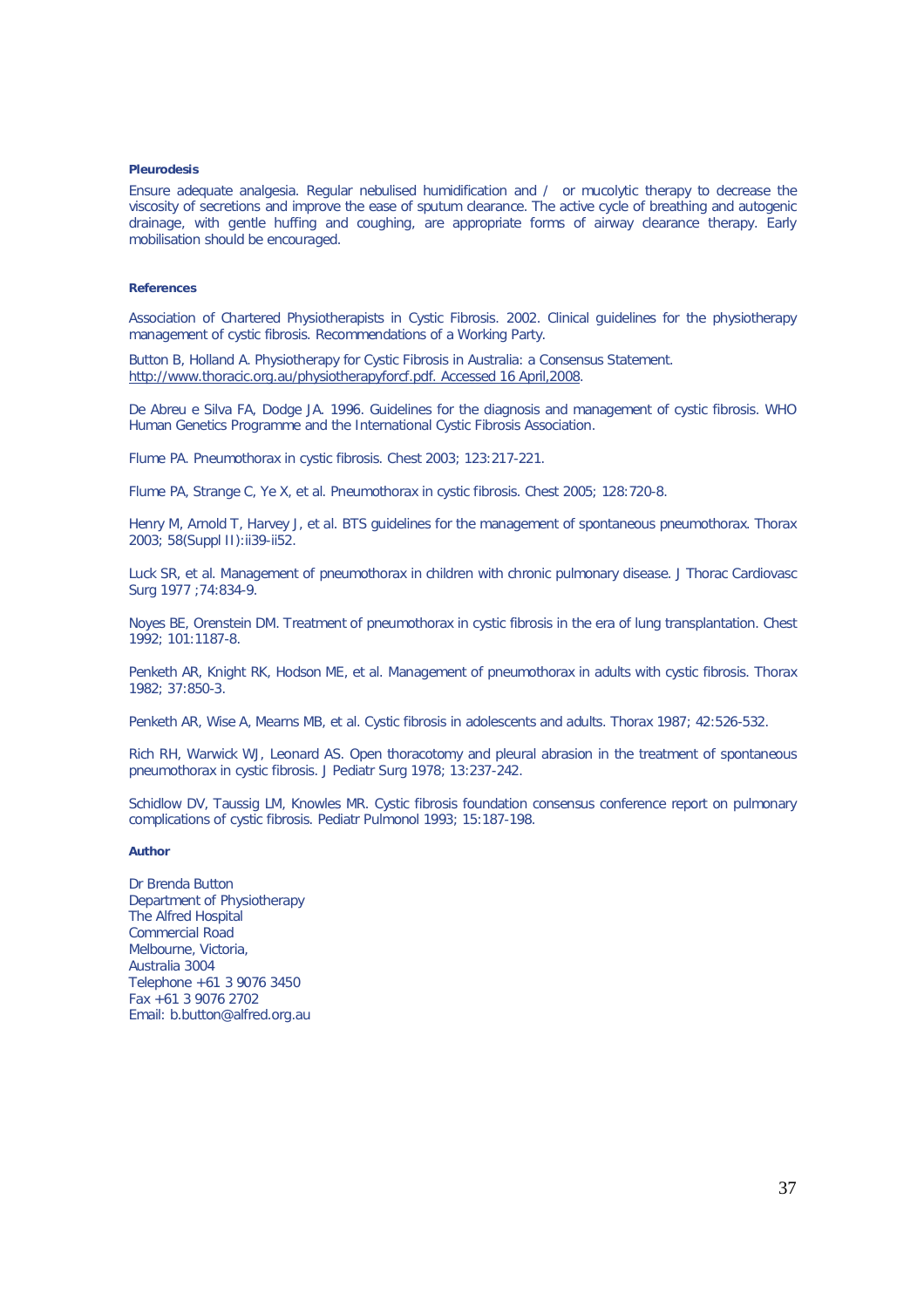### **Physiotherapy management of haemoptysis**

Haemoptysis is defined as the expectoration of blood from the lungs or bronchial tubes as a result of pulmonary or bronchial haemorrhage (Hensyl, 1990). Whilst the presence of occasional mild haemoptysis is common in cystic fibrosis (CF) and not life-threatening, severe haemoptysis can lead to asphyxiation, airway destruction, shock and exsanguination, and should be treated promptly (Brinson *et al* 1998). Mild haemoptysis is common in CF, affecting approx 62% of all patients with CF (Penketh *et al* 1987). The overall incidence of massive haemoptysis in CF has been reported as approx 1% in children (Barben *et al* 2003), and between 4% and 10% in adults (Flume *et al* 2005, Penketh *et al* 1987). Research has found haemoptysis is unrelated to the severity of lung disease in children (Barben 2003). However massive haemoptysis is more prevalent in adults with severe lung disease, with approximately 60% of patients having an FEV<sub>1</sub> <40% predicted (Flume *et al* 2005, Brinson *et al* 1998). Medical management of mild haemoptysis consists of observation combined with antibiotic therapy to treat underlying infection (Schidlow and Varlotta, 1997) and the use of tranexamic acid (Wilson and Kotsimbos, 2000). For severe haemoptysis, the vessel may need to be occluded using bronchial artery embolisation (De Abreu e Silva 1996, King *et al* 1989, Schidlow and Varlotta 1997). Surgical ligation or excision of the affected segment/ lobe is recommended if embolisation is not successful (De Abreu e Silva 1996).

#### **Physiotherapy management of haemoptysis**

There are no scientific studies on which to base physiotherapy practice. The following recommendations are based on consensus of expert opinion of physiotherapists with significant clinical experience in CF.

Blood-streaked sputum: if the first episode, provide reassurance and education and continue with the usual airway clearance therapy and exercise routine, avoiding paroxysms of coughing.

#### Moderate Haemoptysis (<250mls/ 24 hrs)

Seek medical review, cease percussion, vibrations, oscillatory PEP techniques and head down tilted positions. Minimise coughing by encouraging breathing exercises and huffing to mobilize secretions to the upper airways for gentle expectoration. Some units cease the use of hypertonic saline particularly if it results in increased coughing in individual patients. Encourage gentle walking or cycling without markedly increasing heart rate and pulmonary artery blood flow. Cease vigorous exercise.

#### Severe Haemoptysis (>250mls/ 24 hrs)

Seek medical review. If active bleeding occurs, and the patient can feel where the haemoptysis is, position the patient in high side lying with bleeding side down. If the patient cannot tell where the bleeding is, position in upright supported sitting. Cease airway clearance therapy and exercise until the active bleeding has resolved, then continue as per moderate haemoptysis with consultation with the medical team.

#### **Following bronchial artery embolisation**

Ensure adequate analgesia and humidification. Gentle mobilisation following surgeon's/ radiologist's advice, then gradually increase intensity of exercise. The active cycle of breathing techniques or autogenic drainage initially appropriate followed by the gradual re-introduction of the usual airway clearance therapy routine. Resume physical exercise progressively.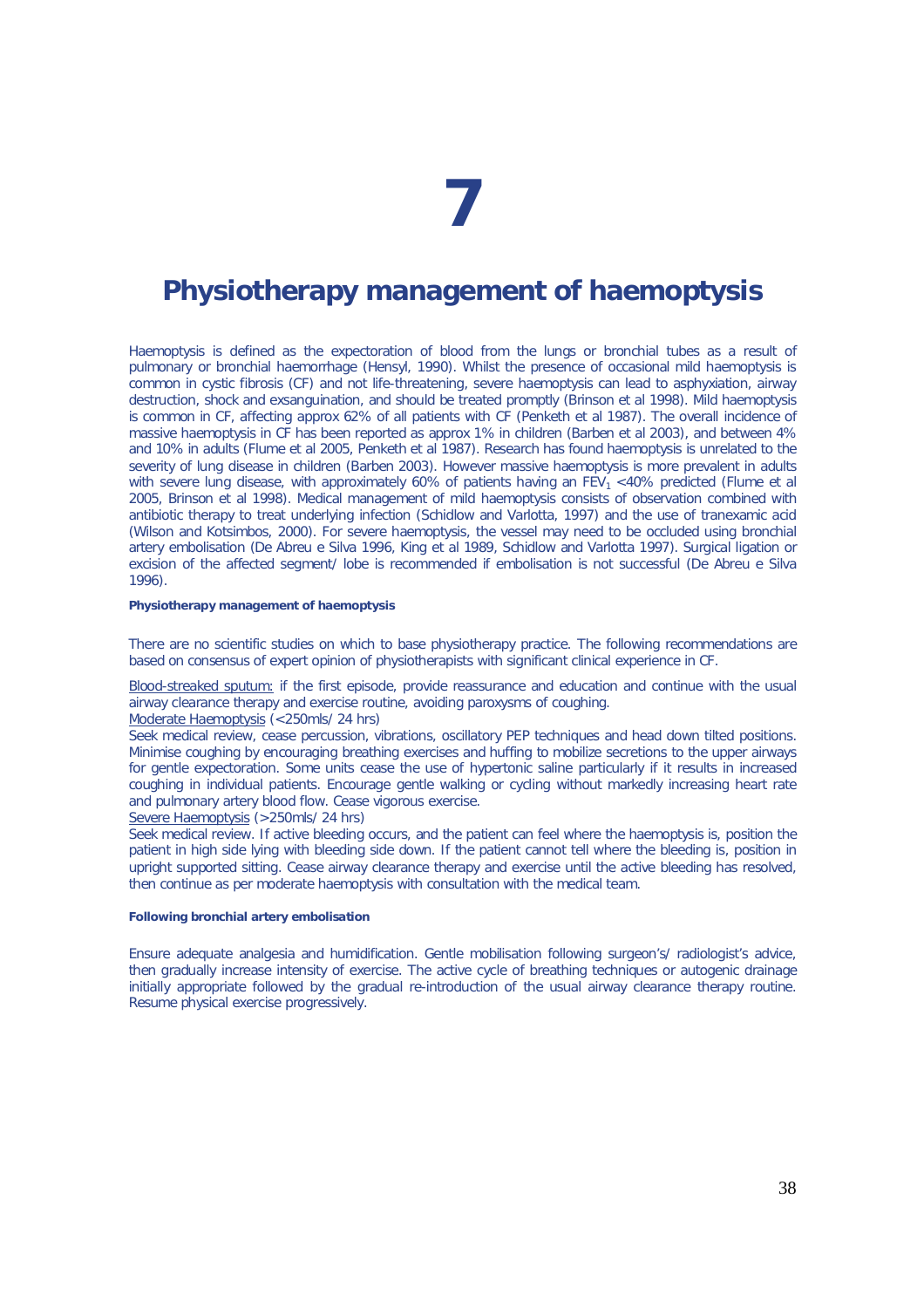#### **References**

Barben JU, Ditchfield M, Carlin JB, et al. Major haemoptysis in children with cystic fibrosis: a 20-year retrospective study. J Cyst Fibros 2003; 2(3):105-111.

Brinson GM, Noone PG, Mauro MA, et al. Bronchial artery embolisation for the treatment of hemoptysis in patients with cystic fibrosis. Am J Respir Crit Care 1998; 157: 1951-8.

Button B, Holland A. Physiotherapy for Cystic Fibrosis in Australia: a Consensus Statement. http://www.thoracic.org.au/physiotherapyforcf.pdf. Accessed 16 April,2008.

De Abreu e Silva FA, Dodge JA. Guidelines for the diagnosis and management of cystic fibrosis. WHO Human Genetics Programme and the International Cystic Fibrosis Association 1996.

Flume PA, Yankaskas JR, Ebeling M, et al. Massive hemoptysis in cystic fibrosis. Chest 2005; 128(2):729-738.

Hensyl W. Stedman's Medical Dictionary 1990. 25<sup>th</sup> ed. Baltimore MD, Williams and Wilkins. Pg 701.

King AD, Cumberland DC, Brennan SR. Management of severe haemoptysis by bronchial artery embolisation in a patient with cystic fibrosis. Thorax 1989; 44:523-4.

Penketh AR, Wise A, Mearns MB, et al. Cystic fibrosis in adolescents and adults. Thorax 1987; 42:526-532.

Schidlow DV and Varlotta L. CF lung disease: How to manage complications. Journal of Respiratory Diseases 1997; 18(5): 489-491.

#### **Author**

Dr Brenda Button Department of Physiotherapy The Alfred Hospital Commercial Road Melbourne, Victoria, Australia 3004 Telephone +61 3 9076 3450 Fax +61 3 9076 2702 Email: b.button@alfred.org.au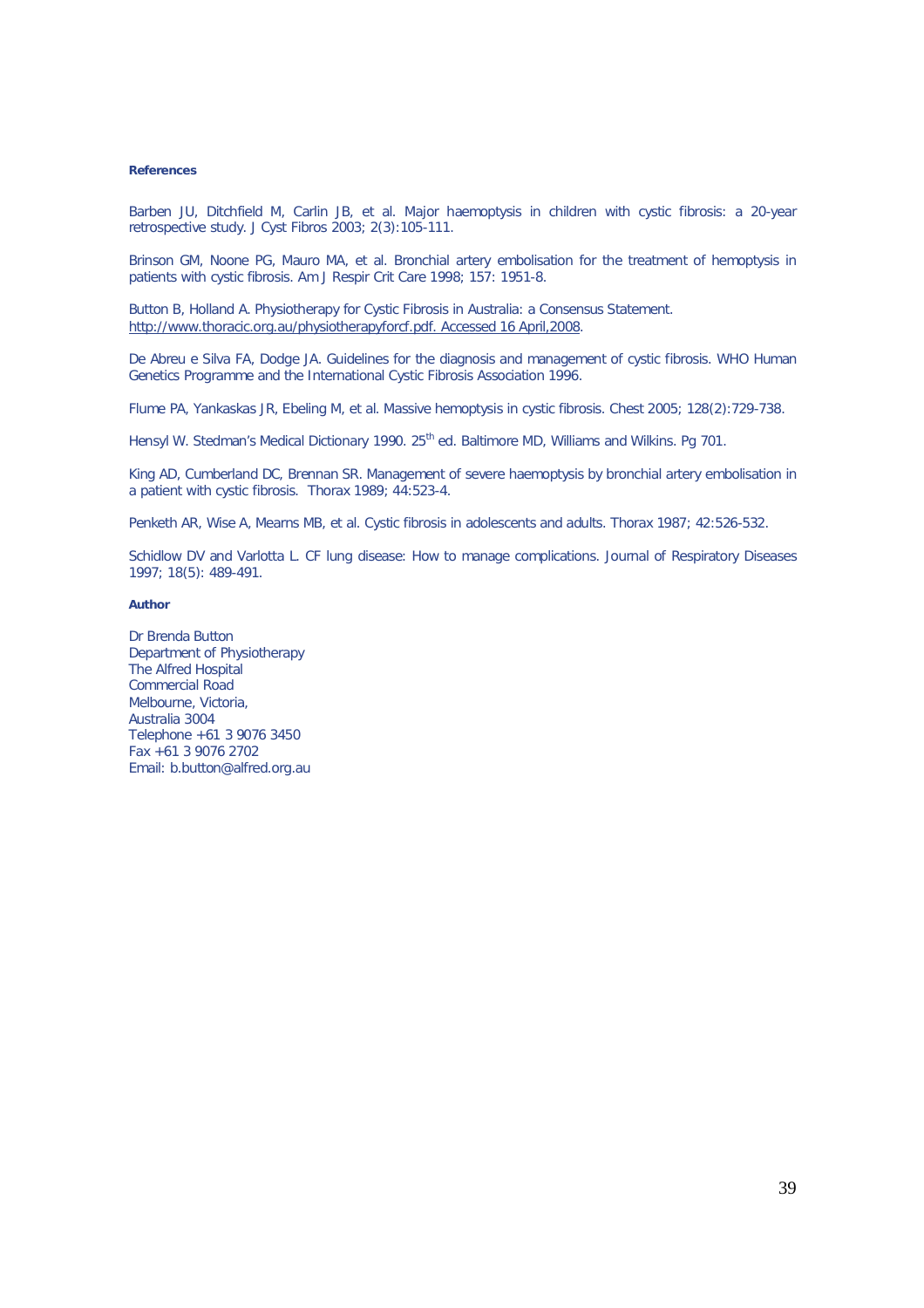### **Physiotherapy during pregnancy, labour and the post-natal period**

The improvement in health, quality of life and longevity in CF has increased the desire and possibility of women to become mothers. In the 1980s, pregnancy was thought to be too risky for women with CF. Today, CF care teams can give better advice about the risks and management of pregnancy. Most of the published data report the negative and positive outcomes of relatively small case series (Fiel *et al* 1997, Frangolias *et al* 1997, Gilljam 2000, Jankelson *et al* 1998) together with descriptions relating to clinical practice (Johannesson et al 1998, 2002).

#### **Pre-pregnancy planning**

It is widely recognized that a planned pregnancy is likely to result in fewer problems than an unplanned pregnancy. The multi-disciplinary team involved in the care of pregnant women should at least consist of a respiratory physician, obstetrician, physiotherapist, nutritionist and psychosocial practitioner, all experienced with CF. Inhaled, oral and intravenous medication and their potential for iatrogenic effects together with optimal nutrition and dietary supplementation should be reviewed (Johannesson *et al* 1998). All women with CF are advised to approach pregnancy with an optimally effective regular airway clearance therapy routine which should be developed before pregnancy. Modifications to physical exercise should also be planned. Domestic support during pregnancy and afterwards together with child care support once the baby has arrived are necessary so that the mother has enough time and energy to carry out regular airway clearance therapy, adjunctive inhalations and exercise (Johannesson 2002).

#### **Physiotherapy during pregnancy**

The following airway clearance techniques are suitable for use during pregnancy in CF:

- Active cycle of breathing techniques
- Autogenic drainage
- Positive expiratory pressure (PEP) therapy
- Oscillating positive expiratorypPressure therapy (OscPEP)
- Physical exercise as airway clearance therapy
- Effective huffing from different lung volumes avoiding dynamic collapse

Pregnant women are advised to modify their physical exercise program during pregnancy. Contact sports should be avoided. Walking and swimming are appropriate forms of exercise. Women should avoid overheating and dehydration during exercise and should ensure adequate hydration and electrolyte replacement. Postural awareness, ergonomic advice, strengthening, mobilizing and stability exercises and sometimes a lumbar sacral support belt assist in managing the normal changes of pregnancy.

Postural drainage in head down tilted positions is contra-indicated during pregnancy because of the hormonal effects of progesterone resulting in hypotonia of the lower oesophageal sphincter together with the growing weight of the developing foetus applying pressure against the stomach. All of these changes predispose women to gastro-oesophageal reflux during pregnancy. Further, there is a high prevalence of symptomatic and clinically silent gastro-oesophageal reflux in adults with CF (Button *et al* 2005). In clinical practice, pregnant women report that the use of manual techniques such as percussion exacerbates nausea during pregnancy and should be avoided.

Mucolytic agents are commonly used as adjuncts to airway clearance therapy and their continued use during pregnancy should be reviewed with the CF physician. Most pregnant women with CF continue to use RhDNase(Pulmozyme) and hypertonic saline to optimize airway clearance therapy and lung health.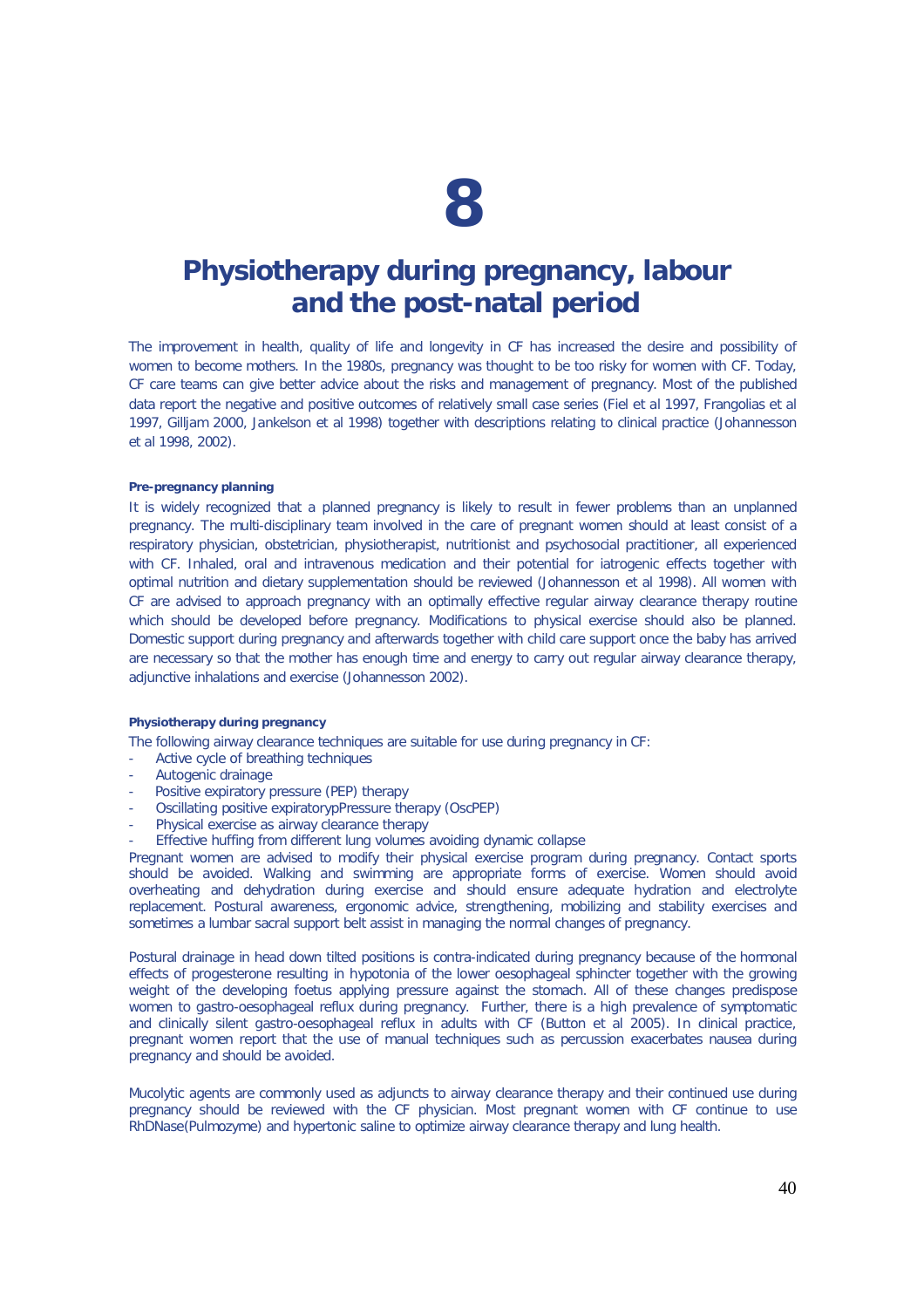Pregnant women with CF should be referred to a women's health physiotherapist during pregnancy for education relating to the normal changes of pregnancy, labour and the post-partum period and to help manage the common musculoskeletal changes of pregnancy that may cause pain and discomfort.

#### **Physiotherapy during labour in CF**

Pain, shortness of breath and low oxygen saturation during labour are reported in healthy women (De Swiet 1991). Thus women with CF may experience these symptoms during labour. Oxygen therapy should be provided if necessary to maintain normal saturation. Bronchodilator therapy and assistance with sputum clearance may be required by some women during labour. Conservation of energy strategies should be employed. Adequate pain relief during labour is a high priority for women with CF with a normal vaginal delivery being highly desirable in order to minimize post-delivery complications (Johannesson 2002).

#### **Physiotherapy after Caesarian section in CF**

Adequate post-operative pain relief, oxygen therapy (if required), appropriate inhalation therapy in the form of bronchodilators and mucolytic agents together with optimal airway clearance therapy and early mobilisation are a priority after a Caesarian section.

#### **Physiotherapy in the post-natal period in CF**

Physical support for the mother is a priority after birth. She needs to have time and energy to carry out appropriate airway clearance therapy, inhalational therapy and post-natal exercises to ensure her future long term health

#### **References**

Button B, Holland A. Physiotherapy for Cystic Fibrosis in Australia: a Consensus Statement. http://www.thoracic.org.au/physiotherapyforcf.pdf. Accessed 16 April,2008.

Button BM, Roberts S, Kotsimbos T, Wilson J. Symptomatic and silent gastroesophageal reflux (GOR) in adults with cystic fibrosis: the usefulness of a structured symptom questionnaire compared to 24hr oesophageal pH monitoring to identify GOR. Journal of Cystic Fibrosis 2003; Volume 2(1): 254A.

De Swiet M. The cardiovascular system, in Hyten F and Chamberlain G (eds). Clinical Physiology in Obstetrics2nd edn, pp.3-38. Oxford: Blackwell scientific Publications 1991.

Fiel SB, Fitzsimmons S. Pregnancy in patients with cystic fibrosis. Pediatric Pulmonology. 1997;Suppl.16:111-2.

Frangolias DD, Nakielna EM, Wilcox PG. Pregnancy and cystic fibrosis: a case-controlled study. Chest 1997;111(4):963-9.

Gilljam M, Antoniou M, Shin J, Dupui A, Corey M, Tullis E. Pregnancy in cystic fibrosis: fetal and maternal outcome. Chest. 2000;118:85-91.

Jankelson D, Robinson M, Parsons S, Torzillo P, Peat B, Bye P. Cystic Fibrosis and pregnancy. A&NZ J of Obstet & Gynae. 1998; 38(2):180-4.

Johannesson M, Carlson M, Bergsten Brucefors A, Hjelte L. Cystic fibrosis through a female perspective: psychosocial issues and information concerning puberty and motherhood. Patient education and Couselling. Elsevier 1998; 34:115-123.

Johannesson M. Effects of pregnancy on health: certain aspects of importance for women with cystic fibrosis. J of Cystic Fibrosis. 2002;(1):9-12.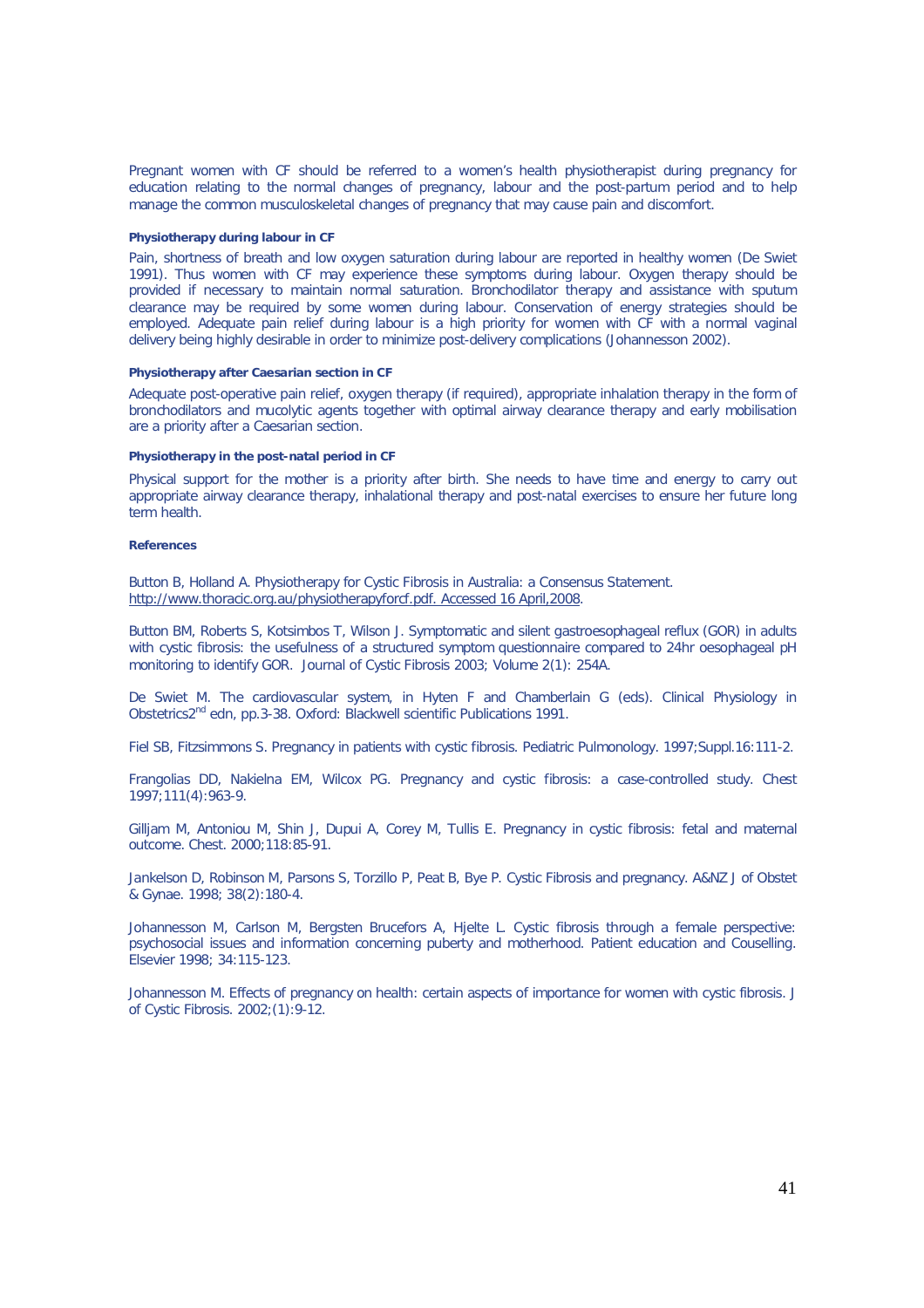#### **Author**

Dr Brenda Button Department of Physiotherapy The Alfred Hospital Commercial Road Melbourne, Victoria, Australia 3004 Telephone +61 3 9076 3450 Fax +61 3 9076 2702 Email: **b.button@alfred.org.au**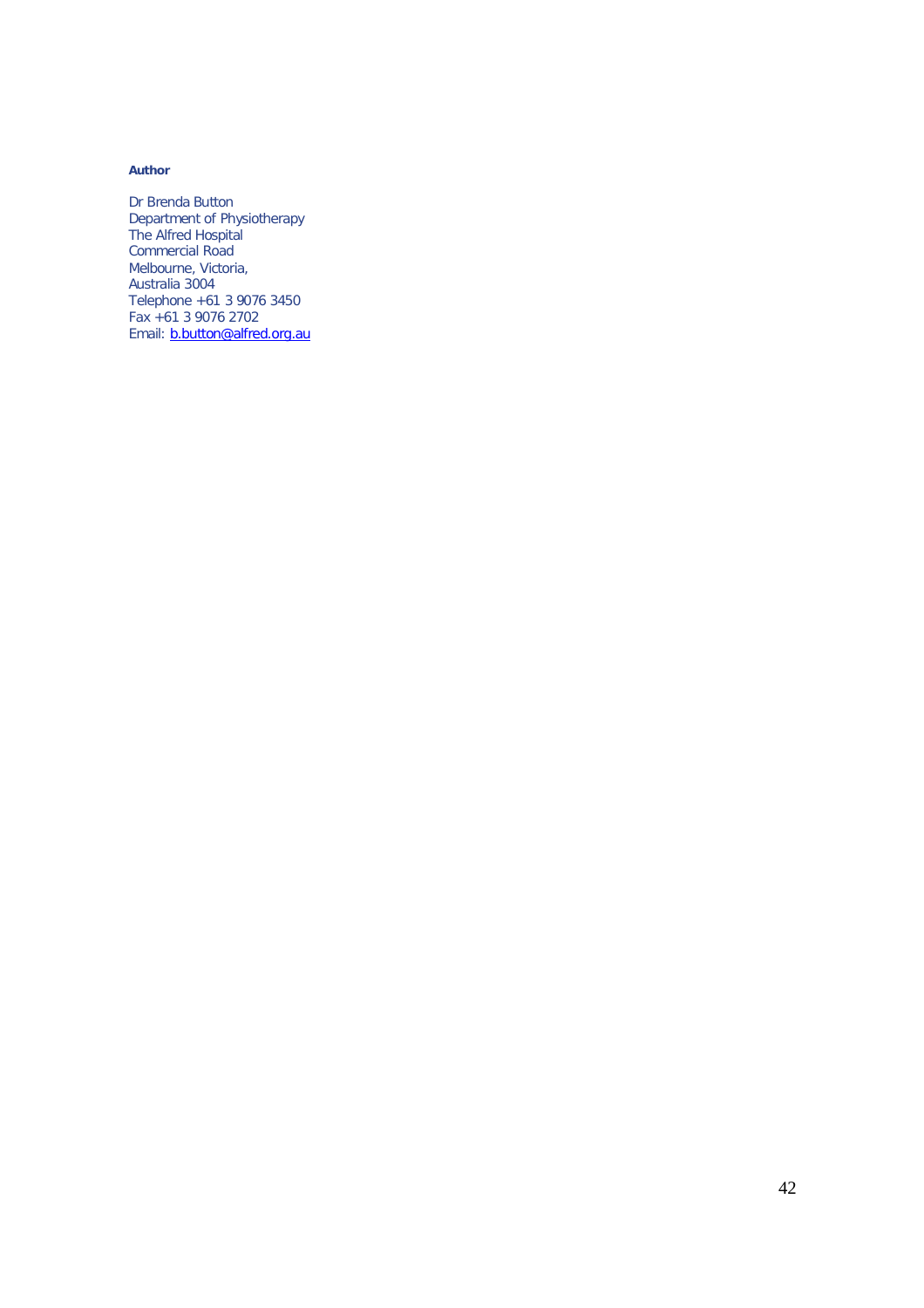### **Physiotherapy for the prevention and treatment of urinary incontinence**

Urinary incontinence is the involuntary leakage of urine. There are two types of urinary incontinence, stress incontinence and urge incontinence. Studies of urinary incontinence in women with CF have reported prevalence rates ranging between 30% and 68% (White *et al* 2000, Cornacchia *et al* 2001, Orr *et al* 2001 and Moran *et al* 2003, Button *et al* 2004). In two studies investigating urinary incontinence in girls and adolescents with CF, the prevalence rate was between 33% and 47% (Nixon *et al* 2002, Prasad *et al* 2006). An increase in prevalence of urinary incontinence in men with CF has also been reported (Gumery *et al* 2002). It is postulated that urinary incontinence in CF is exacerbated by chronic cough, increased demands placed on the pelvic floor during airway clearance therapy and physical exercise and may be more problematic during acute exacerbations (Button *et al* 2005). Physiotherapy treatment of the urinary incontinence resulted in improved outcomes and increased continence (McVean et al 2003, Button *et al* 2005).

#### **Prevention of urinary incontinence in CF**

CF and continence physiotherapists have met to review current evidence and based on expert opinion have devised the following recommendations:

(1) Patients should be taught "the knack", a contraction of the pelvic floor prior to and during any activity that increases the load to the pelvic floor (such as coughing, huffing, sneezing, laughing) to prevent leakage. This should become a lifelong habit (Miller *et al* 1998).

(2) Patients should be taught strength and endurance training of the pelvic floor and lower abdominal muscles for prevention of leakage during all activities that apply force to the pelvic floor such as physical exercise, airway clearance, huffing and coughing. The patient should be taught to draw the pelvic floor upwards towards the diaphragm, hold the contraction for 3-5 seconds and then to superimpose three quick contractions pulling each one higher up. The dosage recommended by the Women's Health Group is three sets of ten per day (Button *et al* 2005).

(3) Patients should be taught optimal positioning during airway clearance therapy in upright sitting that enhance pelvic floor function (Sapsford *et al*, 2006). Airway clearance therapy in sitting should be carried out with feet flat on the floor with a 90° angle at hips and knees, the lumbar spine should be held in a neutral or extended position. If leakage feels imminent, the patient should apply manual pressure over the pelvic floor region or cross the legs if in a standing position to maintain bladder control.

Trampoline jumping, a commonly prescribed form of physical exercise and airway clearance therapy is appropriate until the age of puberty. Thereafter, jogging on the trampoline is more appropriate to avoid excessive downward pressure on the pelvic floor (Sherburn *et al* 2005). Patients are embarrassed about incontinence and will seldom raise the topic with the health care team. However, if asked as part of routine assessment patients value the opportunity to discuss the problem and learn strategies to prevent and / or resolve the problem. All physiotherapists working with people with CF should ask whether they experience incontinence and teach preventative /rehabilitative strategies as part of routine care. If the problem persists the patient should be referred to a specialist continence physiotherapist for assessment and treatment.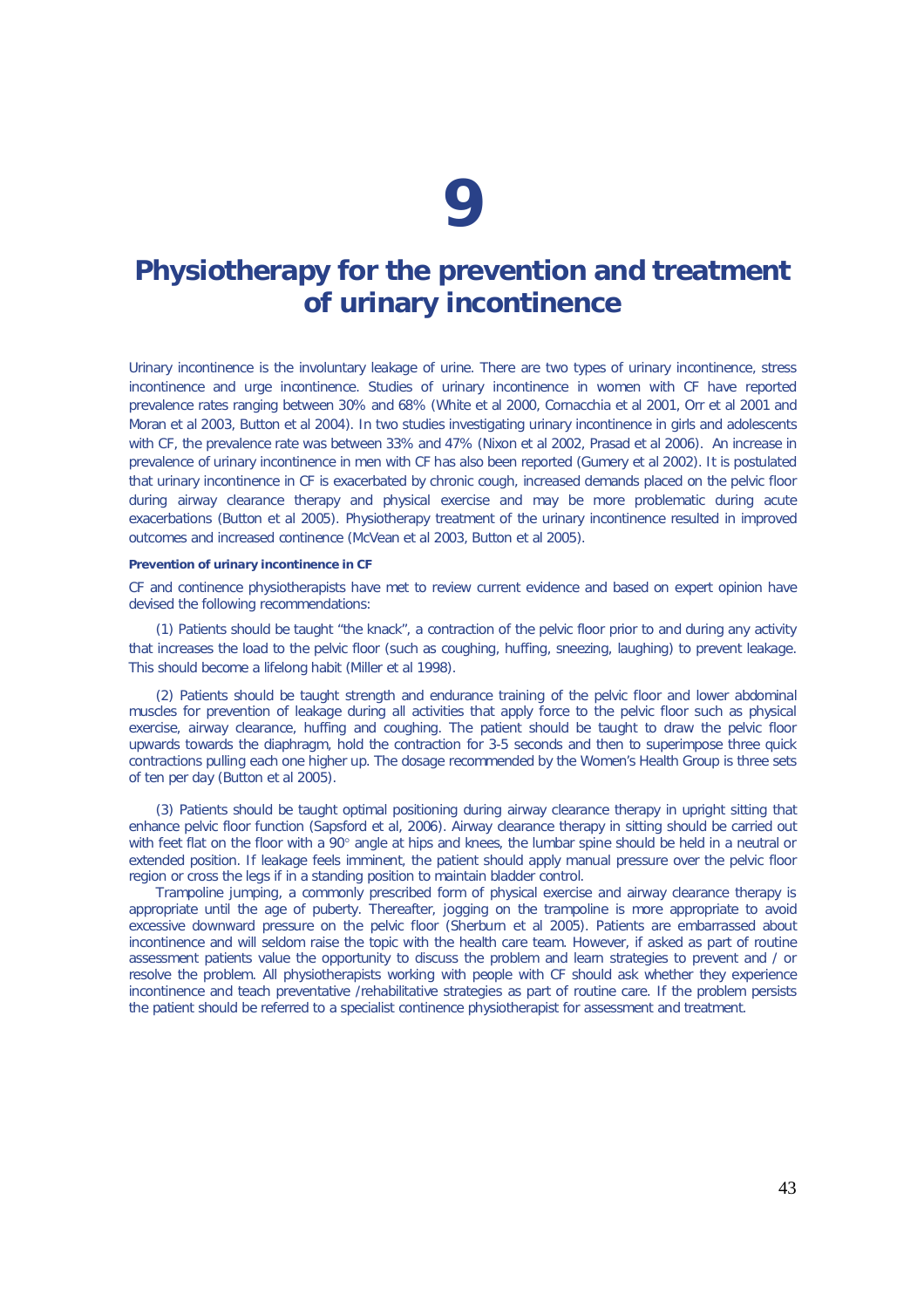#### **References**

Button B, Holland A. Physiotherapy for Cystic Fibrosis in Australia: a Consensus Statement.

http://www.thoracic.org.au/physiotherapyforcf.pdf. Accessed 16 April,2008.

Button BM, Sherburn M, Chase J, McLachlan Z, Wilson J, Kotsimbos T. Incontinence (urinary and bowel) in women with cystic fibrosis compared to COPD and controls: prevalence, severity and bother. Pediatric Pulmonology 2004 Suppl 27,A359.

Button BM, Sherburn M, Chase J, Stillman B, Wilson J. Pelvic floor muscle function in women with chronic lung disease (cystic fibrosis and COPD) versus controls: relationship to urinary incontinence. Pediatric Pulmonology 2005; Suppl 28, A368.

Button BM, Sherburn M, Chase J, Stillman B, Wilson J. Effect of a three months physiotherapeutic intervention on incontinence in women with chronic cough related to cystic fibrosis and COPD. Pediatric Pulmonology 2005; Suppl 28, A369.

Cornacchia M, Zenorini A, Perobelli S, Zanolla L, Mastella G, Braggion C. Prevalence of urinary incontinence in women with cystic fibrosis. BJU Int.2001 Jul;88(1):44-8.

Gumery L, Hodgson G. Humphries N, Sheldon J, Stableforth D. Mackenzie W, Honeybourne D, Hawkins G. The prevalence of urinary incontinence in the adult male population of a regional cystic fibrosis centre. J of Cyst Fibros 2002;Vol.1 Suppl.1:351A.

McVean RJ, Orr A, Webb AK, Bradbury A, Kay L, Phillips E, Dodd ME. Treatment of urinary incontinence in cystic fibrosis. J Cyst Fibros 2003;Dec 2(4):171-6

Miller JH, Ashton-Miller JA, deLancey JOL. A pelvic muscle pre-contraction can reduce cough-related urine loss in selected women with mild stress urinary incontinence. J Am Geriatr Soc 1998;46:870-874.

Moran F, Bradley JM, Boyle L, Elborn JS. Incontinence in adult females with cystic fibrosis: a Northern Ireland survey. IJCP 2003 vol 57: no 3 182

Nixon GM, Glazner JA, Martin JM, Sawyer SM. Urinary incontinence in adolescent females with cystic fibrosis. Pediatrics 2002; 110( 2 Pt1): e22

Orr A, MvVean R, Webb AK, Dodd ME. Questionnaire survey of urinary incontinence in women with cystic fibrosis. BMJ 2002; Vol 322: 1521.

Prasad SA, Balfour-Lynn IM, Carr SB, Madge SL. A comparison of the prevalence of urinary incontinence in girls with cystic fibrosis, asthma and healthy controls. Pediatr Pulmonol 2006; Nov 41(11):1065-8.

Sapsford R, Richardson CA, Stanton WR. Sitting posture affects pelvic floor muscle activity in parous women: An observational study. AJP 2006;52(3):219-222.

Thomas TM, Plymat KR, Blannin J, Meade TW. Prevalence of urinary incontinence. BMJ 1980; 281: 1243-1245

White D, Stiller K, Roney F. The prevalence and severity of symptoms of incontinence in adult cystic fibrosis patients. Physiotherapy Theory and Practice 2000; 16:35-42.

#### **Author**

Dr Brenda Button Department of Physiotherapy The Alfred Hospital Commercial Road Melbourne, Victoria, Australia 3004 Telephone +61 3 9076 3450 Fax +61 3 9076 2702 Email: b.button@alfred.org.au